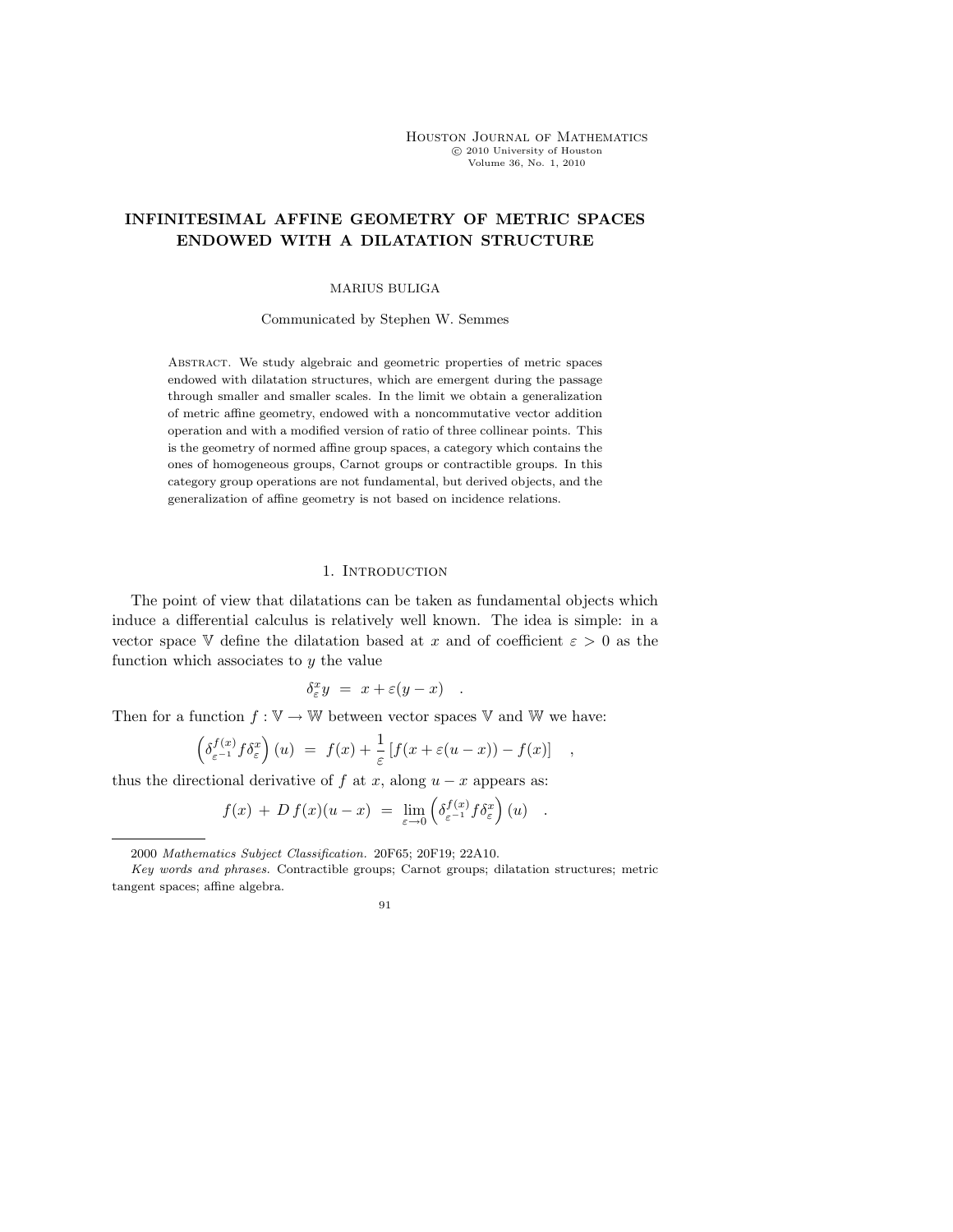Until recently there was not much interest into the generalization of such a differential calculus, based on other dilatations than the usual ones, probably because nobody knew any fundamentally different example.

This changed gradually due to different lines of research, like the study of hypoelliptic operators Hörmander [22], harmonic analysis on homogeneous groups Folland, Stein [14], probability theory on groups Hazod [20], Siebert [27], studies in geometric analysis in metric spaces in relation with sub-riemannian geometry Bellaïche [2], groups with polynomial growth Gromov [18], or Margulis type rigidity results Pansu [26].

Another line of research concerns the differential calculus over general base fields and rings, Bertram, Glöckner and Neeb [3]. As the authors explain, it is possible to construct such a differential calculus without using the specific properties of the base field (or ring). In their approach it is not made a distinction between real and ultrametric differential calculus (and even not between finite dimensional and infinite dimensional differential calculus). They point out that differential calculus (integral calculus not included) seems to be a part of analysis which is completely general, based only on elementary results in linear algebra and topology.

The differential calculus proposed by Bertram, Glöckner and Neeb is a generalization of "classical" calculus in topological vector spaces over general base fields, and even over rings. The operation of vector addition is therefore abelian, modifications being made in relation with the multiplication by scalars.

A different idea, emergent in the studies concerning geometric analysis in metric spaces, is to establish a differential calculus in homogeneous groups, in particular in Carnot groups. These are noncommutative versions of topological vector spaces, in the sense that the operation of addition (of "vectors") is replaced by a noncommutative group operation and there is a replacement of multiplication by scalars in a general base field with a multiplicative action of  $(0, +\infty)$  by group automorphisms.

In fact this is only a part of the nonsmooth calculus encountered in geometric analysis on metric spaces. For a survey see the paper by Heinonen [21]. The objects of interest in nonsmooth calculus as described by Heinonen are spaces of homogeneous type, or metric measured spaces where a generalization of Poincaré inequality is true. In such spaces the differential calculus goes a long way: Sobolev spaces, differentiation theorems, Hardy spaces. It is noticeable that in such a general situation we don't have enough structure to define differentials, but only various constructions corresponding to the norm of a differential of a function. Nevertheless see the remarkable result of Cheeger [10], who proves that to a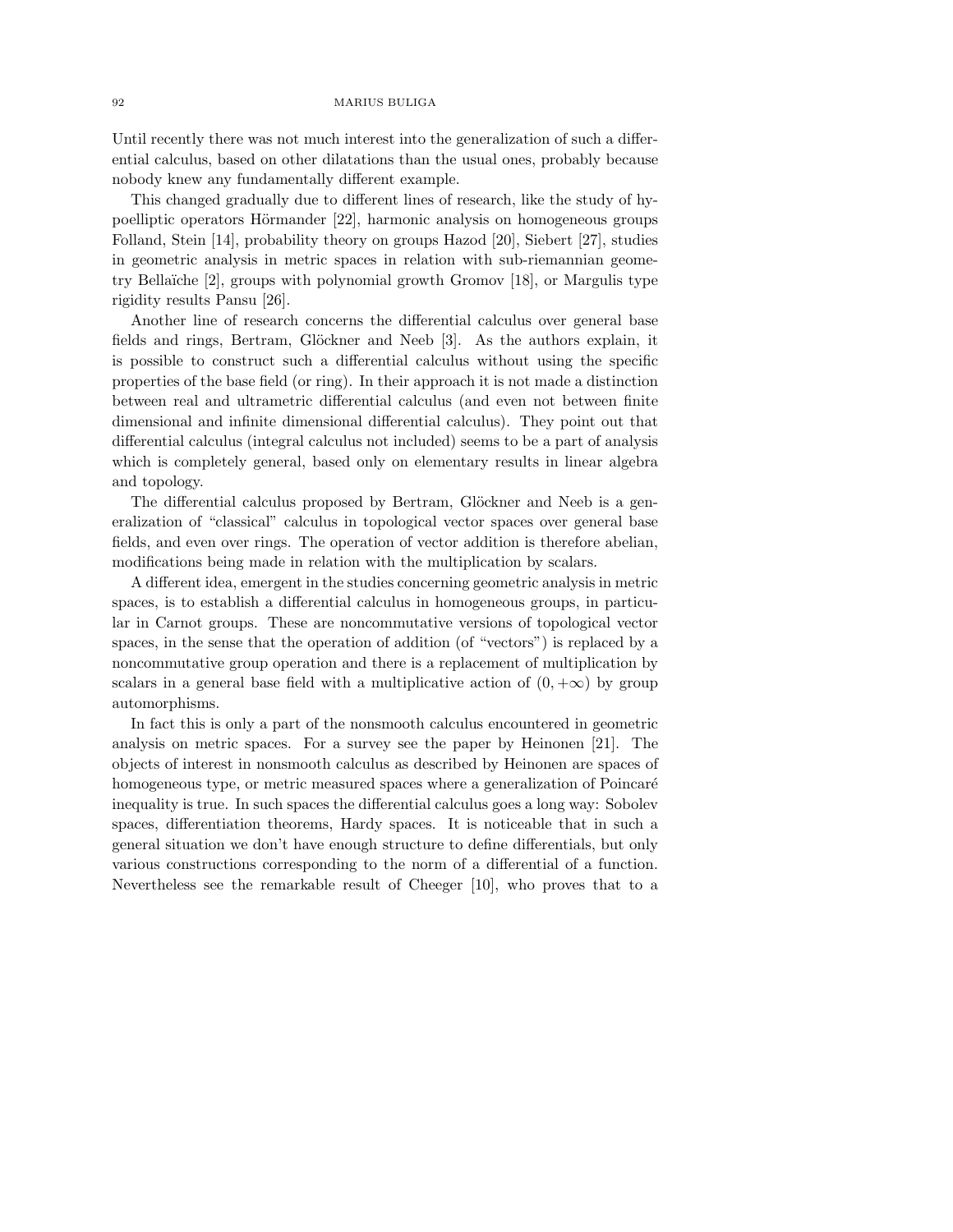metric measure space satisfying a Poincaré inequality we can associate an  $L^{\infty}$ cotangent bundle with finite dimensional fibers. Other important works which might also be relevant in relation to this paper are David, Semmes [12], where spaces with arbitrary small neighbouhoods containing similar images of the whole space are studied, or David, Semmes [13], where they study rectifiability properties of subsets of  $\mathbb{R}^n$  with arbitrary small neighbourhoods containing "big pieces of bi-Lipschitz images" of the whole subset.

A particular case of a space of homogeneous type where more can be said is a normed homogeneous group, definition 2. According to [14] p. 5, a homogeneous group is a connected and simply connected Lie group whose Lie algebra is endowed with a family of dilatations  $\{\delta_{\varepsilon} : \varepsilon \in (0, +\infty)\}\)$ , which are algebra automorphisms, simultaneously diagonalizable. As in this case the exponential of the group is a bijective mapping, we may transform dilatations of the algebra into dilatations of the group, therefore homogeneous groups are conical groups. Also, they can be described as nilpotent Lie groups positively graded.

Carnot groups are homogeneous groups which are stratified, meaning that the first nontrivial element of the graduation generates the whole group (or algebra). The interest into such groups come from various sources, related mainly to the study of hypo-elliptic operators Hörmander  $[22]$ , and to extensions of harmonic analysis Folland, Stein [14].

Pansu introduced the first really new example of such a differential calculus based on other than usual dilatations: the ones which are associated to a Carnot group. He proved in [26] the potential of what is now called Pansu derivative, by providing an alternative proof of a Margulis rigidity type result, as a corollary of the Rademacher theorem for Lipschitz functions on Carnot groups. Rademacher theorem, stating that a Lipschitz function is derivable almost everywhere, is a mathematical crossroad, because there meet measure theory, differential calculus and metric geometry. In [26] Pansu proves a generalization of this theorem for his new derivative.

The challenge to extend Pansu results to general regular sub-riemannian manifolds, taken by Margulis, Mostow [24] [25], Vodopyanov [28] and others, is difficult because on such general metric space there is no natural underlying algebraic structure, as in the case of Carnot groups, where we have the group operation as a non commutative replacement of the operation of addition in vector spaces.

On a regular sub-riemannian manifold we have to construct simultaneously several objects: tangent spaces to a point in the sub-riemannian space, an operation of addition of "vectors" in the tangent space, and a derivative of the type considered by Pansu. Dedicated to the first two objects is a string of papers,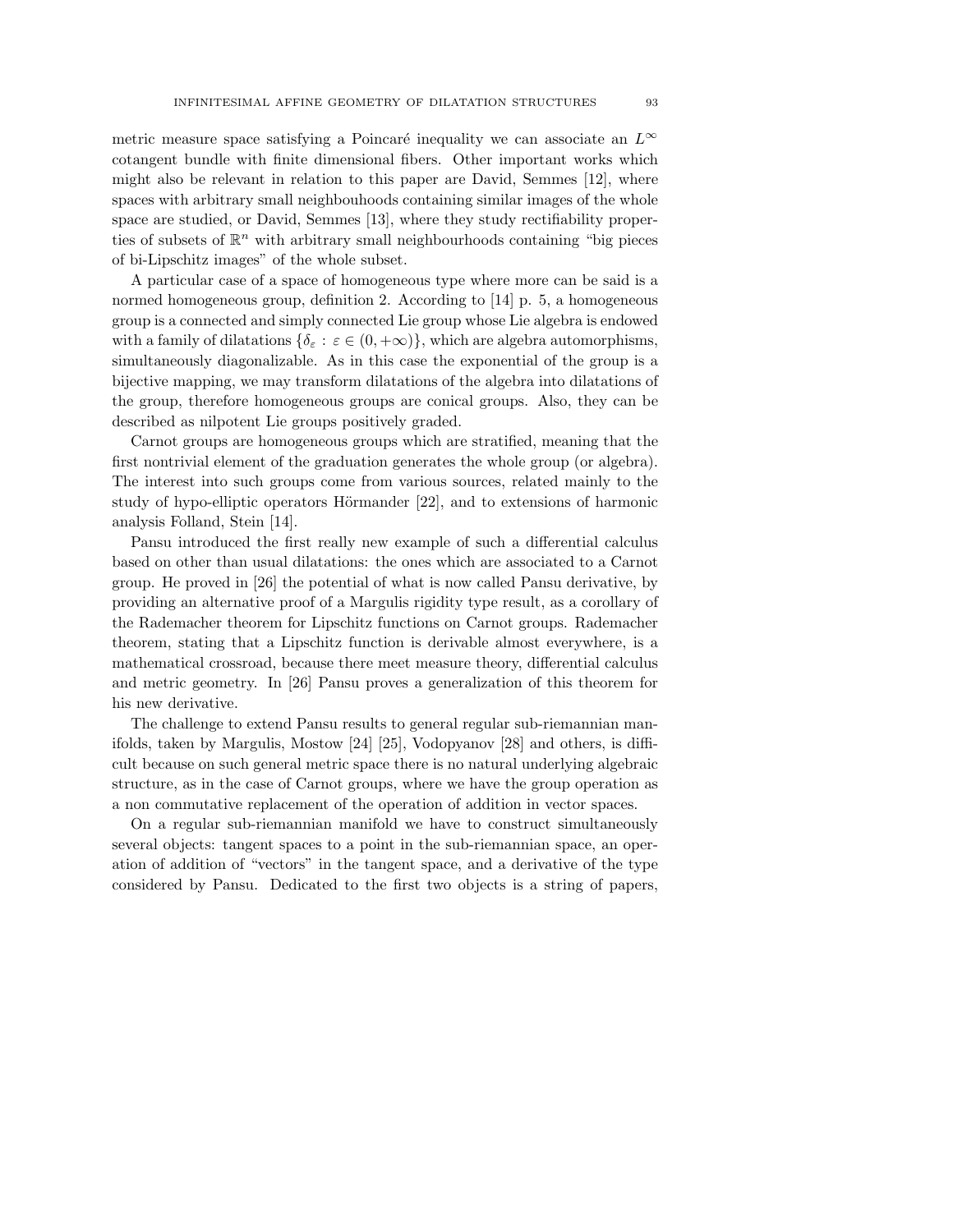either directly related to the subject, as Bellaïche  $[2]$ , or growing on techniques which appeared in the paper dedicated to groups of polynomial growth of Gromov [18], continuing in the big paper Gromov [19].

In these papers dedicated to sub-riemannian geometry the lack of a underlying algebraic structure was supplanted by using techniques of differential geometry. At a closer look, this means that in order to construct the fundamentals of a non standard differential calculus, the authors used the classical one. This seems to me comparable to efforts to study hyperbolic geometry on models, like the Poincaré disk, instead of intrinsically explore the said geometry.

Dilatation structures on metric spaces, introduced in [6], describe the approximate self-similarity properties of a metric space. A dilatation structure is a notion related, but more general, to groups and differential structures.

The basic objects of a dilatation structure are dilatations (or contractions). The axioms of a dilatation structure set the rules of interaction between different dilatations.

The point of view of dilatation structures is that dilatations are really fundamental objects, not only for defining a notion of derivative, but as well for all algebraic structures that we may need.

This viewpoint is justified by the following results obtained in [6], explained in a condensed and improved presentation, in the first part of this paper. A metric space  $(X, d)$  which admits a strong dilatation structure (definition 4) has a metric tangent space at any point  $x \in X$  (theorem 6.1), and any such metric tangent space has an algebraic structure of a conical group (theorem 6.2).

Conical groups are generalizations of homogeneous Lie groups, but also of padic nilpotent groups, or of general contractible groups. A conical group is a locally compact group endowed with a family of dilatations  $\{\delta_{\varepsilon} : \varepsilon \in \Gamma\}$ . Here Γ is a locally compact abelian group with an associated morphism  $\nu : \Gamma \to (0, +\infty)$ which distinguishes an end of  $\Gamma$ , namely the filter generated by the pre-images  $\nu^{-1}(0,r), r > 0$ . This end, is denoted by 0 and  $\varepsilon \in \Gamma \to 0$  means  $\nu(\varepsilon) \to 0$  in  $(0, +\infty)$ . Any contractible group is a conical group and to any conical group we can associate a family of contractible groups.

The structure of contractible groups is known in some detail, due to Siebert [27], Wang [31], Glöckner and Willis [16], Glöckner [15] and references therein.

By a classical result of Siebert [27] proposition 5.4, we can characterize the algebraic structure of the metric tangent spaces associated to dilatation structures of a certain kind: they are homogeneous groups (corollary 6.3). The corollary 6.3 thus represents a generalization of difficult results in sub-riemannian geometry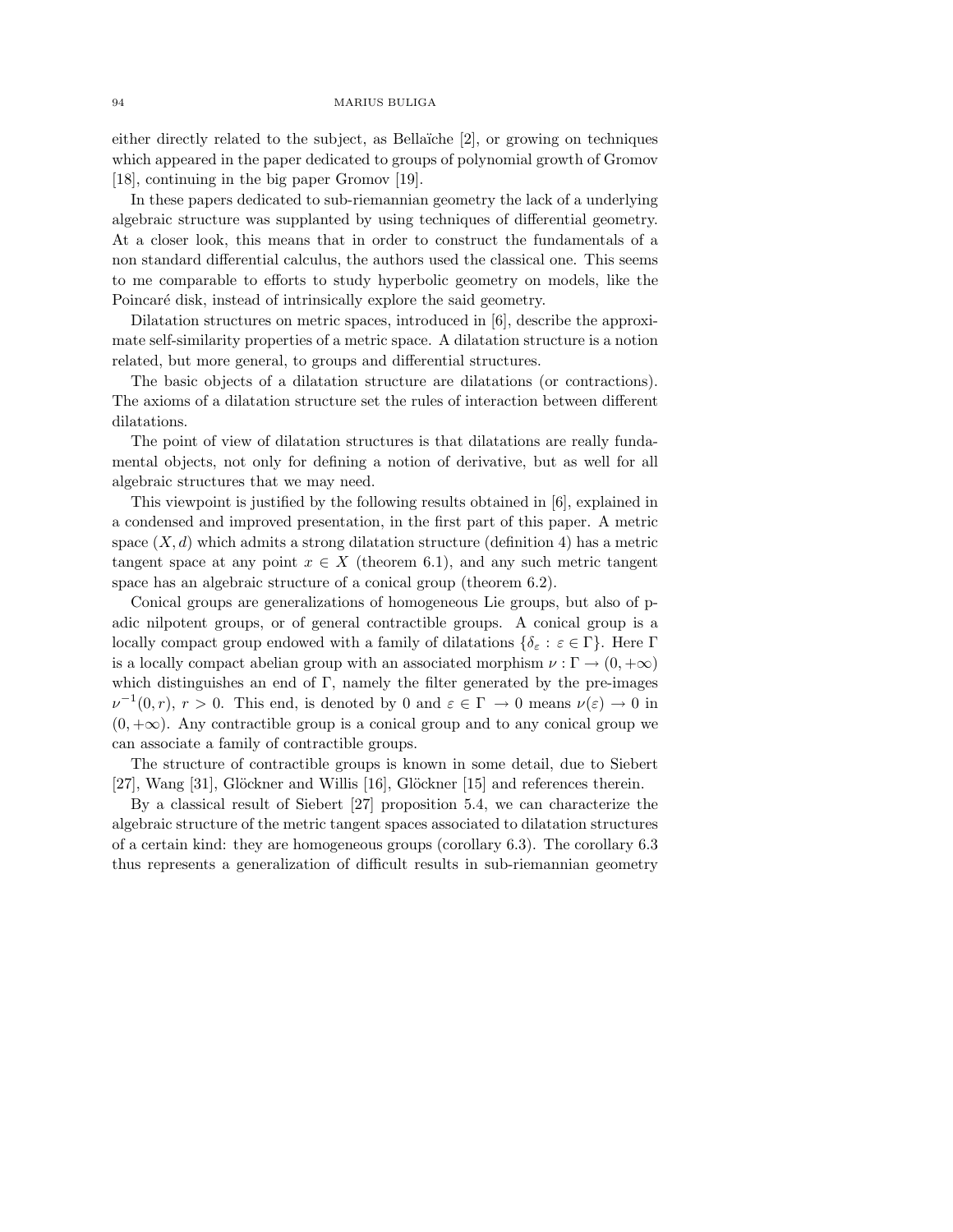concerning the structure of the metric tangent space at a point of a regular subriemannian manifold. This line of research is pursued further in the paper [9].

Morphisms of dilatation structures generalize the notion of affine transformation. A dilatation structure on a metric space induce a family of dilatation structures on the same space, at different scales. We explain that canonical morphisms between these induced dilatation structures lead us to a kind of emergent affinity on smaller and smaller scale.

Finally we characterize contractible groups in terms of dilatation structures. To a normed contractible group we can naturally associate a linear dilatation structure (proposition 7.6). Conversely, by theorem 7.7 any linear and strong dilatation structure comes from the dilatation structure of a normed contractible group.

We are thus led to the introduction of a noncommutative affine geometry, in the spirit of Bertram "affine algebra", which is commutative according to our point of view. In such a geometry incidence relations are no longer relevant, being replaced by algebraic axioms concerning dilatations. We define a version of the ratio of three collinear points (replaced by a "ratio function" which associates to a pair of points and two positive numbers the third point) and we prove that it is the basic invariant of this geometry. Moreover, it turns out that this is the geometry of normed affine group spaces, a notion which is to conical groups as a normed affine space is to a normed topological vector space (theorem 2.2).

### **CONTENTS**

| Introduction                                          | 91  |
|-------------------------------------------------------|-----|
| Affine structure in terms of dilatations<br>$2_{-}$   | 96  |
| Affine algebra<br>2.1.                                | 96  |
| Focus on dilatations<br>2.2.                          | 98  |
| Dilatation structures<br>3.                           | 104 |
| <b>Notations</b><br>3.1.                              | 104 |
| Axioms of dilatation structures<br>3.2.               | 105 |
| Axiom 0: domains and codomains of dilatations<br>3.3. | 106 |
| Groups with dilatations<br>4.                         | 107 |
| 4.1. Conical groups                                   | 109 |
| Carnot groups<br>4.2.                                 | 109 |
| 4.3. Contractible groups                              | 110 |
| Other examples of dilatation structures<br>5.         | 112 |
| Riemannian manifolds<br>5.1.                          | 112 |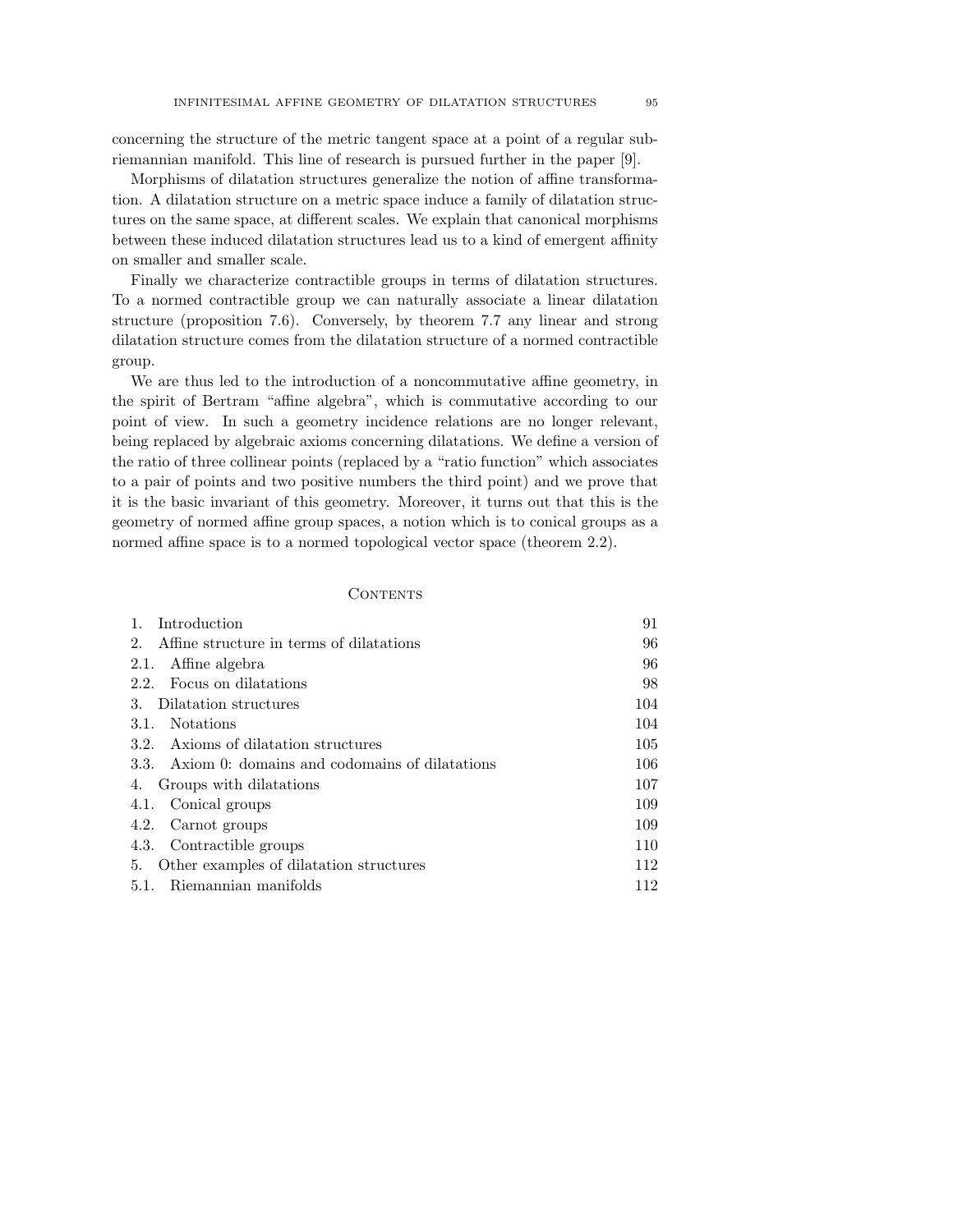| 5.2. Dilatation structures on the boundary of the dyadic tree | 113 |
|---------------------------------------------------------------|-----|
| 5.3. Sub-riemannian manifolds                                 | 114 |
| Properties of dilatation structures<br>6.                     | 116 |
| Tangent bundle<br>6.1.                                        | 116 |
| 6.2. Topological considerations                               | 117 |
| 6.3. Differentiability with respect to dilatation structures  | 117 |
| 7. Infinitesimal affine geometry of dilatation structures     | 118 |
| Affine transformations<br>7.1.                                | 118 |
| 7.2. Infinitesimal linearity of dilatation structures         | 119 |
| 7.3. Linear strong dilatation structures                      | 123 |
| Noncommutative affine geometry<br>8.                          | 124 |
| 8.1. Inverse semigroups and Menelaos theorem                  | 125 |
| 8.2. On the barycentric condition                             | 128 |
| 8.3. The ratio of three collinear points                      | 130 |
| References                                                    | 134 |

### 2. Affine structure in terms of dilatations

2.1. Affine algebra. Bertram [4] Theorem 1.1 (here theorem 2.1) and paragraph 5.2, proposes the following algebraic description of affine geometry and of affine metric geometry over a field  $K$  of characteristic different from 2, which is not based on incidence notions, but on algebraic relations concerning "product maps". He then pursues to the development of generalized projective geometries and their relations to Jordan algebras. For our purposes, we changed the name of "product maps" (see the theorem below) from " $\pi$ " to " $\delta$ ", more precisely:

$$
\pi_r(x,y) = \delta^x_r y \quad .
$$

Further, in theorem 2.1 and definition 1 is explained this point of view.

**Theorem 2.1.** The category of affine spaces over a field  $K$  of characteristic different from 2 is equivalent with the category of sets V equipped with a family  $\delta_r, r \in \mathbb{K}$ , of "product maps"

$$
\delta_r: \mathbb{V} \times \mathbb{V} \rightarrow \mathbb{V}\,,\ \ \, (x,y) \mapsto \delta^x_r y
$$

satisfying the following properties  $(Af1) - (Af4)$ :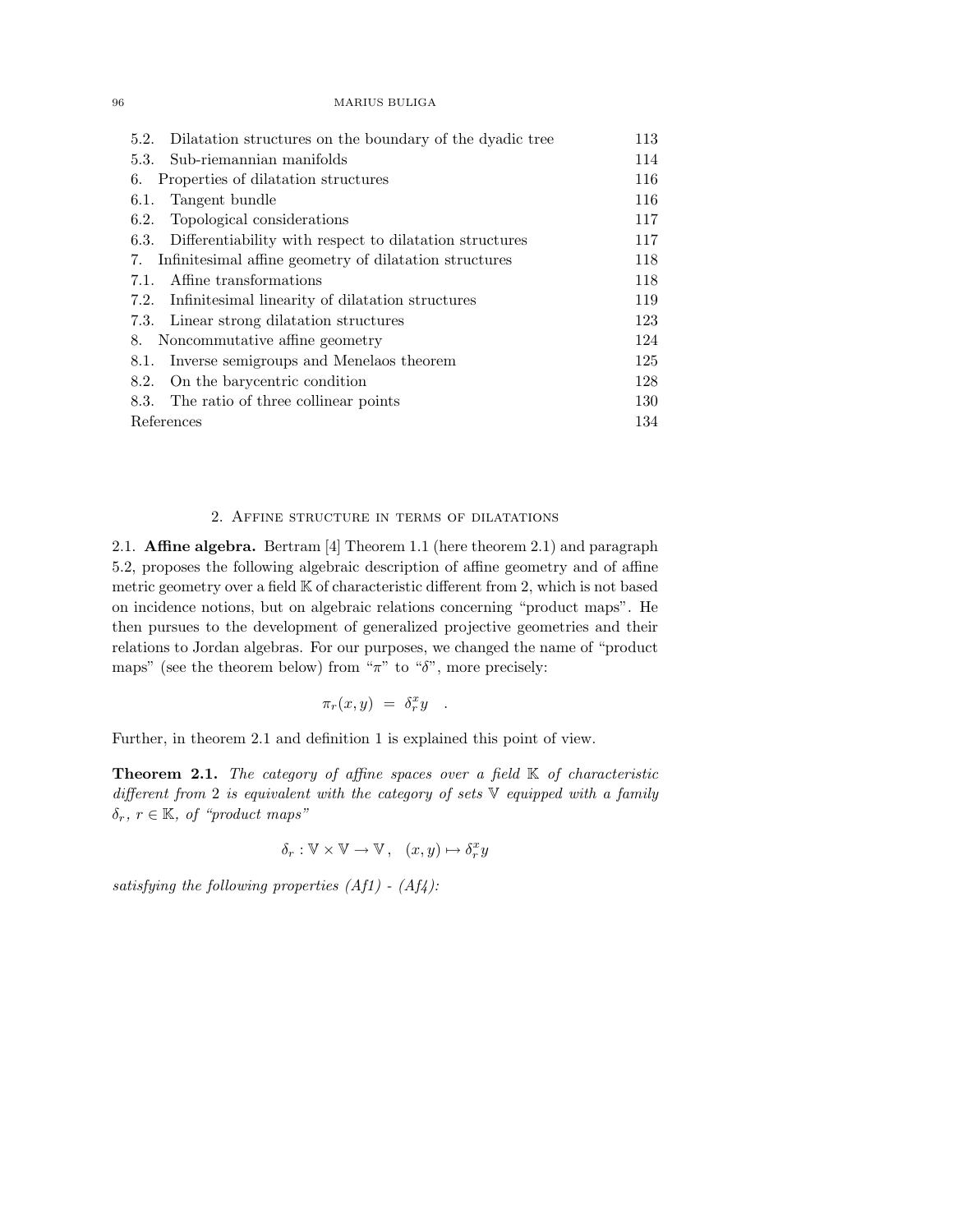(Af1) The map  $r \mapsto \delta_r^x$  is a homomorphism of the unit group  $\mathbb{K}^\times$  into the group of bijections of  $\nabla$  fixing x, that is

$$
\delta_1^x y = y \ , \ \delta_r^x \, \delta_s^x y = \delta_{rs}^x y \ , \ \delta_r^x x = x \quad .
$$

(Af2) For all  $r \in \mathbb{K}$  and  $x \in \mathbb{V}$  the map  $\delta_r^x$  is an endomorphism of  $\delta_s$ ,  $s \in \mathbb{K}$ :

$$
\delta^x_r\,\delta^y_s z = \delta^{\delta^x_r y}_s \delta^x_r z \quad .
$$

- (Af3) The "barycentric condition":  $\delta_r^x y = \delta_{1-r}^y x$ .
- (Af4) The group generated by the  $\delta_r^x \delta_{r^{-1}}^y$  ( $r \in \mathbb{K}^\times$ ,  $x, y \in \mathbb{V}$ ) is abelian, that is for all  $r, s \in \mathbb{K}^{\times}, x, y, u, v \in \mathbb{V}$

$$
\delta^x_r \ \delta^y_{r^{-1}} \ \delta^u_s \ \delta^v_{s^{-1}} \ = \ \delta^u_s \ \delta^v_{s^{-1}} \ \delta^x_r \ \delta^y_{r^{-1}} \quad .
$$

More precisely, in every affine space over  $K$ , the maps

$$
\delta_r^x y = (1 - r)x + ry
$$

with  $r \in \mathbb{K}$ , satisfy (Af1) - (Af4). Conversely, if product maps with the properties (Af1) - (Af4) are given and  $x \in V$  is an arbitrary point then

$$
u +_x v := \delta_2^x \, \delta_{\frac{1}{2}}^u v \quad , \quad r u := \delta_r^x u
$$

defines on  $V$  the structure of a vector space over  $K$  with zero vector x, and this construction is inverse to the preceding one. Affine maps  $g: V \to V'$  in the usual sense are precisely the homomorphisms of product maps, that is maps  $g: V \to V'$ such that  $g \pi_r(x, y) = \pi'_r(gx, gy)$  for all  $x, y \in \mathbb{V}$ ,  $r \in \mathbb{K}$ .

We shall use the name "real normed affine space" in the following sense.

**Definition 1.** A real normed affine space is an affine space  $\mathbb{V}$  over  $\mathbb{R}$  together with a distance function  $d: \mathbb{V} \times \mathbb{V} \rightarrow \mathbb{K}$  such that:

- (Af5) for all  $x \in \mathbb{V} \|\cdot\|_x := d(x, \cdot) : \mathbb{V} \to \mathbb{K}$  is a norm on the vector space  $(\mathbb{V}, x)$ with zero vector x.
- (Af6) the distance d is translation invariant: for any  $x, y, u, v \in V$  we have:

$$
d(x +_u v, y +_u v) = d(x, y) .
$$

We remark that the field of product maps  $\delta_r^x$  (together with the distance function  $d$  for the metric case) is the central object in the construction of affine geometry over a general field.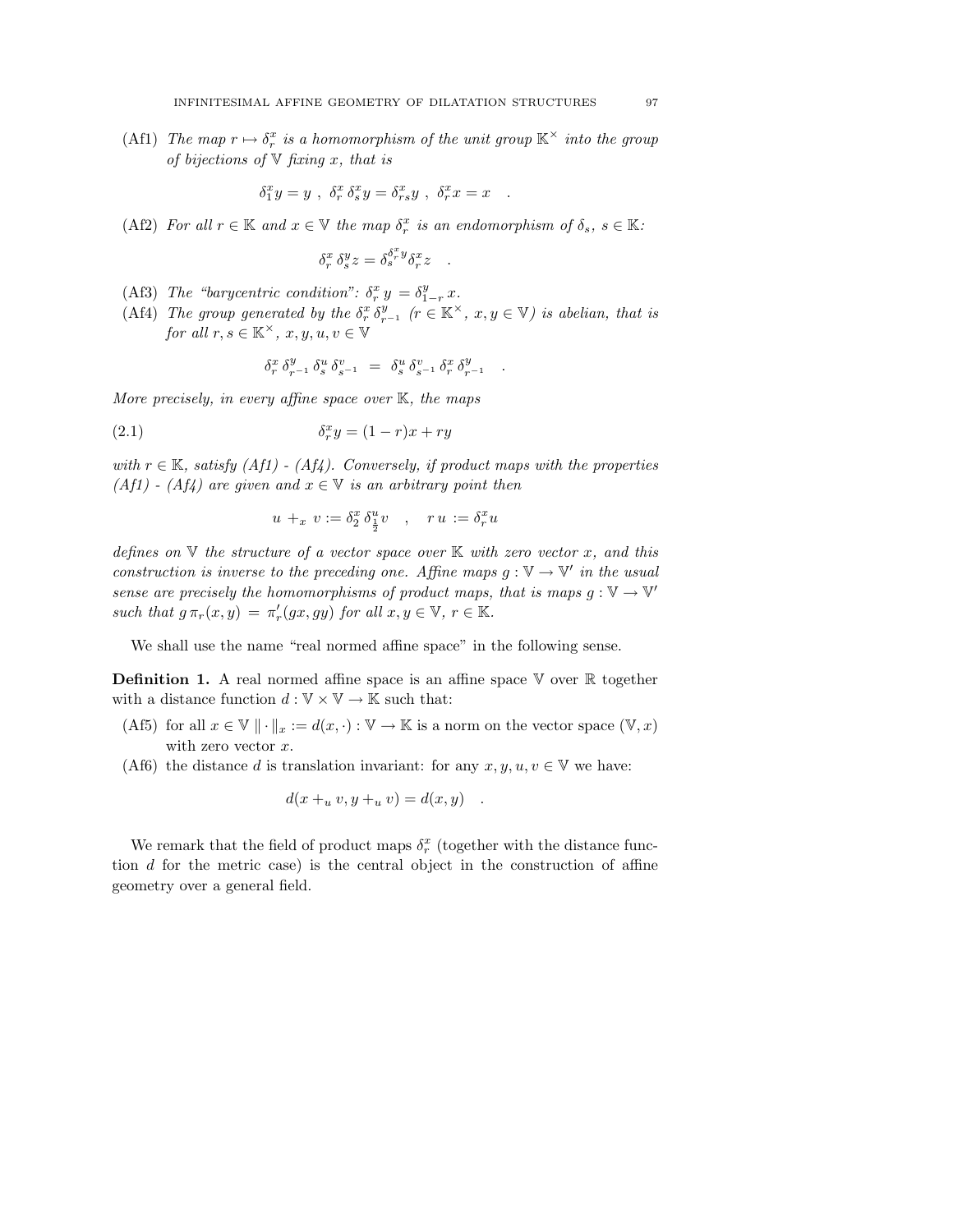2.2. Focus on dilatations. There is another, but related, way of generalizing the affine geometry, which is the one of dilatation structures [6]. In this approach product maps of Bertram are replaced by "dilatations".

For this we have to replace the field  $\mathbb K$  by a commutative group  $\Gamma$  (instead of the multiplicative group  $\mathbb{K}^{\times}$ ) endowed with a "valuation map"  $\nu : \Gamma \to (0, +\infty)$ , which is a group morphism. We write  $\varepsilon \to 0$ ,  $\varepsilon \in \Gamma$ , for  $\nu(\varepsilon) \to 0$  in  $(0, +\infty)$ . We keep axioms like (Af1), (Af2) (from Theorem 2.1), but we modify (Af5) (from Definition 1). There will be one more axiom concerning the relations between the distance and dilatations. This is explained in theorem 2.2.

The conditions appearing in theorem 2.2 are a particular case of the system of axioms of dilatation structures, introduced in [6]. Dilatation structures are also a generalization of homogeneous groups, definition 2, in fact we arrived to dilatation structures after an effort to find a common algebraic and analytical ground for homogeneous groups and sub-riemannian manifolds.

The axioms of a dilatation structure are partly algebraic and partly of an analytical nature (by using uniform limits). Metric spaces endowed with dilatation structures have beautiful properties. The most important is that for any point in such a space there is a tangent space (in the metric sense) realized as a "normed conical group". Any normed conical group has an associated dilatation structure which is "linear" in the sense that it satisfies  $(Af2)$ . However, conical groups form a family much larger than affine spaces (in the usual sense, over  $\mathbb R$  or  $\mathbb C$ ). Building blocks of conical groups are homogeneous groups (graded Lie groups) or p-adic versions of them. By renouncing to (Af3) and (Af4) we thus allow noncommutativity of the "vector addition" operation.

Let us explain how we can recover the usual affine geometry from the viewpoint of dilatation structures. For simplicity we take here  $\Gamma = (0, +\infty)$  and V is a real, finite dimensional vector space.

Here is the definition of a normed homogeneous group. See section 4.2 for more details on the particular case of stratified homogeneous groups.

Definition 2. A normed homogeneous group is a connected and simply connected Lie group whose Lie algebra is endowed with a family of dilatations  ${\delta_{\varepsilon}: \varepsilon \in (0, +\infty)}$ , which are algebra automorphisms, simultaneously diagonalizable, together with a homogeneous norm.

Since the Lie group exponential is a bijection we shall identify the Lie algebra with the Lie group, thus a normed homogeneous group is a group operation on a finite dimensional vector space V. The operation will be denoted multiplicatively, with 0 as neutral element, as in Folland, Stein [14]. We thus have a linear action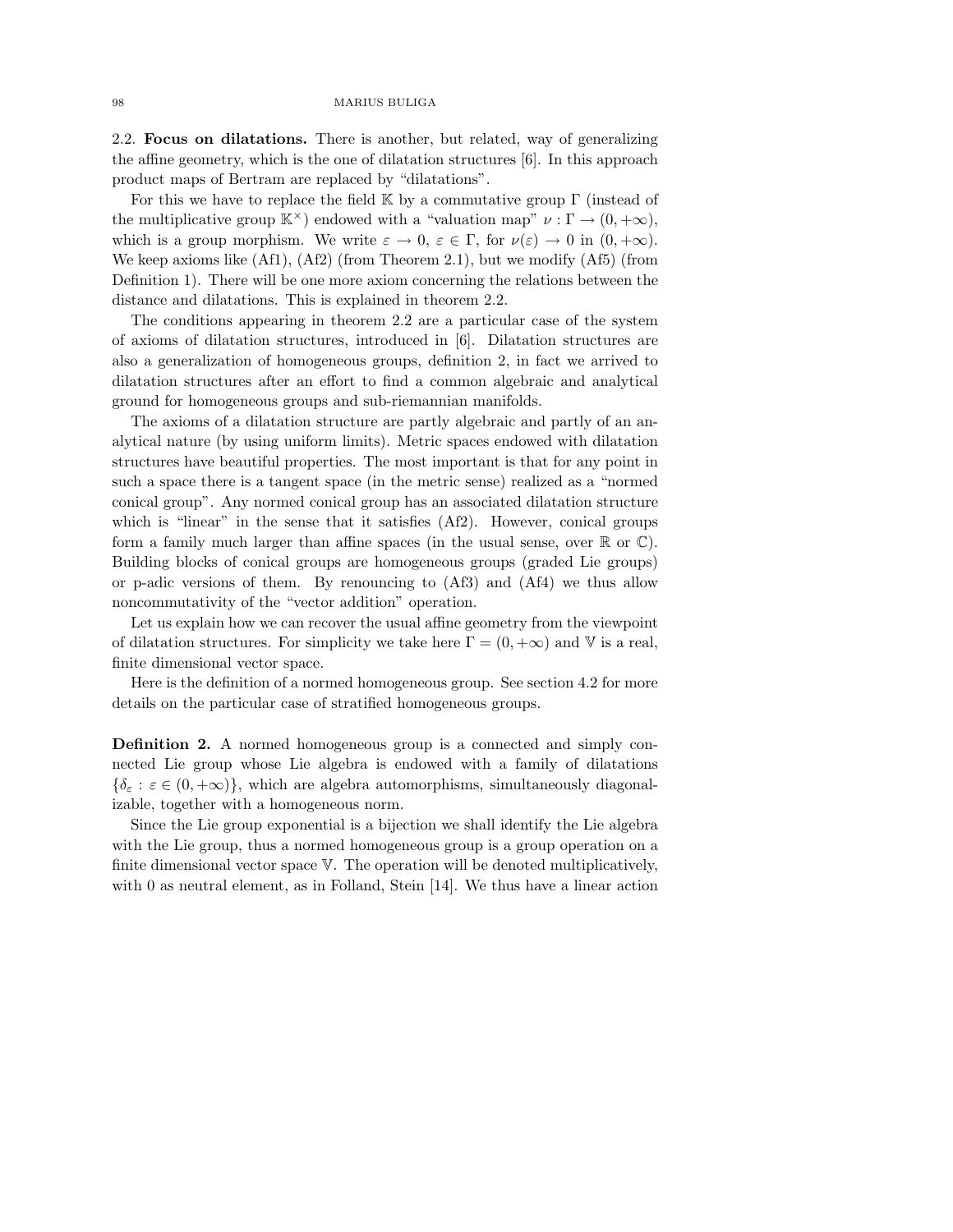$\delta : (0, +\infty) \to Lin(\mathbb{V}, \mathbb{V})$  on  $\mathbb{V}$ , and a homogeneous norm  $\|\cdot\| : \mathbb{V} \to [0, +\infty)$ , such that:

- (a) for any  $\varepsilon \in (0, +\infty)$  the transformation  $\delta_{\varepsilon}$  is an automorphism of the group operation: for any  $x, y \in \mathbb{V}$  we have  $\delta_{\varepsilon}(x \cdot y) = \delta_{\varepsilon} x \cdot \delta_{\varepsilon} y$ ,
- (b) the family  $\{\delta_{\varepsilon} : \varepsilon \in (0, +\infty)\}\$ is simultaneously diagonalizable: there is a finite direct sum decomposition of the vector space V

$$
\mathbb{V} = V_1 + \dots + V_m
$$

such that for any  $\varepsilon \in (0, +\infty)$  we have:

$$
x = \sum_{i=1}^{m} x_i \in \mathbb{V} \, m \mapsto \delta_{\varepsilon} x = \sum_{i=1}^{m} \varepsilon^i x_i
$$

.

- (c) the homogeneous norm has the properties:
	- (c1)  $||x|| = 0$  if and only if  $x = 0$ ,
	- (c2)  $||x \cdot y|| \le ||x|| + ||y||$  for any  $x, y \in \mathbb{V}$ ,
	- (c3) for any  $x \in V$  and  $\varepsilon > 0$  we have  $\|\delta_{\varepsilon}x\| = \varepsilon \|x\|$ .

**Definition 3.** To a normed homogeneous group  $(\mathbb{V}, \delta, \cdot, \| \cdot \|)$  we associate a normed affine group space  $(\mathbb{V}, +, \delta, d)$ . Here we use the sign "+" for an operation which was denoted multiplicatively, for compatibility with the previous approach of Bertram, see theorem 2.1. The normed affine group space  $(\mathbb{V}, +, \delta, d)$ is described by the following points:

- for any  $u \in \mathbb{V}$  the function  $u_i : \mathbb{V} \times \mathbb{V} \to \mathbb{V}$ ,  $x + u v = x \cdot u^{-1} \cdot v$  is the left translation of the group operation  $\cdot$  with the zero element u. In particular we have  $x +_0 y = x \cdot y$ .
- for any  $x, y \in \mathbb{V}$  and  $\varepsilon \in (0, +\infty)$  we define

$$
\delta^x_{\varepsilon} y = x \cdot \delta_{\varepsilon} (x^{-1} \cdot y)
$$

and remark that the definition is invariant with the choice of the base point for the operation in the sense: for any  $u \in V$  we have:

$$
\delta^x_{\varepsilon} y = x +_u \delta^u_{\varepsilon} (inv^u(x) +_u y) ,
$$

where  $inv<sup>u</sup>(x)$  is the inverse of x with respect to the operation  $+_u$ , (by computation we get  $inv^u(x) = u \cdot x^{-1} \cdot u$ ,

- the distance d is defined as: for any  $x, y \in V$  we have  $d(x, y) = ||x^{-1} \cdot y||$ . As previously, remark that the definition does not depend on the choice of the base point for the operation, that is: for any  $u \in V$  we have

$$
d(x, y) = ||inv^{u}(x) + u y||_{u}, ||x||_{u} := ||u^{-1} \cdot x||.
$$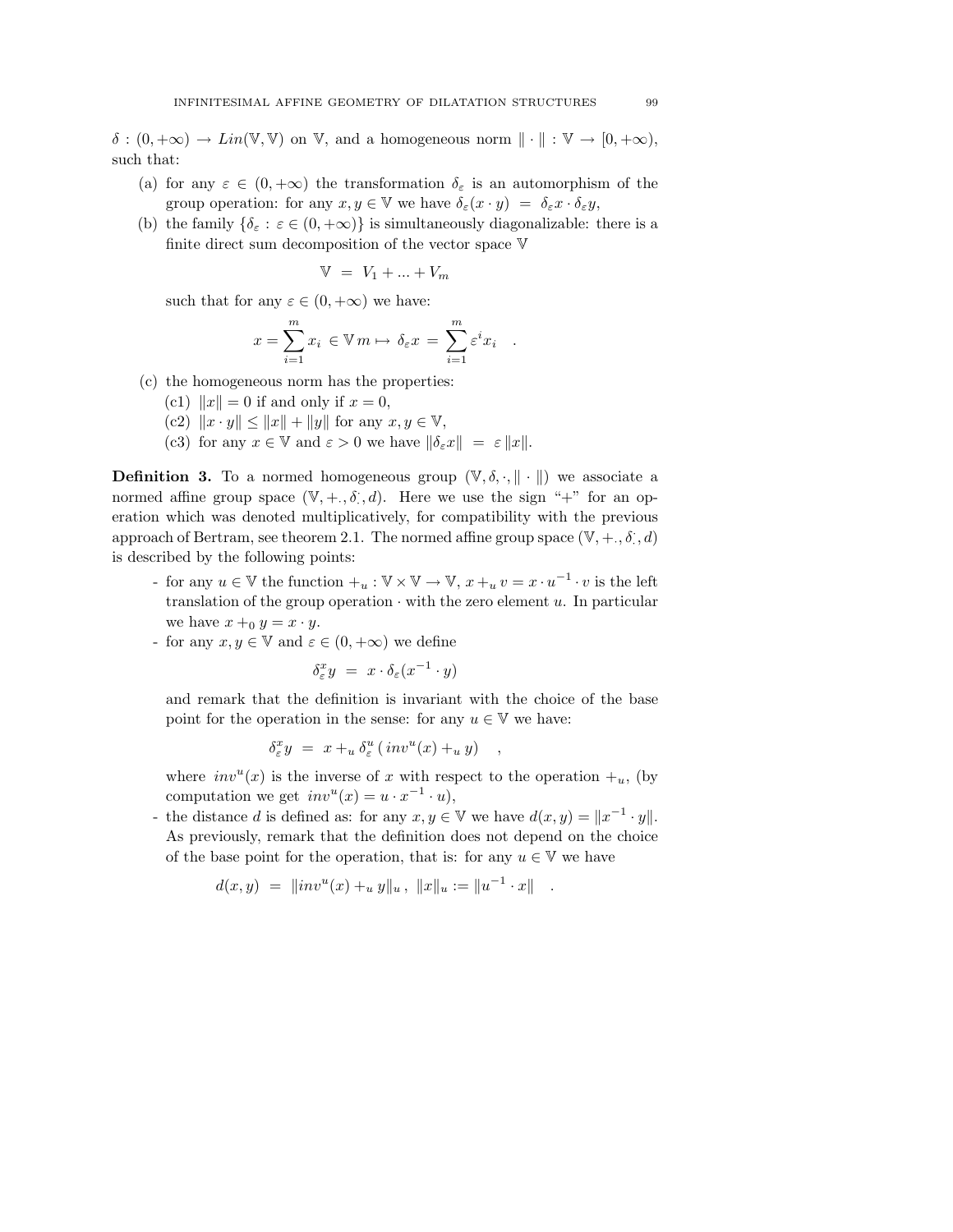Equally, this is a consequence of the invariance of the norm with respect to left translations (by any group operation  $+_u, u \in \mathbb{V}$ ).

Theorem 2.2. The category of normed affine group spaces is equivalent with the category of locally compact metric spaces  $(X, d)$  equipped with a family  $\delta_{\varepsilon}$ ,  $\varepsilon \in (0, +\infty)$ , of dilatations

$$
\delta_{\varepsilon}: X \times X \to X, \quad (x, y) \mapsto \delta_{\varepsilon}^{x} y
$$

satisfying the following properties:

(Af1') The map  $\varepsilon \mapsto \delta \varepsilon^x$  is a homomorphism of the multiplicative group  $(0, +\infty)$ into the group of continuous, with continuous inverse functions of  $X$  fixing x, that is

$$
\delta_1^x y = y \ , \ \delta_r^x \, \delta_s^x y = \delta_{rs}^x y \ , \ \delta_r^x x = x \quad ,
$$

(A2) the function  $\delta : (0, +\infty) \times X \times X \to X$  defined by  $\delta(\varepsilon, x, y) = \delta^x_{\varepsilon} y$  is continuous. Moreover, it can be continuously extended to  $[0, +\infty) \times X \times X$ by  $\delta(0, x, y) = x$  and the limit

$$
\lim_{\varepsilon \to 0} \delta^x_{\varepsilon} y = x
$$

is uniform with respect to  $x, y$  in compact set.

(A3') for any  $x \in X$  and for any  $u, v \in X$ ,  $\varepsilon \in (0, +\infty)$  we have

$$
\frac{1}{\varepsilon} d\left(\delta^x_{\varepsilon} u, \delta^x_{\varepsilon} v\right) = d(u, v) ,
$$

(A4) for any  $x, u, v \in X$ ,  $\varepsilon \in (0, +\infty)$  let us define

$$
\Delta^x_{\varepsilon}(u,v) = \delta^{\delta^x_{\varepsilon} u}_{\varepsilon^{-1}} \delta^x_{\varepsilon} v \quad .
$$

Then we have the limit

$$
\lim_{\varepsilon \to 0} \Delta^x_{\varepsilon}(u, v) = \Delta^x(u, v)
$$

uniformly with respect to  $x, u, v$  in compact set.

(Af2') For all  $\varepsilon \in (0, +\infty)$  and  $x \in X$  the map  $\delta_{\varepsilon}^x$  is an endomorphism of  $\delta_s$ ,  $s \in (0, +\infty)$ :

$$
\delta^x_r\,\delta^y_s z = \delta^{\delta^x_r y}_s \delta^x_r z \quad .
$$

More precisely, in every normed affine group space, the maps  $\delta_{\varepsilon}^x$  and distance d satisfy  $(Af1'), (A2), (A3'), (A4), (A f2').$  Conversely, if dilatations  $\delta_{\varepsilon}^x$  and distance d are given, such that they satisfy the collection  $(Af1'), (A2), (A3'),$  $(A_4)$ ,  $(A_4\hat{z}^2)$ , for an arbitrary point  $x \in \mathbb{V}$  the following expression

$$
\Sigma^x(u,v) := \lim_{\varepsilon \to 0} \delta_{\varepsilon^{-1}}^x \, \delta_{\varepsilon}^{\delta_{\varepsilon}^x u} v
$$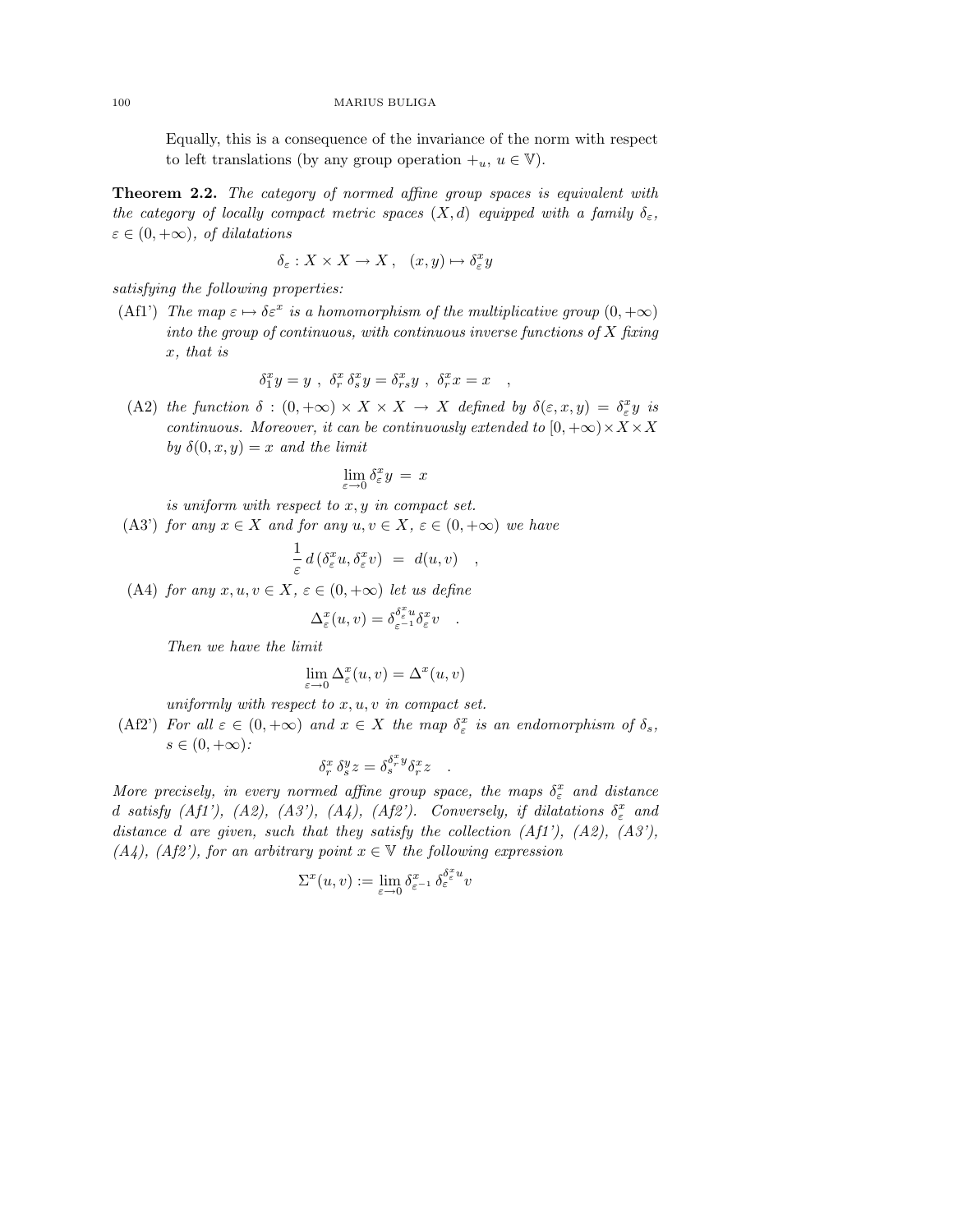together with  $\delta_{\varepsilon}^x$  and distance d defines on  $\mathbb {V}$  the structure of a normed affine group space, and this construction is inverse to the preceding one. The arrows of this category are bilipschitz invertible homomorphisms of dilatations, that is maps  $g: \mathbb{V} \to \hat{\mathbb{V}}$  such that  $g \delta^x_{\varepsilon} y = \hat{\delta}^{gx}_{r} gy$  for all  $x, y \in \mathbb{V}, \varepsilon \in (0, +\infty)$ .

Moreover, the category of locally compact real normed affine spaces is a subcategory of the previous one, namely the category of locally compact metric spaces  $(X, d)$  equipped with a family  $\delta_{\varepsilon}$ ,  $\varepsilon \in (0, +\infty)$ , of dilatations satisfying  $(Af1')$ ,  $(A2), (A3'), (A4), (A42')$  and

(Af3) the "barycentric condition": for all  $\varepsilon \in (0,1)$   $\delta_{\varepsilon}^{x} y = \delta_{1-\varepsilon}^{y} x$ 

The arrows of this category are exactly the affine, invertible maps.

Proof. Here we shall prove the easy implication, namely why the conditions  $(Af1'), (A2), (A3'), (A4), (Af2')$  and  $(Af3)$  are satisfied in a real normed affine space.

For the real normed affine space  $V$  let us fix for simplicity a point  $0 \in V$  and work with the vector space  $V$  with zero vector 0. Since a real normed affine space is a particular example of a homogeneous group, definition 2 and observations inside apply. The dilatation based at  $x \in \mathbb{V}$ , of coefficient  $\varepsilon > 0$ , is the function

$$
\delta^x_\varepsilon : \mathbb{V} \to \mathbb{V} \quad , \quad \delta^x_\varepsilon y = x + \varepsilon (-x + y) \quad .
$$

For fixed  $x$  the dilatations based at  $x$  form a one parameter group which contracts any bounded neighbourhood of  $x$  to a point, uniformly with respect to  $x$ . Thus (Af1'), (A2) are satisfied. (A3') is also obvious.

The meaning of (A4) is that using dilatations we can recover the operation of addition and multiplication by scalars. We shall explain this in detail since this will help the understanding of the axioms of dilatation structures, described in section 3.

For  $x, u, v \in V$  and  $\varepsilon > 0$  we define the following compositions of dilatations:

(2.2) 
$$
\Delta_{\varepsilon}^{x}(u,v) = \delta_{\varepsilon^{-1}}^{\delta_{\varepsilon}^{x}u} \delta_{\varepsilon}^{x}v ,
$$

$$
\Sigma_{\varepsilon}^{x}(u,v) = \delta_{\varepsilon^{-1}}^{\delta_{\varepsilon}^{x}u}(v) , \quad inv_{\varepsilon}^{x}(u) = \delta_{\varepsilon^{-1}}^{\delta_{\varepsilon}^{x}u} .
$$

The meaning of this functions becomes clear if we compute:

$$
\Delta_{\varepsilon}^{x}(u, v) = x + \varepsilon(-x + u) + (-u + v) ,
$$
  
\n
$$
\Sigma_{\varepsilon}^{x}(u, v) = u + \varepsilon(-u + x) + (-x + v) ,
$$
  
\n
$$
inv_{\varepsilon}^{x}(u) = x + \varepsilon(-x + u) + (-u + x) .
$$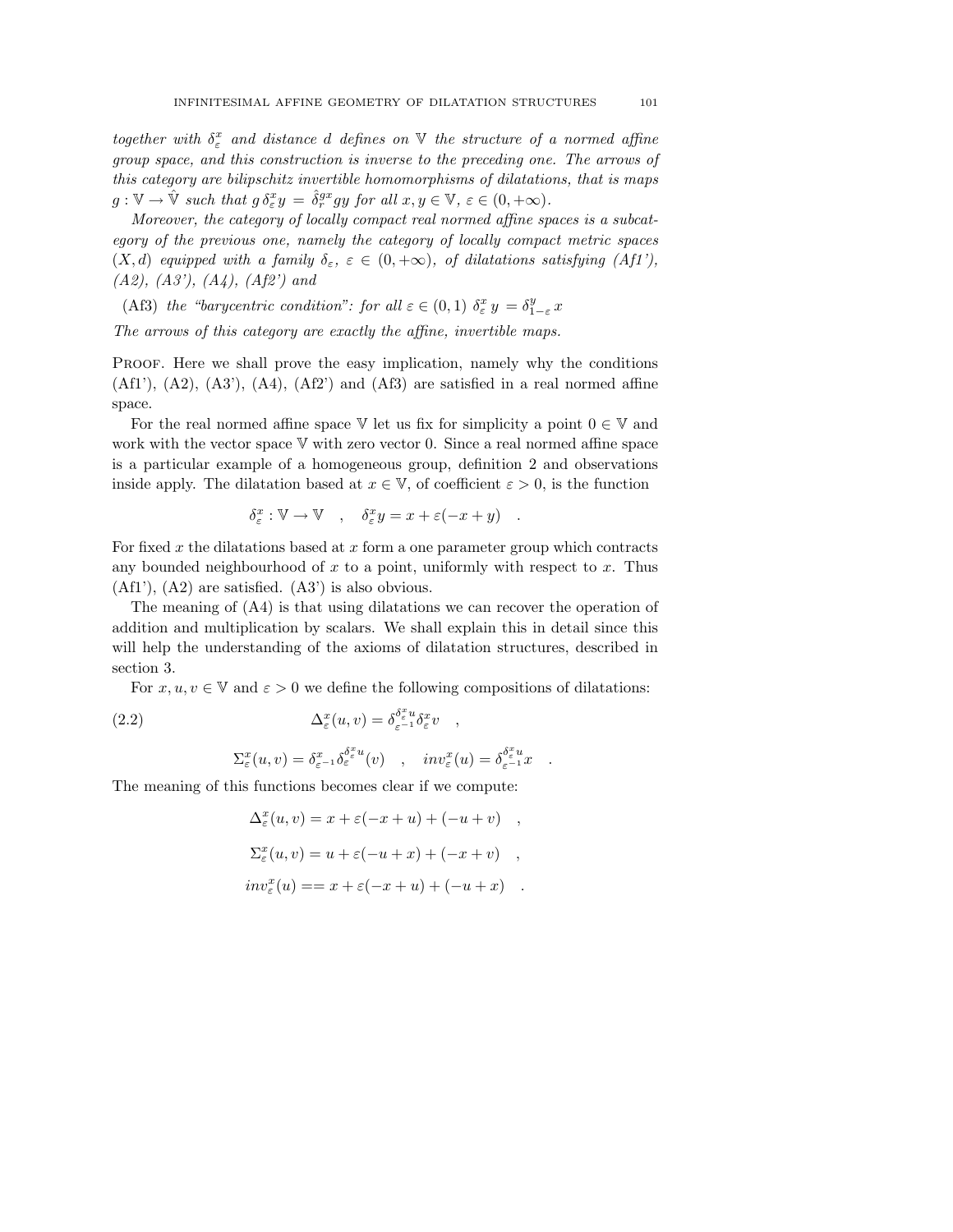As  $\varepsilon \to 0$  we have the limits:

$$
\lim_{\varepsilon \to 0} \Delta_{\varepsilon}^{x}(u, v) = \Delta^{x}(u, v) = x + (-u + v) ,
$$
  
\n
$$
\lim_{\varepsilon \to 0} \Sigma_{\varepsilon}^{x}(u, v) = \Sigma^{x}(u, v) = u + (-x + v) ,
$$
  
\n
$$
\lim_{\varepsilon \to 0} inv_{\varepsilon}^{x}(u) = inv^{x}(u) = x - u + x ,
$$

uniform with respect to  $x, u, v$  in bounded sets. The function  $\Sigma^x(\cdot, \cdot)$  is a group operation, namely the addition operation translated such that the neutral element is  $x$ :

$$
\Sigma^x(u,v) = u +_x v .
$$

The function  $inv^x(\cdot)$  is the inverse function with respect to the operation  $+x$ 

$$
inv^x(u) +_x u = u +_x inv^x(u) = x
$$

and  $\Delta^x(\cdot, \cdot)$  is the difference function

$$
\Delta^x(u,v) = inv^x(u) +_x v .
$$

Notice that for fixed  $x, \varepsilon$  the function  $\Sigma_{\varepsilon}^x(\cdot, \cdot)$  is not a group operation, first of all because it is not associative. Nevertheless, this function satisfies a "shifted" associativity property, namely

$$
\Sigma^x_{\varepsilon}(\Sigma^x_{\varepsilon}(u,v),w) = \Sigma^x_{\varepsilon}(u,\Sigma^{\delta^x_{\varepsilon}u}_{\varepsilon}(v,w)) .
$$

Also, the inverse function  $inv_{\varepsilon}^x$  is not involutive, but shifted involutive:

$$
inv_{\varepsilon}^{\delta_{\varepsilon}^x u} (inv_{\varepsilon}^x u) = u \quad .
$$

Affine continuous transformations  $A: \mathbb{V} \to \mathbb{V}$  admit the following description in terms of dilatations. (We could dispense of continuity hypothesis in this situation, but we want to illustrate a general point of view, described further in the paper).

**Proposition 2.3.** A continuous transformation  $A: \mathbb{V} \to \mathbb{V}$  is affine if and only if for any  $\varepsilon \in (0,1)$ ,  $x, y \in \mathbb{V}$  we have

(2.3) 
$$
A\delta^x_{\varepsilon}y = \delta^{Ax}_{\varepsilon}Ay .
$$

The proof is a straightforward consequence of representation formulæ (2.2) for the addition, difference and inverse operations in terms of dilatations.

In particular any dilatation is an affine transformation, hence for any  $x, y \in V$ and  $\varepsilon, \mu > 0$  we have

.

(2.4) 
$$
\delta^y_\mu \delta^x_\varepsilon = \delta^{\delta^y_\mu x}_\varepsilon \delta^y_\mu
$$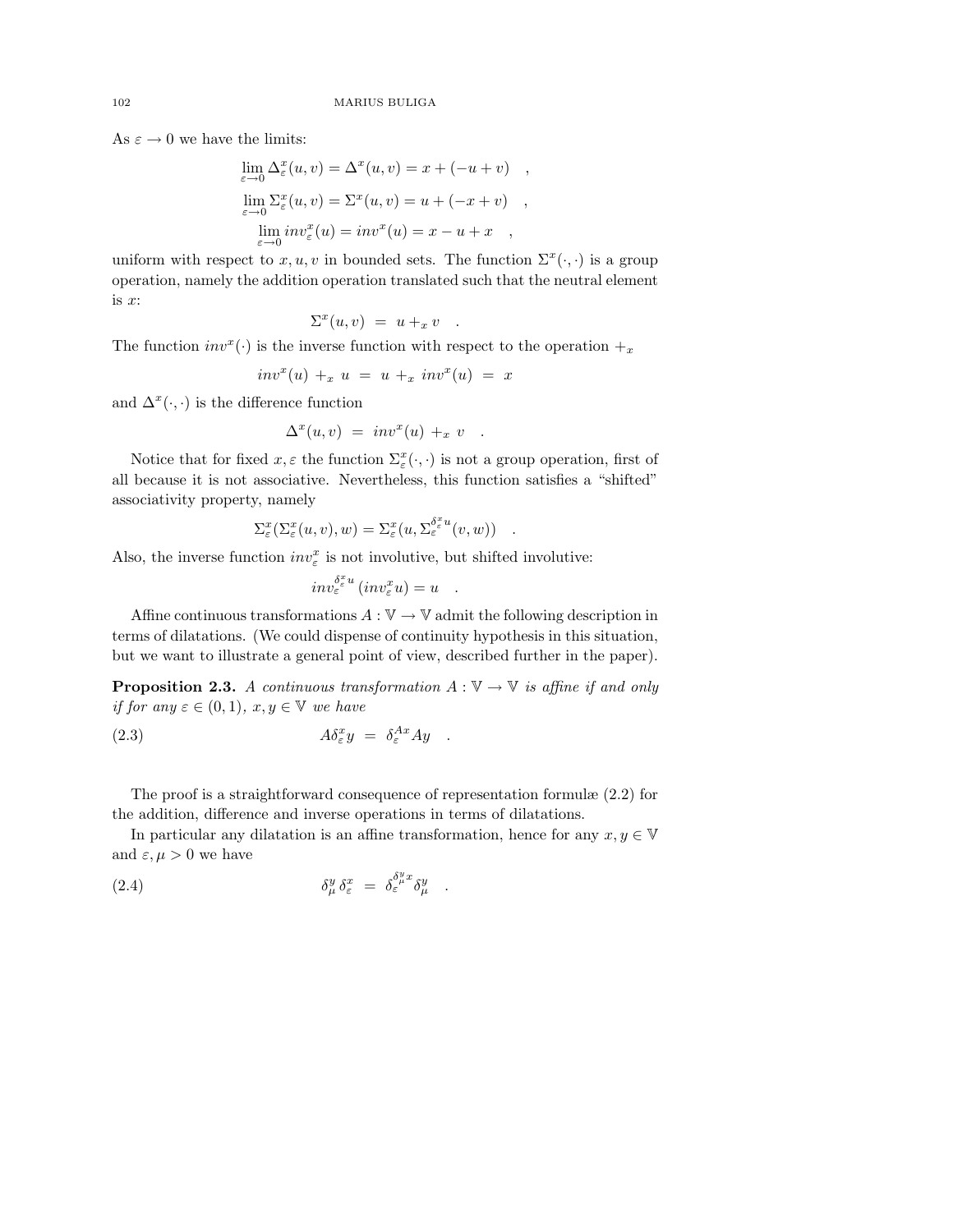Thus we recover (Af2') (see also condition (Af2)). The barycentric condition (Af3) is a consequence of the commutativity of the addition of vectors. The easy part of the theorem 2.2 is therefore proven.

The second, difficult part of the theorem is to prove that axioms  $(Af1'), (A2),$ (A3'), (A4), (Af2') describe normed affine group spaces. This is a direct consequence of several general results from this paper: theorem 4.1 and proposition 7.6 show that normed affine group spaces satisfy the axioms, corollary 6.3, theorem 7.7, proposition 8.6 and theorem 8.9 show that conversely a space where the axioms are satisfied is a normed affine group space, moreover that in the presence of the barycentric condition (Af3) we get real normed affine spaces.  $\Box$ 

Some compositions of dilatations are dilatations. This is precisely stated in the next theorem, which is equivalent with the Menelaos theorem in euclidean geometry.

**Theorem 2.4.** For any  $x, y \in \mathbb{V}$  and  $\varepsilon, \mu > 0$  such that  $\varepsilon \mu \neq 1$  there exists an unique  $w \in V$  such that

$$
\delta^y_\mu\,\delta^x_\varepsilon\ =\ \delta^w_{\varepsilon\mu}\quad.
$$

For the proof see Artin [1]. A straightforward consequence of this theorem is the following result.

**Corollary 2.5.** The inverse semigroup generated by dilatations of the space  $\nabla$  is made of all dilatations and all translations in V.

PROOF. Indeed, by theorem 2.4 a composition of two dilatations with coefficients  $\varepsilon, \mu$  with  $\varepsilon \mu \neq 1$  is a dilatation. By direct computation, if  $\varepsilon \mu = 1$  then we obtain translations. This is in fact compatible with (2.2), but is a stronger statement, due to the fact that dilatations are affine in the sense of relation (2.4).

Any composition between a translation and a dilatation is again a dilatation. The proof is done.  $\Box$ 

The corollary 2.5 allows us to describe the ratio of three collinear points in a way which will be generalized to normed affine group spaces. Indeed, in a real normed affine space V, for any  $x, y \in V$  and  $\alpha, \beta \in (0, +\infty)$  such that  $\alpha\beta \neq 1$ , there is an unique  $z \in V$  and  $\gamma = 1/\alpha\beta$  such that

$$
\delta^x_\alpha \, \delta^y_\beta \, \delta^z_\gamma = \, id
$$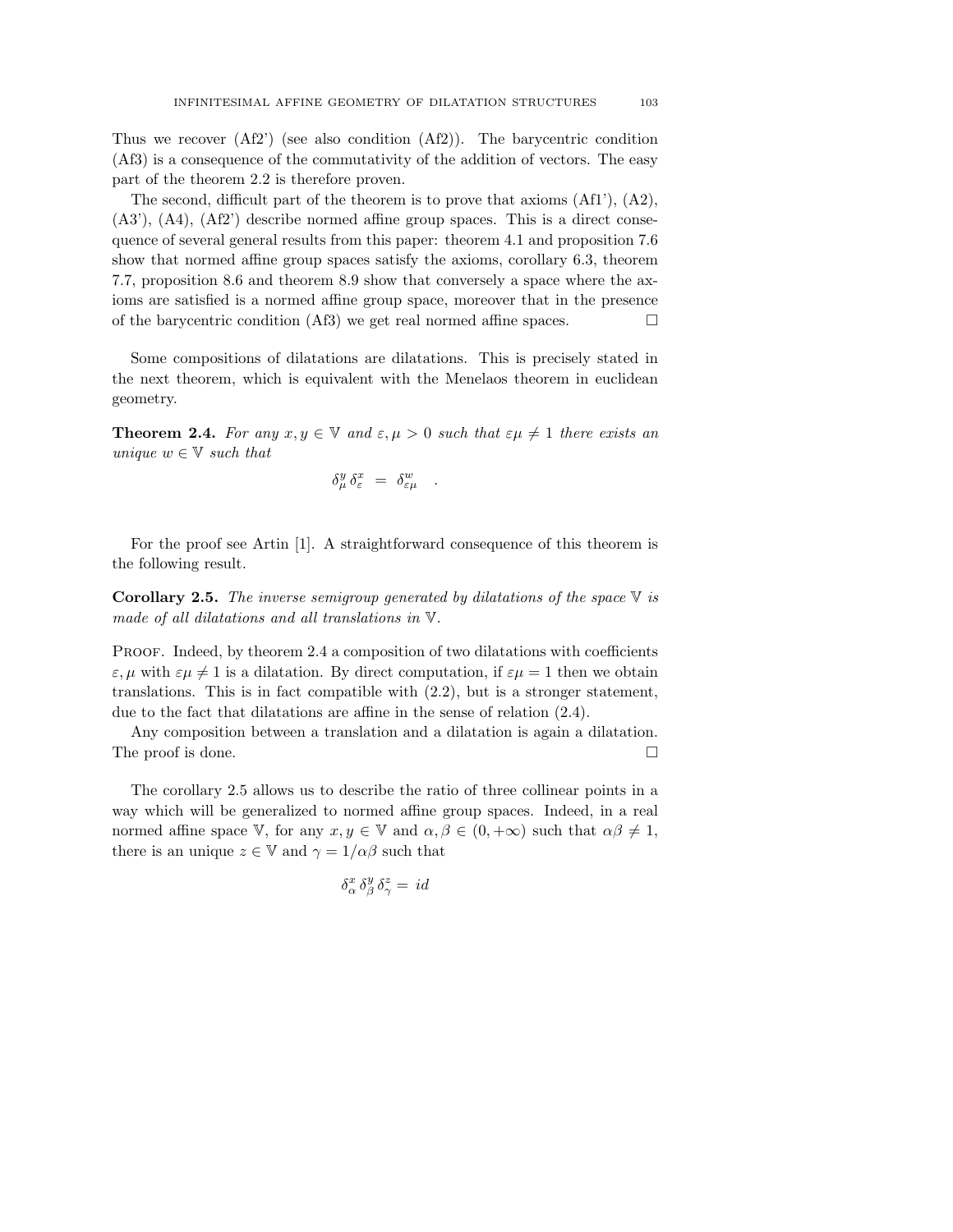We easily find that  $x, y, z$  are collinear

(2.5) 
$$
z = \frac{1 - \alpha}{1 - \alpha \beta} x + \frac{\alpha (1 - \beta)}{1 - \alpha \beta} y
$$

and the ratio of these three points, named  $r(x^{\alpha}, y^{\beta}, z^{\gamma})$  is:

$$
r(x^{\alpha}, y^{\beta}, z^{\gamma}) = \frac{\alpha}{1 - \alpha \beta}
$$

Conversely, let  $x, y, z \in V$  which are collinear, such that z is in between x and y. Then we can easily find (non unique)  $\alpha, \beta, \gamma \in (0, +\infty)$  such that  $\alpha\beta\gamma = 1$  and  $\delta^x_\alpha \, \delta^y_\beta \, \delta^z_\gamma = id.$ 

It is then almost straightforward to prove the well known fact that any affine transformation is also geometrically affine, in the sense that it transforms triples of collinear points into triples of collinear points (use commutation with dilatations) and it preserves the ratio of collinear points. (The converse is also true.)

# 3. Dilatation structures

A dilatation structure  $(X, d, \delta)$  over a metric space  $(X, d)$  is an assignment to any point  $x \in X$  of a group of "dilatations"  $\{\delta^x_\varepsilon : \varepsilon \in \Gamma\}$ , together with some compatibility conditions between the distance and the dilatations and between dilatations based in different points.

A basic difficulty in stating the axioms of a dilatation structure is related to the domain of definition and the image of a dilatation. In the first two subsections we shall neglect the problems raised by domains and codomains of dilatations.

The axioms state that some combinations between dilatations and the distance converge uniformly, with respect to some finite families of points in an arbitrary compact subset of the metric space  $(X, d)$ , as  $\nu(\varepsilon)$  converges to 0.

We present here an introduction into the subject of dilatation structures. For more details see Buliga [6].

3.1. **Notations.** Let  $\Gamma$  be a topological separated commutative group endowed with a continuous group morphism  $\nu : \Gamma \to (0, +\infty)$  with  $\inf \nu(\Gamma) = 0$ . Here  $(0, +\infty)$  is taken as a group with multiplication. The neutral element of  $\Gamma$  is denoted by 1. We use the multiplicative notation for the operation in Γ.

The morphism  $\nu$  defines an invariant topological filter on  $\Gamma$  (equivalently, an end). Indeed, this is the filter generated by the open sets  $\nu^{-1}(0, a)$ ,  $a > 0$ . From now on we shall name this topological filter (end) by "0" and we shall write  $\varepsilon \in \Gamma \to 0$  for  $\nu(\varepsilon) \in (0, +\infty) \to 0$ .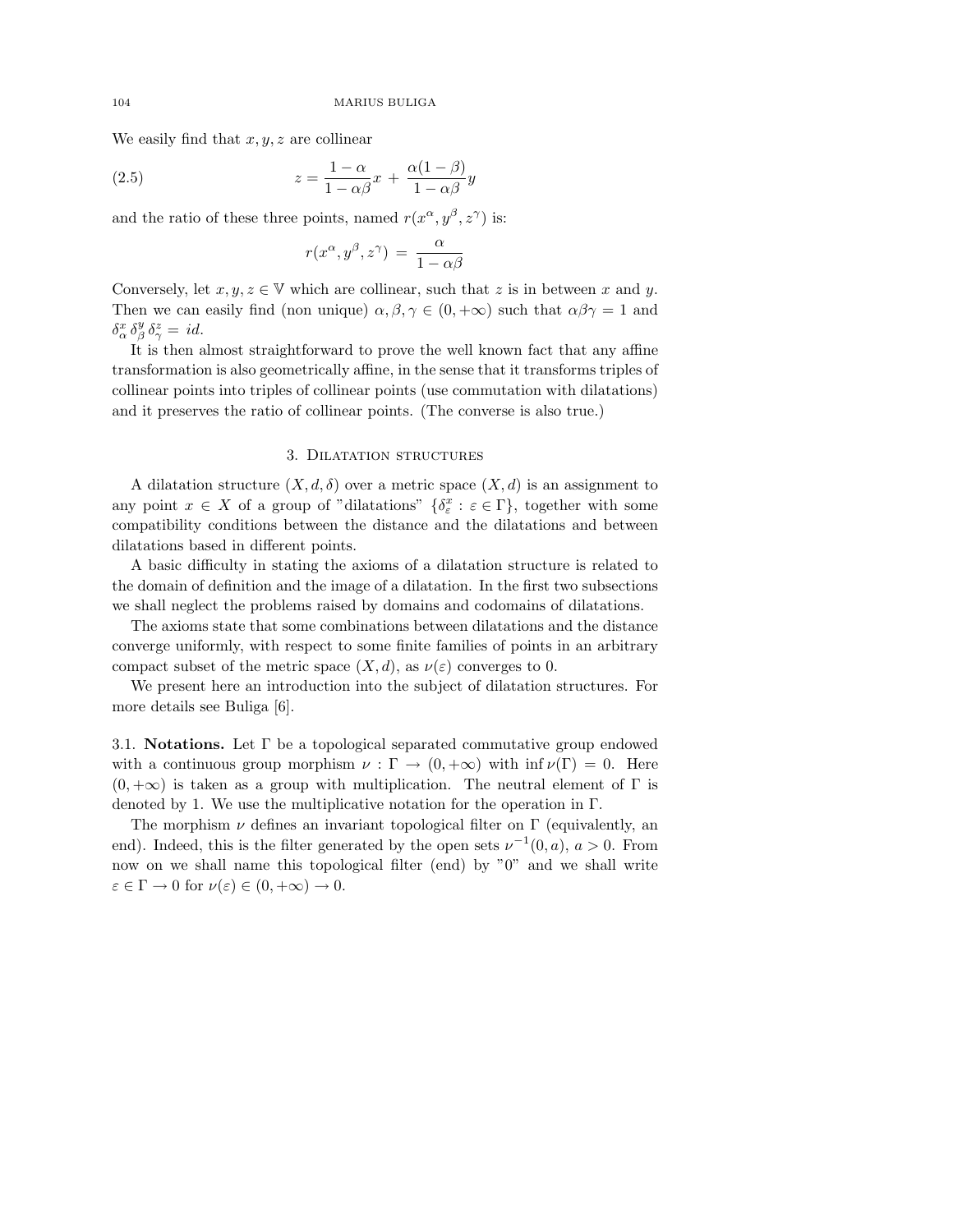The set  $\Gamma_1 = \nu^{-1}(0,1]$  is a semigroup. We note  $\bar{\Gamma}_1 = \Gamma_1 \cup \{0\}$  On the set  $\bar{\Gamma} = \Gamma \cup \{0\}$  we extend the operation on  $\Gamma$  by adding the rules  $00 = 0$  and  $\varepsilon_0 = 0$ for any  $\varepsilon \in \Gamma$ . This is in agreement with the invariance of the end 0 with respect to translations in Γ.

The space  $(X, d)$  is a complete, locally compact metric space. For any  $r > 0$ and any  $x \in X$  we denote by  $B(x, r)$  the open ball of center x and radius r in the metric space X.

On the metric space  $(X, d)$  we work with the topology (and uniformity) induced by the distance. For any  $x \in X$  we denote by  $\mathcal{V}(x)$  the topological filter of open neighbourhoods of x.

The dilatation structures, which will be introduced soon, are invariant to the operation of multiplication of the distance by a positive constant. They should also be seen, as examples show, as local objects, therefore we may safely suppose, without restricting the generality, that all closed balls of radius at most 5 are compact.

3.2. Axioms of dilatation structures. We shall list the axioms of a dilatation structure  $(X, d, \delta)$ , in a simplified form, without concerning about domains and codomains of functions. In the next subsection we shall add the supplementary conditions concerning domains and codomains of dilatations.

**A1.** For any point  $x \in X$  there is an action  $\delta^x : \Gamma \to End(X, d, x)$ , where  $End(X, d, x)$  is the collection of all continuous, with continuous inverse transformations  $\phi: (X, d) \to (X, d)$  such that  $\phi(x) = x$ .

This axiom (the same as (A1) from theorem 2.1 or theorem 2.2) tells us that  $\delta^x_\varepsilon x = x$  for any  $x \in X$ ,  $\varepsilon \in \Gamma$ , also  $\delta^x_1 y = y$  for any  $x, y \in X$ , and  $\delta^x_\varepsilon \delta^x_\mu y = \delta^x_{\varepsilon \mu} y$ for any  $x, y \in X$  and  $\varepsilon, \mu \in \Gamma$ .

**A2.** The function  $\delta : \Gamma \times X \times X \to X$  defined by  $\delta(\varepsilon, x, y) = \delta_{\varepsilon}^x y$  is continuous. Moreover, it can be continuously extended to  $\Gamma \times X \times X$  by  $\delta(0, x, y) = x$ and the limit

$$
\lim_{\varepsilon \to 0} \delta^x_{\varepsilon} y = x
$$

is uniform with respect to x, y in compact set.

We may alternatively put that the previous limit is uniform with respect to  $d(x, y)$ .

**A3.** There is  $A > 1$  such that for any x there exists a function  $(u, v) \mapsto$  $d^x(u, v)$ , defined for any  $u, v$  in the closed ball (in distance d)  $\overline{B}(x, A)$ ,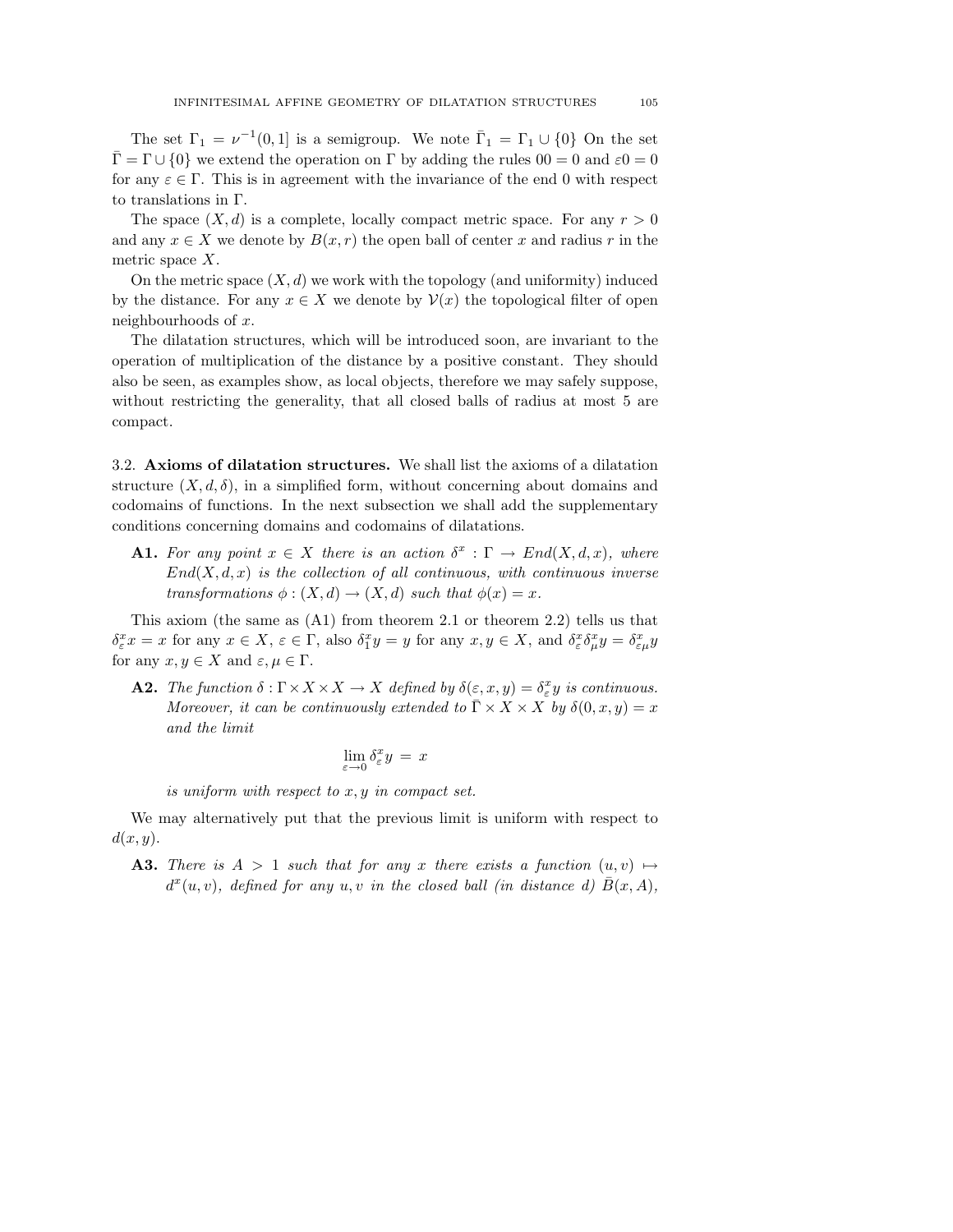such that

$$
\lim_{\varepsilon \to 0} \quad \sup \left\{ \left| \frac{1}{\varepsilon} d(\delta_{\varepsilon}^x u, \delta_{\varepsilon}^x v) - d^x(u, v) \right| : u, v \in \bar{B}_d(x, A) \right\} = 0
$$

uniformly with respect to  $x$  in compact set.

It is easy to see that:

- (a) The function  $d^x$  is continuous as an uniform limit of continuous functions on a compact set,
- (b)  $d^x$  is symmetric  $d^x(u, v) = d^x(v, u)$  for any  $u, v \in \overline{B}(x, A)$ ,
- (c)  $d^x$  satisfies the triangle inequality, but it can be a degenerated distance function: there might exist v, w such that  $d^x(v, w) = 0$ .

We make the following notation which generalizes the notation from  $(2.2)$ :

$$
\Delta^x_{\varepsilon}(u,v) = \delta_{\varepsilon^{-1}}^{\delta^x_{\varepsilon} u} \delta^x_{\varepsilon} v \quad .
$$

The next axiom can now be stated:

A4. We have the limit

$$
\lim_{\varepsilon \to 0} \Delta^x_{\varepsilon}(u, v) = \Delta^x(u, v)
$$

uniformly with respect to  $x, u, v$  in compact set.

**Definition 4.** A triple  $(X, d, \delta)$  which satisfies A1, A2, A3, but  $d^x$  is degenerate for some  $x \in X$ , is called degenerate dilatation structure.

If the triple  $(X, d, \delta)$  satisfies A1, A2, A3 and  $d^x$  is non-degenerate for any  $x \in X$ , then we call it a dilatation structure.

If a dilatation structure satisfies A4 then we call it strong dilatation structure.

3.3. Axiom 0: domains and codomains of dilatations. The problem of domains and codomains of dilatation cannot be neglected. In the section dedicated to examples of dilatation structures we present the particular case of an ultrametric space which is also a ball of radius one. As dilatations approximately contract distances, it follows that the codomain of a dilatation  $\delta_{\varepsilon}^x$  with  $\nu(\varepsilon) < 1$  can not be the whole space. There are other examples showing that we can not always take the domain of a dilatation to be the whole space. That is because the topology of small balls can be different from the topology of big ones (like in the case of a sphere).

For all these reasons we need to impose some minimal conditions on the domains and codomains of dilatations. These conditions will be explained in the following. They will be considered as part of a new axiom, called Axiom 0.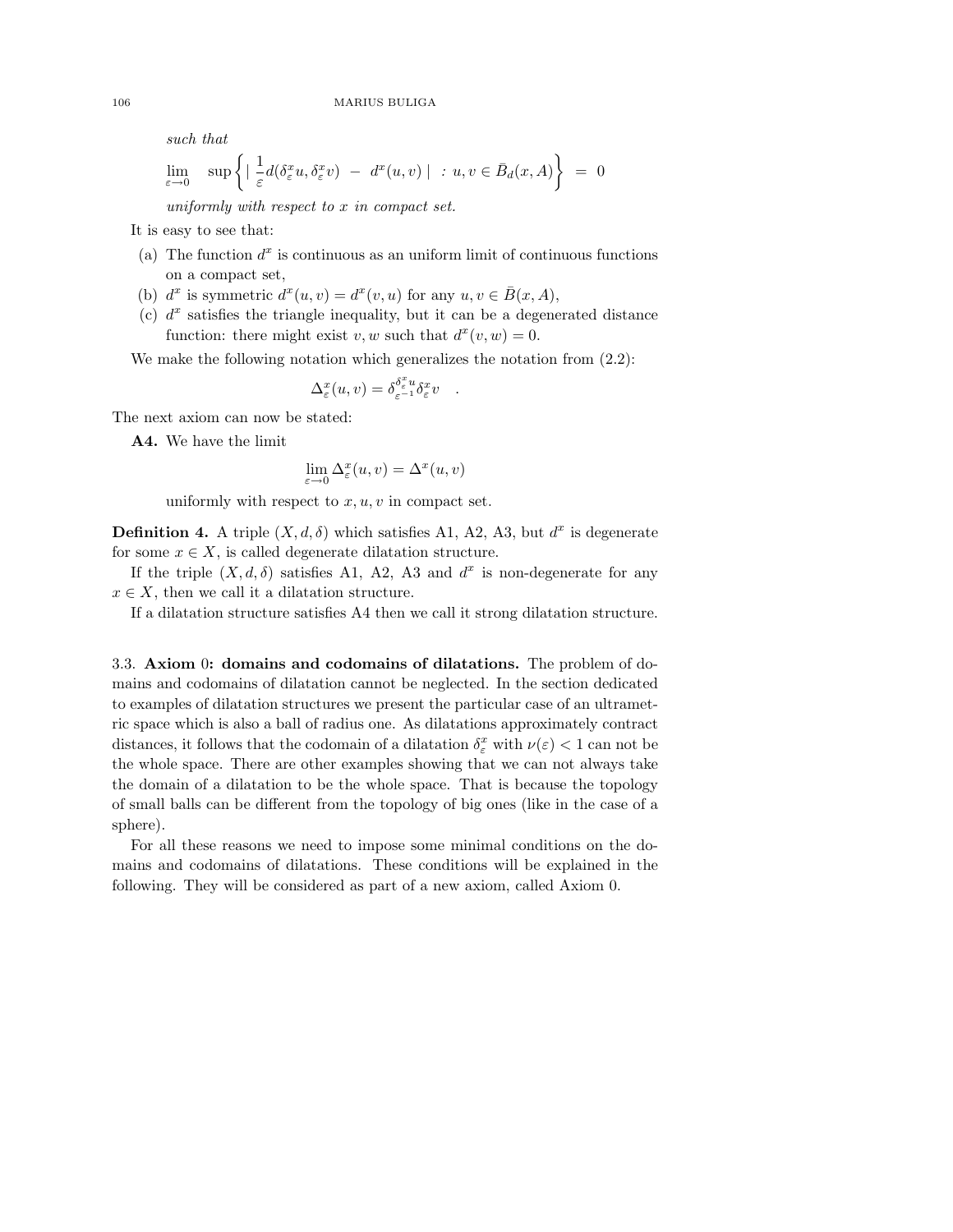For any  $x \in X$  there is an open neighbourhood  $U(x)$  of x such that for any  $\varepsilon \in \Gamma_1$  the dilatations are functions

$$
\delta_{\varepsilon}^x : U(x) \to V_{\varepsilon}(x) .
$$

The sets  $V_{\varepsilon}(x)$  are open neighbourhoods of x.

The number  $1 \leq A$  which appears in axiom A3 has the property that for any  $x \in X$  we have  $\bar{B}_d(x, A) \subset U(x)$ . There is a number  $B > A$  such that for any  $\varepsilon \in \Gamma$  with  $\nu(\varepsilon) \in (1, +\infty)$  the associated dilatation is a function

$$
\delta^x_{\varepsilon}: W_{\varepsilon}(x) \to B_d(x, B) \quad .
$$

We have the following string of inclusions, for any  $\varepsilon \in \Gamma_1$ , and any  $x \in X$ :

$$
B_d(x,\nu(\varepsilon)) \subset \delta_{\varepsilon}^x B_d(x,A) \subset V_{\varepsilon}(x) \subset W_{\varepsilon^{-1}}(x) \subset \delta_{\varepsilon}^x B_d(x,B) \quad .
$$

In relation with the axiom A4 we need the following condition on the codomains  $V_{\varepsilon}(x)$ : for any compact set  $K \subset X$  there are  $R = R(K) > 0$  and  $\varepsilon_0 = \varepsilon(K) \in (0,1)$  such that for all  $u, v \in \overline{B}_d(x,R)$  and all  $\varepsilon \in \Gamma$ ,  $\nu(\varepsilon) \in (0,\varepsilon_0)$ , we have

$$
\delta^x_{\varepsilon} v \in W_{\varepsilon^{-1}}(\delta^x_{\varepsilon} u) \ .
$$

These conditions are important for describing dilatation structures on the boundary of the dyadic tree, for example. In the first formulation of the axioms given in [6] some of these assumptions are part of the Axiom 0, others can be found in the initial formulation of the Axioms 1, 2, 3.

# 4. Groups with dilatations

For a dilatation structure the metric tangent spaces have a group structure which is compatible with dilatations. This structure, of a normed group with dilatations, is interesting by itself. The notion has been introduced in [5], [6]; we describe it further.

We shall work further with local groups. Such objects are not groups: they are spaces endowed with an operation defined only locally, satisfying the conditions of a uniform group. In [5] we use a slightly non standard definition of such objects. For the purposes of this paper it seems enough to mention that neighbourhoods of the neutral element in a uniform group are local groups. See section 3.3 [6] for details about the definition of local groups.

**Definition 5.** A group with dilatations  $(G, \delta)$  is a local group G with a local action of  $\Gamma$  (denoted by  $\delta$ ), on G such that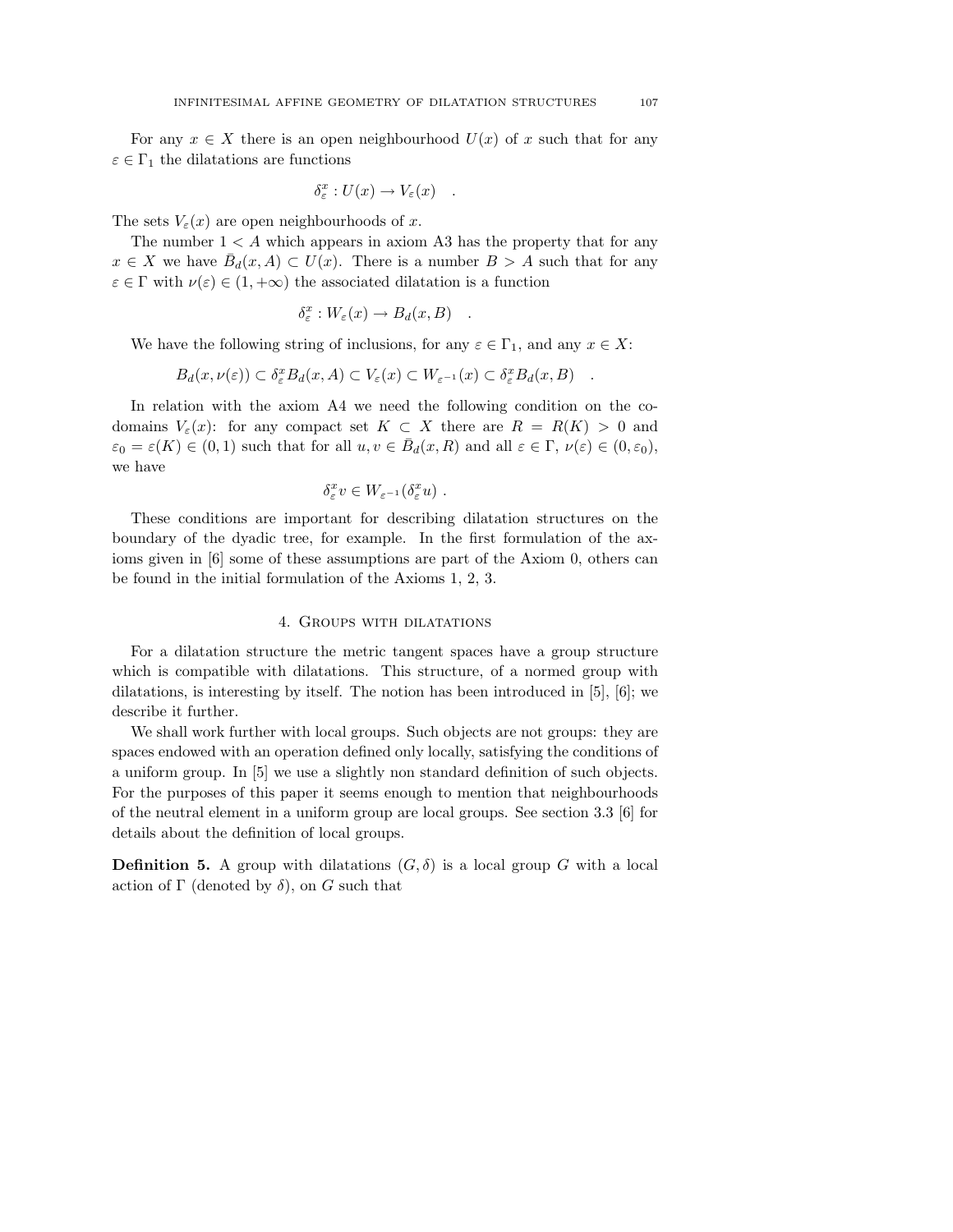- H0. the limit  $\lim_{\varepsilon \to 0} \delta_{\varepsilon} x = e$  exists and is uniform with respect to x in a compact neighbourhood of the identity e.
- H1. the limit

$$
\beta(x,y) = \lim_{\varepsilon \to 0} \delta_{\varepsilon}^{-1} \left( (\delta_{\varepsilon} x)(\delta_{\varepsilon} y) \right)
$$

is well defined in a compact neighbourhood of e and the limit is uniform. H2. the following relation holds

$$
\lim_{\varepsilon \to 0} \delta_{\varepsilon}^{-1} \left( (\delta_{\varepsilon} x)^{-1} \right) = x^{-1}
$$

where the limit from the left hand side exists in a neighbourhood of  $e$  and is uniform with respect to x.

,

**Definition 6.** A normed group with dilatations  $(G, \delta, \|\cdot\|)$  is a group with dilatations  $(G, \delta)$  endowed with a continuous norm function  $\|\cdot\| : G \to \mathbb{R}$  which satisfies (locally, in a neighbourhood of the neutral element  $e$ ) the properties:

- (a) for any x we have  $||x|| \geq 0$ ; if  $||x|| = 0$  then  $x = e$ ,
- (b) for any  $x, y$  we have  $||xy|| \le ||x|| + ||y||$ ,
- (c) for any x we have  $||x^{-1}|| = ||x||$ ,
- (d) the limit  $\lim_{\varepsilon \to 0} \frac{1}{\nu(\varepsilon)}$  $\frac{1}{\nu(\varepsilon)}\|\delta_{\varepsilon}x\| = \|x\|^N$  exists, is uniform with respect to x in compact set,
- (e) if  $||x||^N = 0$  then  $x = e$ .

In a normed group with dilatations we have a natural left invariant distance given by

(4.1) 
$$
d(x, y) = ||x^{-1}y||.
$$

Any locally compact normed group with dilatations has an associated dilatation structure on it. In a group with dilatations  $(G, \delta)$  we define dilatations based in any point  $x \in G$  by

(4.2) 
$$
\delta_{\varepsilon}^x u = x \delta_{\varepsilon} (x^{-1} u).
$$

The following result is theorem 15 [6].

**Theorem 4.1.** Let  $(G, \delta, ||\cdot||)$  be a locally compact normed local group with dilatations. Then  $(G, d, \delta)$  is a dilatation structure, where  $\delta$  are the dilatations defined by  $(4.2)$  and the distance d is induced by the norm as in  $(4.1)$ .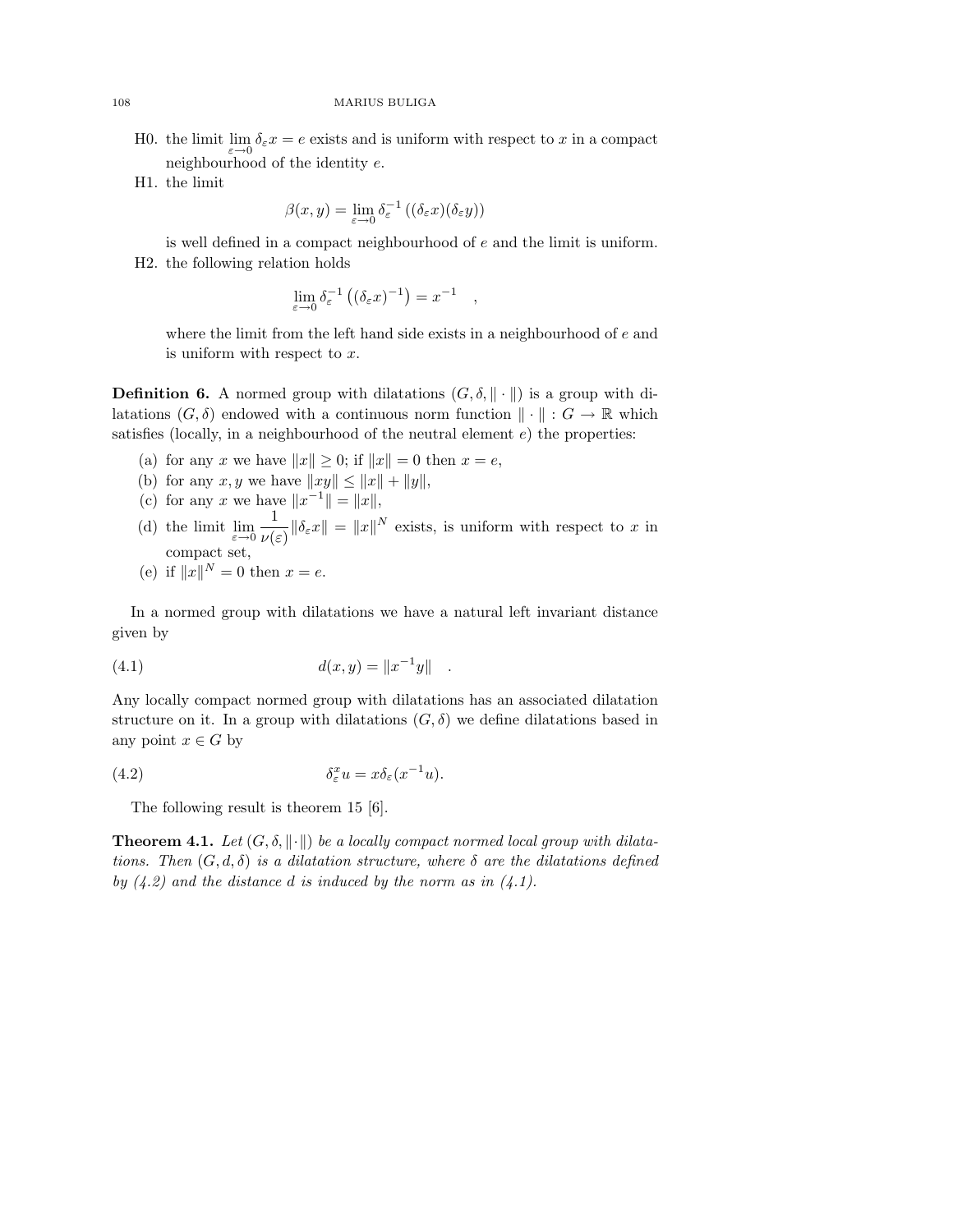# 4.1. Conical groups.

**Definition 7.** A normed conical group  $N$  is a normed group with dilatations such that for any  $\varepsilon \in \Gamma$  the dilatation  $\delta_{\varepsilon}$  is a group morphism and such that for any  $\varepsilon > 0$   $\|\delta_{\varepsilon}x\| = \nu(\varepsilon)\|x\|.$ 

A conical group is the infinitesimal version of a group with dilatations ([6] proposition 2).

**Proposition 4.2.** Under the hypotheses H0, H1, H2  $(G, \beta, \delta, \|\cdot\|^N)$  is a locally compact, local normed conical group, with operation  $\beta$ , dilatations  $\delta$  and homogeneous norm  $\|\cdot\|^N$ .

4.2. Carnot groups. Carnot groups appear in sub-riemannian geometry as models of tangent spaces, [2], [18], [26]. In particular such groups can be endowed with a structure of sub-riemannian manifold.

**Definition 8.** A Carnot (or stratified homogeneous) group is a pair  $(N, V_1)$ consisting of a real connected simply connected group  $N$  with a distinguished subspace  $V_1$  of the Lie algebra  $Lie(N)$ , such that the following direct sum decomposition occurs:

$$
n = \sum_{i=1}^{m} V_i , V_{i+1} = [V_1, V_i] .
$$

The number m is the step of the group. The number  $Q = \sum_{m=1}^{m}$  $i=1$  $i \ dim V_i$  is called

the homogeneous dimension of the group.

Because the group is nilpotent and simply connected, the exponential mapping is a diffeomorphism. We shall identify the group with the algebra, if is not locally otherwise stated.

The structure that we obtain is a set  $N$  endowed with a Lie bracket and a group multiplication operation, related by the Baker-Campbell-Hausdorff formula. Remark that the group operation is polynomial.

Any Carnot group admits a one-parameter family of dilatations. For any  $\varepsilon > 0$ , the associated dilatation is:

$$
x = \sum_{i=1}^m x_i \mapsto \delta_{\varepsilon} x = \sum_{i=1}^m \varepsilon^i x_i .
$$

Any such dilatation is a group morphism and a Lie algebra morphism.

In a Carnot group N let us choose an euclidean norm  $\|\cdot\|$  on  $V_1$ . We shall endow the group  $N$  with a structure of a sub-riemannian manifold. For this take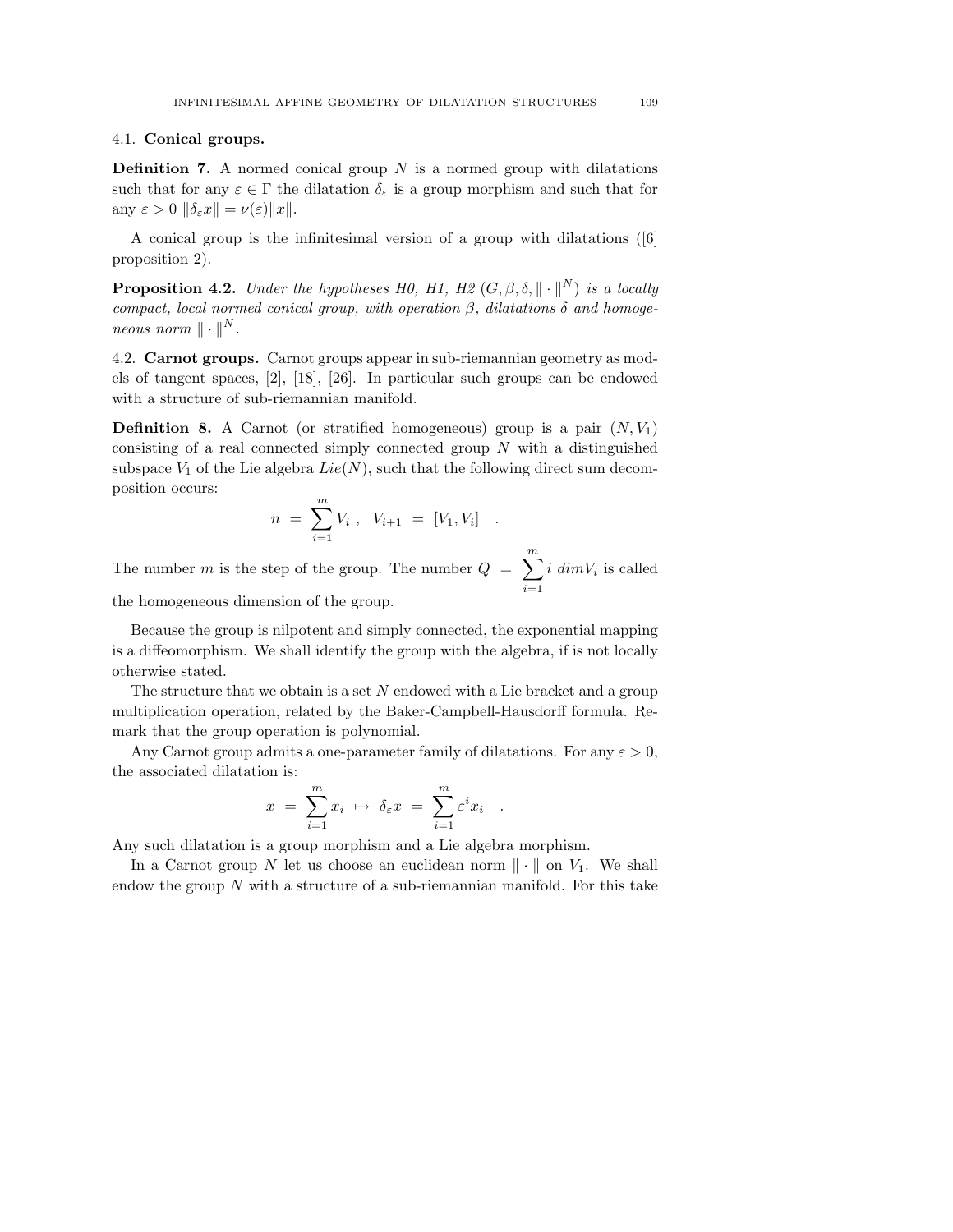the distribution obtained from left translates of the space  $V_1$ . The metric on that distribution is obtained by left translation of the inner product restricted to  $V_1$ .

Because  $V_1$  generates (the algebra) N then any element  $x \in N$  can be written as a product of elements from  $V_1$ , in a controlled way, described in the following useful lemma (slight reformulation of Lemma 1.40, Folland, Stein [14]).

**Lemma 4.3.** Let N be a Carnot group and  $X_1, ..., X_p$  an orthonormal basis for  $V_1$ . Then there is a natural number M and a function  $g: \{1, ..., M\} \rightarrow \{1, ..., p\}$ such that any element  $x \in N$  can be written as:

(4.3) 
$$
x = \prod_{i=1}^{M} \exp(t_i X_{g(i)}) .
$$

Moreover, if x is sufficiently close (in Euclidean norm) to 0 then each  $t_i$  can be chosen such that  $|t_i| \leq C ||x||^{1/m}$ .

As a consequence we get:

Corollary 4.4. The Carnot-Carathéodory distance

$$
d(x, y) = \inf \left\{ \int_0^1 \|c^{-1}\dot{c}\| \ dt \ : \ c(0) = x, \ c(1) = y, \right.
$$
  

$$
c^{-1}(t)\dot{c}(t) \in V_1 \text{ for a.e. } t \in [0, 1] \right\}
$$

is finite for any two  $x, y \in N$ . The distance is obviously left invariant, thus it induces a norm on N.

The Carnot-Carath´eodory distance induces a homogeneous norm on the Carnot group N by the formula:  $||x|| = d(0, x)$ . From the invariance of the distance with respect to left translations we get: for any  $x, y \in N$ 

$$
||x^{-1}y|| = d(x, y)
$$

For any  $x \in N$  and  $\varepsilon > 0$  we define the dilatation  $\delta^x_{\varepsilon} y = x \delta_{\varepsilon} (x^{-1} y)$ . Then  $(N, d, \delta)$  is a dilatation structure, according to theorem 4.1.

# 4.3. Contractible groups.

**Definition 9.** A contractible group is a pair  $(G, \alpha)$ , where G is a topological group with neutral element denoted by e, and  $\alpha \in Aut(G)$  is an automorphism of G such that:

- $-\alpha$  is continuous, with continuous inverse,
- for any  $x \in G$  we have the limit  $\lim_{n \to \infty} \alpha^n(x) = e$ .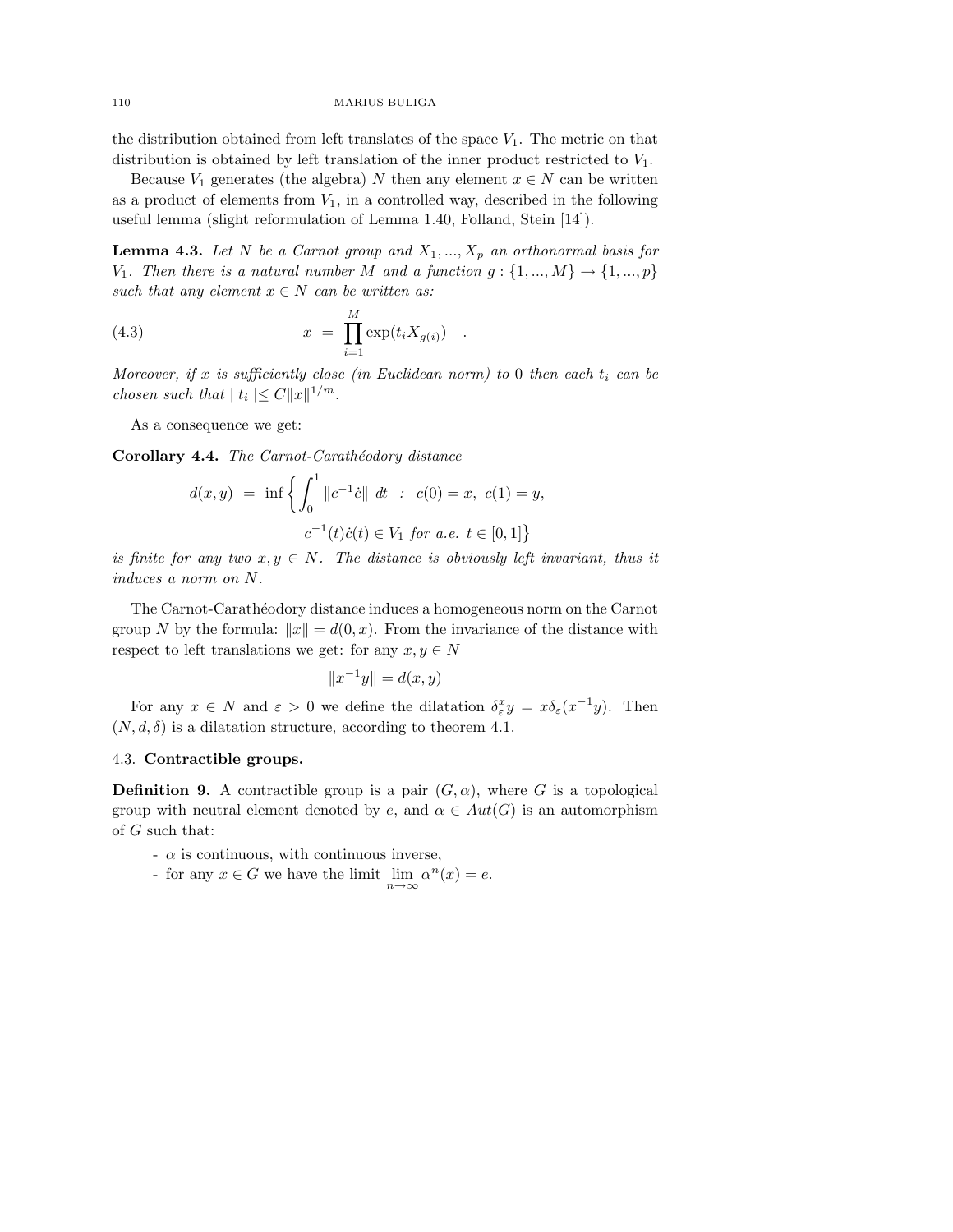For a contractible group  $(G, \alpha)$ , the automorphism  $\alpha$  is compactly contractive (Lemma 1.4 (iv) [27]), that is: for each compact set  $K \subset G$  and open set  $U \subset G$ , with  $e \in U$ , there is  $N(K, U) \in \mathbb{N}$  such that for any  $x \in K$  and  $n \in \mathbb{N}$ ,  $n \geq$  $N(K, U)$ , we have  $\alpha^{n}(x) \in U$ .

If G is locally compact then  $\alpha$  compactly contractive is equivalent with: each identity neighbourhood of G contains an  $\alpha$ -invariant neighbourhood. Further on we shall assume without mentioning that all groups are locally compact.

Any conical group can be seen as a contractible group. Indeed, it suffices to associate to a conical group  $(G, \delta)$  the contractible group  $(G, \delta_{\varepsilon})$ , for a fixed  $\varepsilon \in \Gamma$ with  $\nu(\varepsilon) < 1$ .

Conversely, to any contractible group  $(G, \alpha)$  we may associate the conical group  $(G, \delta)$ , with  $\Gamma = \left\{\frac{1}{\alpha^2}\right\}$  $\left\{\frac{1}{2^n}: n \in \mathbb{N}\right\}$  and for any  $n \in \mathbb{N}$  and  $x \in G$  $\delta_{\frac{1}{2^n}} x = \alpha^n(x)$ .

(Finally, a local conical group has only locally the structure of a contractible group.)

The structure of contractible groups is known in some detail, due to Siebert [27], Wang [31], Glöckner and Willis [16], Glöckner [15] and references therein.

For this paper the following results are of interest. We begin with the definition of a contracting automorphism group [27], definition 5.1.

**Definition 10.** Let G be a locally compact group. An automorphism group on G is a family  $T = (\tau_t)_{t>0}$  in  $Aut(G)$ , such that  $\tau_t \tau_s = \tau_{ts}$  for all  $t, s > 0$ .

The contraction group of  $T$  is defined by

$$
C(T) = \left\{ x \in G : \lim_{t \to 0} \tau_t(x) = e \right\}
$$

.

The automorphism group T is contractive if  $C(T) = G$ .

It is obvious that a contractive automorphism group  $T$  induces on  $G$  a structure of conical group. Conversely, any conical group with  $\Gamma = (0, +\infty)$  has an associated contractive automorphism group (the group of dilatations based at the neutral element).

Further is proposition 5.4 [27].

Proposition 4.5. For a locally compact group G the following assertions are equivalent:

- (i) G admits a contractive automorphism group;
- (ii) G is a simply connected Lie group whose Lie algebra admits a positive graduation.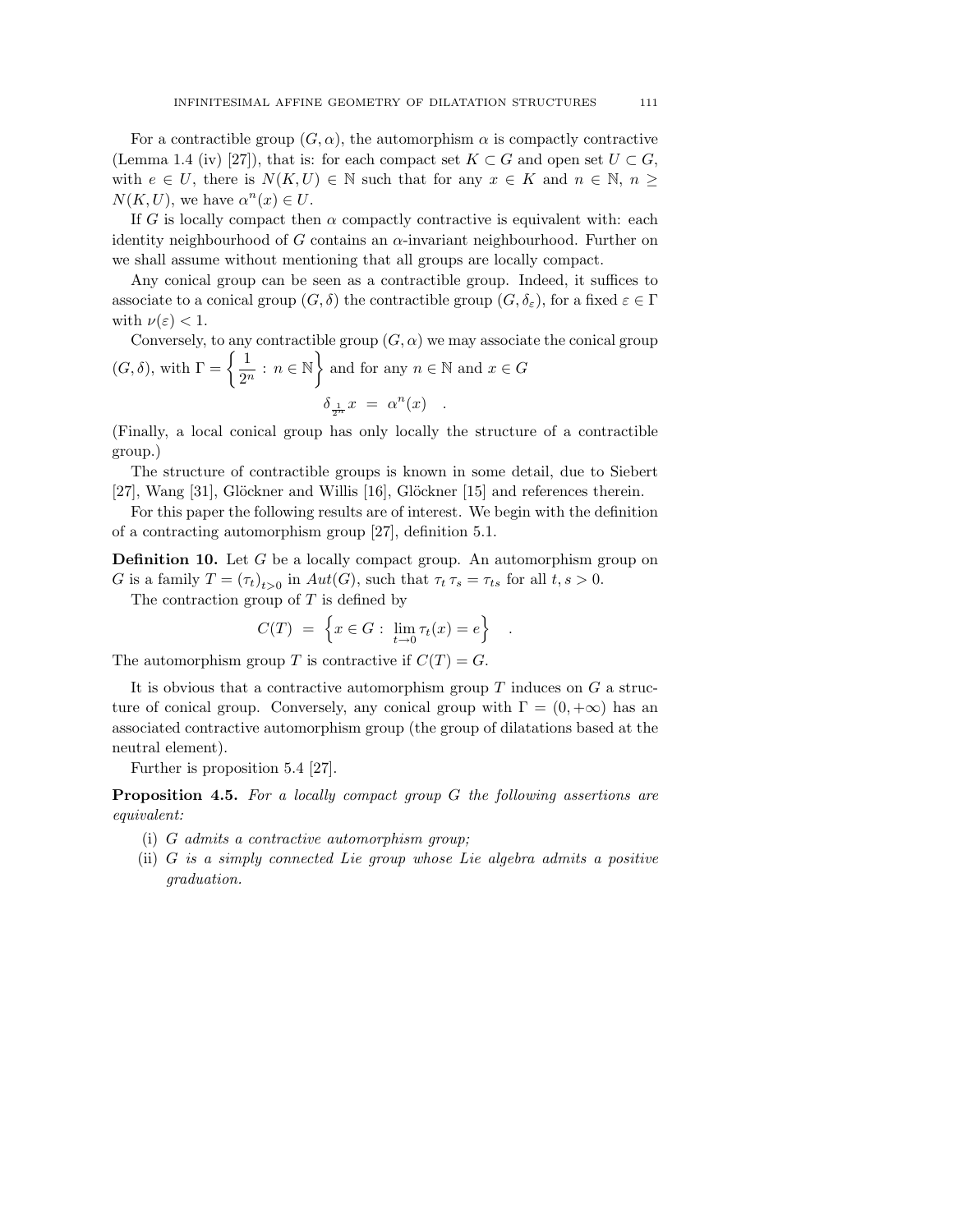### 5. Other examples of dilatation structures

5.1. Riemannian manifolds. The following interesting quotation from Gromov book [17], pages 85-86, motivates some of the ideas underlying dilatation structures, especially in the very particular case of a riemannian manifold:

"3.15. Proposition: Let  $(V, g)$  be a Riemannian manifold with g continuous. For each  $v \in V$  the spaces  $(V, \lambda d, v)$  Lipschitz converge as  $\lambda \to \infty$  to the tangent space  $(T_vV, 0)$  with its Euclidean metric  $g_v$ .

**Proof**<sub>+</sub>: Start with a  $C^1$  map  $(\mathbb{R}^n, 0) \rightarrow (V, v)$  whose differential is isometric at 0. The  $\lambda$ -scalings of this provide almost isometries between large balls in  $\mathbb{R}^n$  and those in  $\lambda V$  for  $\lambda \to \infty$ . Remark: In fact we can define Riemannian manifolds as locally compact path metric spaces that satisfy the conclusion of Proposition 3.15."

The problem of domains and codomains left aside, any chart of a Riemannian manifold induces locally a dilatation structure on the manifold. Indeed, take  $(M, d)$  to be a *n*-dimensional Riemannian manifold with d the distance on M induced by the Riemannian structure. Consider a diffeomorphism  $\phi$  of an open set  $U \subset M$  onto  $V \subset \mathbb{R}^n$  and transport the dilatations from V to U (equivalently, transport the distance  $d$  from  $U$  to  $V$ ). There is only one thing to check in order to see that we got a dilatation structure: the axiom A3, expressing the compatibility of the distance d with the dilatations. But this is just a metric way to express the distance on the tangent space of  $M$  at  $x$  as a limit of rescaled distances (see Gromov Proposition 3.15, [17], p. 85-86). Denoting by  $g_x$  the metric tensor at  $x \in U$ , we have:

$$
[d^x(u,v)]^2 =
$$

$$
= g_x\left(\frac{d}{d\,\varepsilon\,_{\vert\varepsilon=0}}\phi^{-1}\left(\phi(x)+\varepsilon(\phi(u)-\phi(x))\right), \frac{d}{d\,\varepsilon\,_{\vert\varepsilon=0}}\phi^{-1}\left(\phi(x)+\varepsilon(\phi(v)-\phi(x))\right)\right)
$$

A basically different example of a dilatation structure on a riemannian manifold will be explained next. Let  $M$  be a n dimensional riemannian manifold and exp be the geodesic exponential. To any point  $x \in M$  and any vector  $v \in T_xM$  the point  $\exp_x(v) \in M$  is located on the geodesic passing thru x and tangent to v; if we parameterize this geodesic with respect to length, such that the tangent at  $x$ is parallel and has the same direction as v, then  $\exp_x(v) \in M$  has the coordinate equal with the length of v with respect to the norm on  $T_xM$ . We define implicitly the dilatation based at x, of coefficient  $\varepsilon > 0$  by the relation:

$$
\delta^x_\varepsilon \exp_x(u)\,=\, \exp_x\,(\varepsilon u)\quad.
$$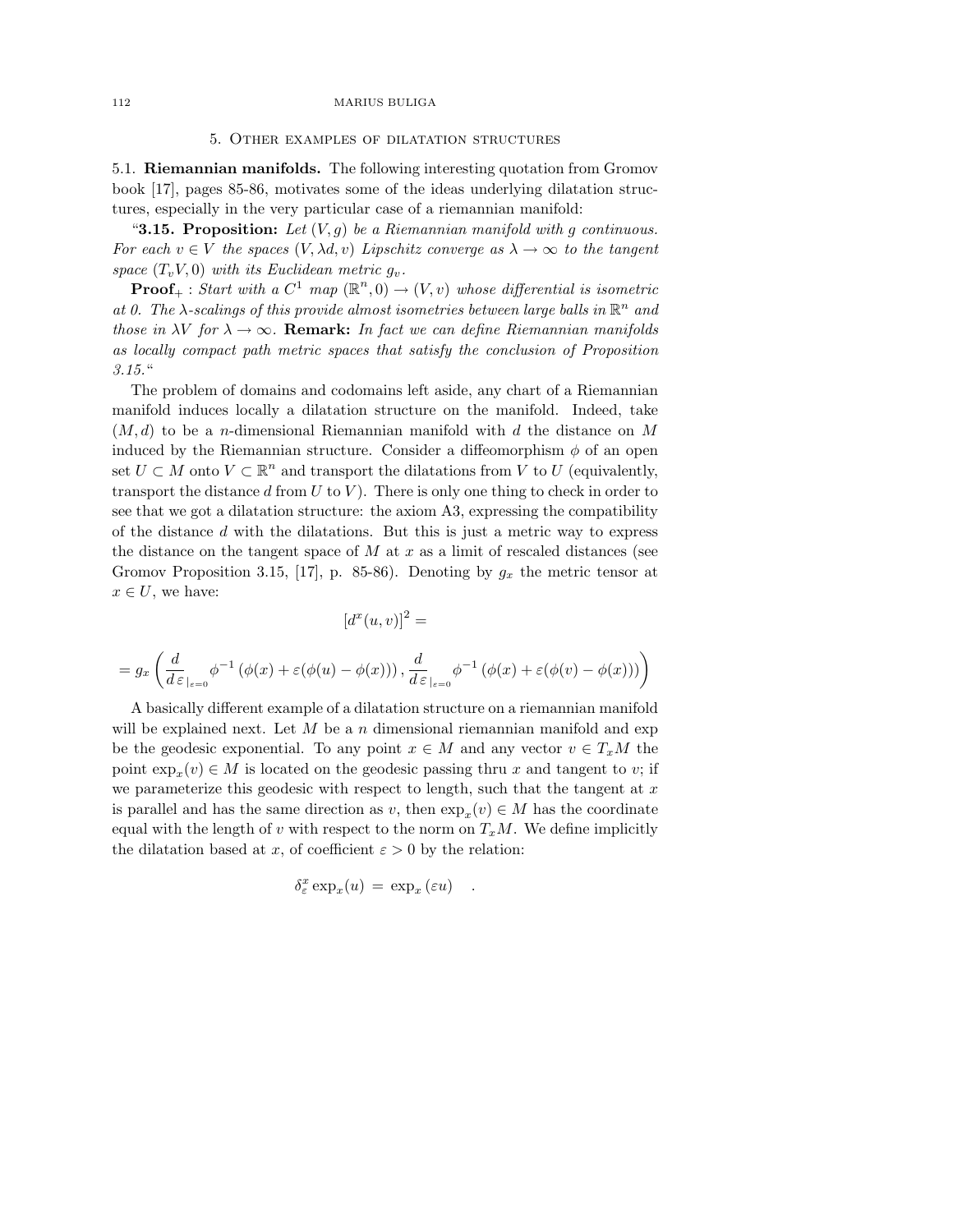It is not straightforward to check that we obtain a strong dilatation structure, but it is true. There are interesting facts related to the numbers A, B and the minimal regularity required for the riemannian manifold. This example is different from the first because instead of using a chart (same for all  $x$ ) we use a family of charts indexed with respect to the basepoint of the dilatations.

5.2. Dilatation structures on the boundary of the dyadic tree. We shall take the group  $\Gamma$  to be the set of integer powers of 2, seen as a subset of dyadic numbers. Thus for any  $p \in \mathbb{Z}$  the element  $2^p \in \mathbb{Q}_2$  belongs to Γ. The operation is the multiplication of dyadic numbers and the morphism  $\nu : \Gamma \to (0, +\infty)$  is defined by

$$
\nu(2^p) = d(0, 2^p) = \frac{1}{2^p} \in (0, +\infty) .
$$

The dyadic tree  $\mathcal T$  is the infinite rooted planar binary tree. Any node has two descendants. The nodes are coded by elements of  $X^*$ ,  $X = \{0, 1\}$ . The root is coded by the empty word and if a node is coded by  $x \in X^*$  then its left hand side descendant has the code  $x_0$  and its right hand side descendant has the code x1. We shall therefore identify the dyadic tree with  $X^*$  and we put on the dyadic tree the natural (ultrametric) distance on  $X^*$ . The boundary (or the set of ends) of the dyadic tree is then the same as the compact ultrametric space  $X^{\omega}$ .

 $X^{\omega}$  is the set of words infinite at right over the alphabet  $X = \{0, 1\}$ :

$$
X^{\omega} = \{ f \mid f : \mathbb{N}^* \to X \} = X^{\mathbb{N}^*}
$$

.

A natural distance on this set is defined for different  $x, y \in X^{\omega}$  by the formula

$$
d(x,y) = \frac{1}{2^m}
$$

where m is the length of largest common prefix of the words x and y. This distance is ultrametric. The metric space  $(X^{\omega}, d)$  is isometric with the space of dyadic integers. The metric space is then a ball of radius 1.

A trivial dilatation structure is induced by the identification with dyadic integers and it has the following expression:

$$
\delta_{2^p}^x y = x + 2^p (y - x)
$$

where the operations are done with dyadic integers.

More complex dilatation structures are given by the following construction. See theorem 6.5 [7] for more details.

**Definition 11.** A function  $W : \mathbb{N}^* \times X^{\omega} \to Isom(X^{\omega})$  is smooth if for any  $\varepsilon > 0$ there exists  $\mu(\varepsilon) > 0$  such that for any  $x, x' \in X^{\omega}$  such that  $d(x, x') < \mu(\varepsilon)$  and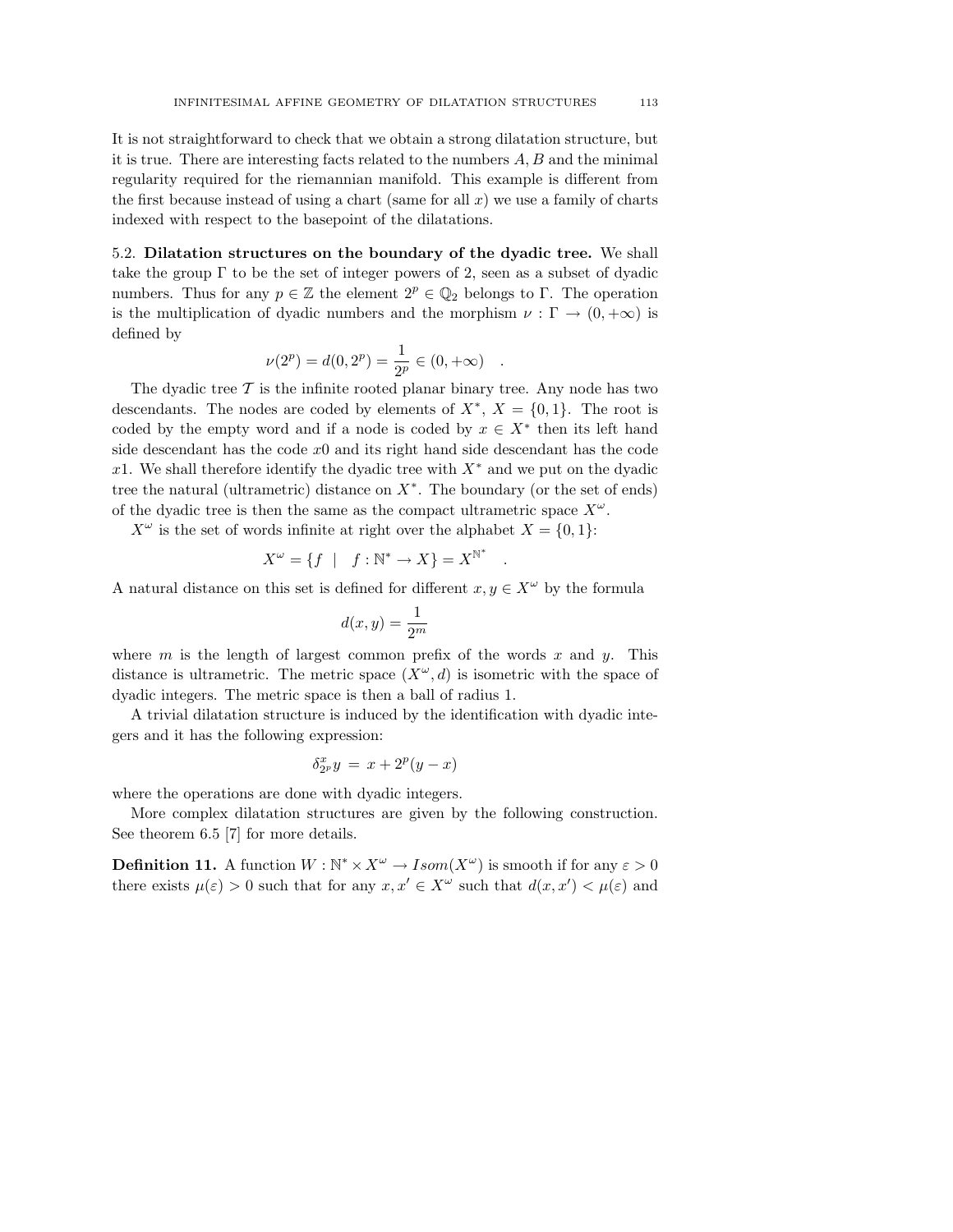for any  $y \in X^{\omega}$  we have

$$
\frac{1}{2^k} d(W_k^x(y), W_k^{x'}(y)) \le \varepsilon \quad ,
$$

for an k such that  $d(x, x') < 1/2^k$ .

**Theorem 5.1.** To any smooth function  $W : \mathbb{N}^* \times X^{\omega} \to Isom(X^{\omega})$  in the sense of definition 11 is associated a dilatation structure  $(X^{\omega}, d, \delta)$ , induced by functions  $\delta_2^x$ , defined by  $\delta_2^x x = x$  and otherwise by: for any  $q \in X^*$ ,  $\alpha \in X$ ,  $x, y \in X^{\omega}$  we have

(5.1) 
$$
\delta_2^{q\alpha x} q \bar{\alpha} y = q\alpha \bar{x_1} W_{|q|+1}^{q\alpha x}(y)
$$

5.3. Sub-riemannian manifolds. Regular sub-riemannian manifolds provide examples of dilatation structures. In the paper [8] this is explained in all details. See section 4.2 for the most basic example of a dilatation structure on a subriemannian manifold: the case of a Carnot group.

More general, the dilatation structures constructed over normed groups with dilatations (theorem 4.1), with  $\Gamma = (0, +\infty)$  and  $\nu = id$ , provide more examples of sub-riemannian dilatation structures.

A sub-riemannian manifold is a triple  $(M, D, q)$ , where M is a connected manifold,  $D$  is a completely non-integrable distribution on  $M$ , and  $g$  is a metric (Euclidean inner-product) on the distribution (or horizontal bundle) D. A horizontal curve  $c : [a, b] \to M$  is a curve which is almost everywhere derivable and for almost any  $t \in [a, b]$  we have  $\dot{c}(t) \in D_{c(t)}$ . The class of horizontal curves is denoted by  $Hor(M, D)$ . The following theorem of Chow [11] is well known.

**Theorem 5.2.** (Chow) Let D be a distribution of dimension  $m$  in the manifold M. Suppose there is a positive integer number k (called the rank of the distribution D) such that for any  $x \in X$  there is a topological open ball  $U(x) \subset M$  with  $x \in U(x)$  such that there are smooth vector fields  $X_1, ..., X_m$  in  $U(x)$  with the property:

(C) the vector fields  $X_1, ..., X_m$  span  $D_x$  and these vector fields together with their iterated brackets of order at most k span the tangent space  $T_uM$  at every point  $y \in U(x)$ .

Then M is locally connected by horizontal curves.

The Carnot-Carathéodory distance (or CC distance) associated to the subriemannian manifold is the distance induced by the length  $l$  of horizontal curves:

$$
d(x, y) = \inf \{ l(c) : c \in Hor(M, D) , c(a) = x , c(b) = y \} .
$$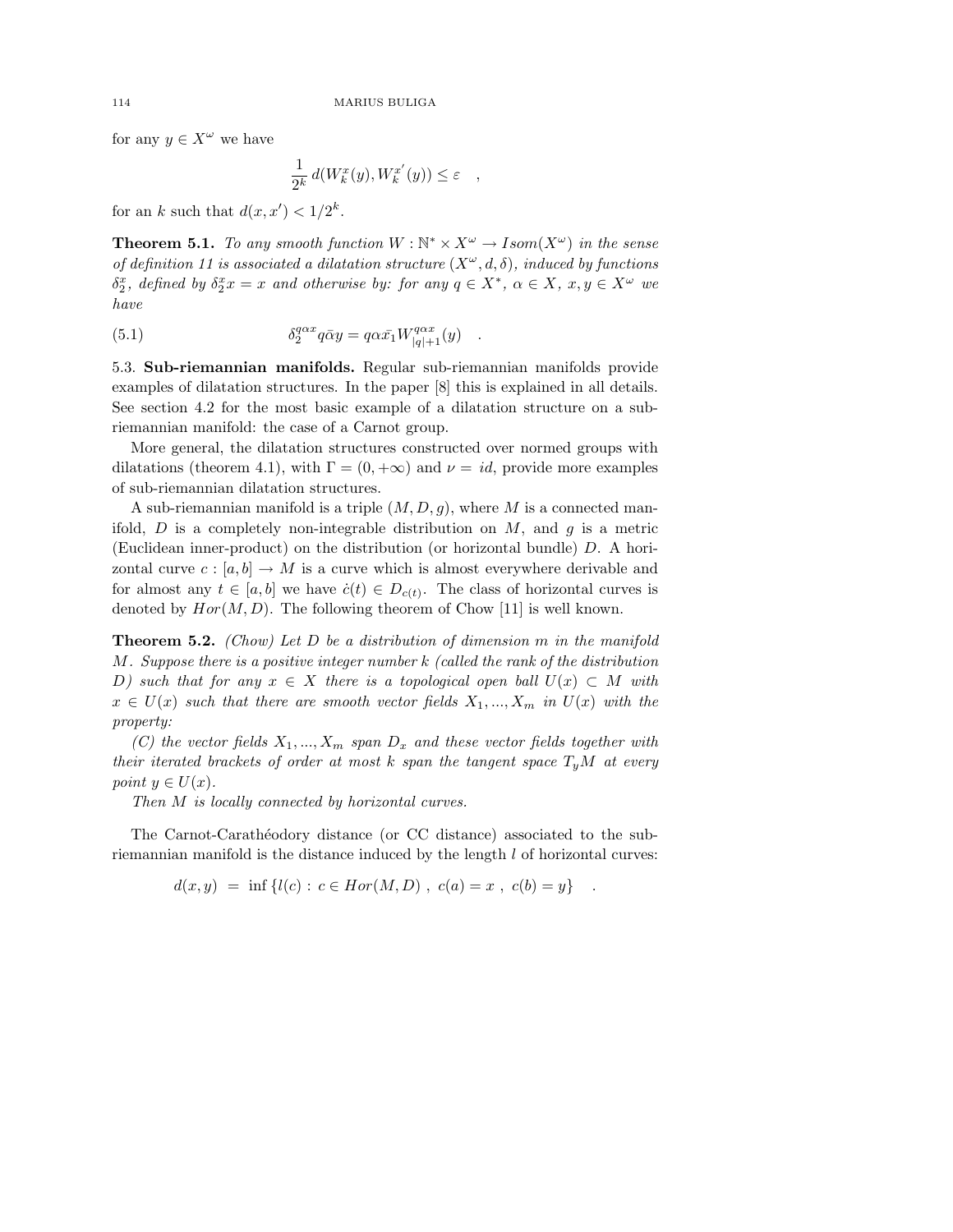Chow condition (C) is used to construct an adapted frame starting from a family of vector fields which generate the distribution D. A fundamental result in sub-riemannian geometry is the existence of normal frames. This existence result is based on the accumulation of various results by Bellaïche [2], first to speak about normal frames, providing rigorous proofs for this existence in a flow of results between theorem 4.15 and ending in the first half of section 7.3 (page 62), Gromov [19] in his approximation theorem p. 135 (conclusion of the point (a) below), as well in his convergence results concerning the nilpotentization of vector fields (related to point (b) below), Vodopyanov and others [28] [29] [30] concerning the proof of basic results in sub-riemannian geometry under very weak regularity assumptions (for a discussion of this see [8]). There is no place here to submerge into this, we shall just assume that the object defined below exists.

**Definition 12.** An adapted frame  $\{X_1, ..., X_n\}$  is a normal frame if the following two conditions are satisfied:

(a) we have the limit

$$
\lim_{\varepsilon \to 0+} \frac{1}{\varepsilon} d\left(\exp\left(\sum_{1}^{n} \varepsilon^{deg X_i} a_i X_i\right)(y), y\right) = A(y, a) \in (0, +\infty)
$$

uniformly with respect to y in compact sets and  $a = (a_1, ..., a_n) \in W$ , with  $W \subset \mathbb{R}^n$  compact neighbourhood of  $0 \in \mathbb{R}^n$ ,

(b) for any compact set  $K \subset M$  with diameter (with respect to the distance d) sufficiently small, and for any  $i = 1, ..., n$  there are functions

$$
P_i(\cdot,\cdot,\cdot):U_K\times U_K\times K\to\mathbb{R}
$$

with  $U_K \subset \mathbb{R}^n$  a sufficiently small compact neighbourhood of  $0 \in \mathbb{R}^n$  such that for any  $x \in K$  and any  $a, b \in U_K$  we have

$$
\exp\left(\sum_{1}^{n} a_{i} X_{i}\right)(x) = \exp\left(\sum_{1}^{n} P_{i}(a, b, y) X_{i}\right) \circ \exp\left(\sum_{1}^{n} b_{i} X_{i}\right)(x)
$$

and such that the following limit exists

$$
\lim_{\varepsilon \to 0+} \varepsilon^{-\deg X_i} P_i(\varepsilon^{\deg X_j} a_j, \varepsilon^{\deg X_k} b_k, x) \in \mathbb{R}
$$

and it is uniform with respect to  $x \in K$  and  $a, b \in U_K$ .

With the help of a normal frame we can prove the existence of strong dilatation structures on regular sub-riemannian manifolds. The following is a consequence of theorems 6.3, 6.4 [8].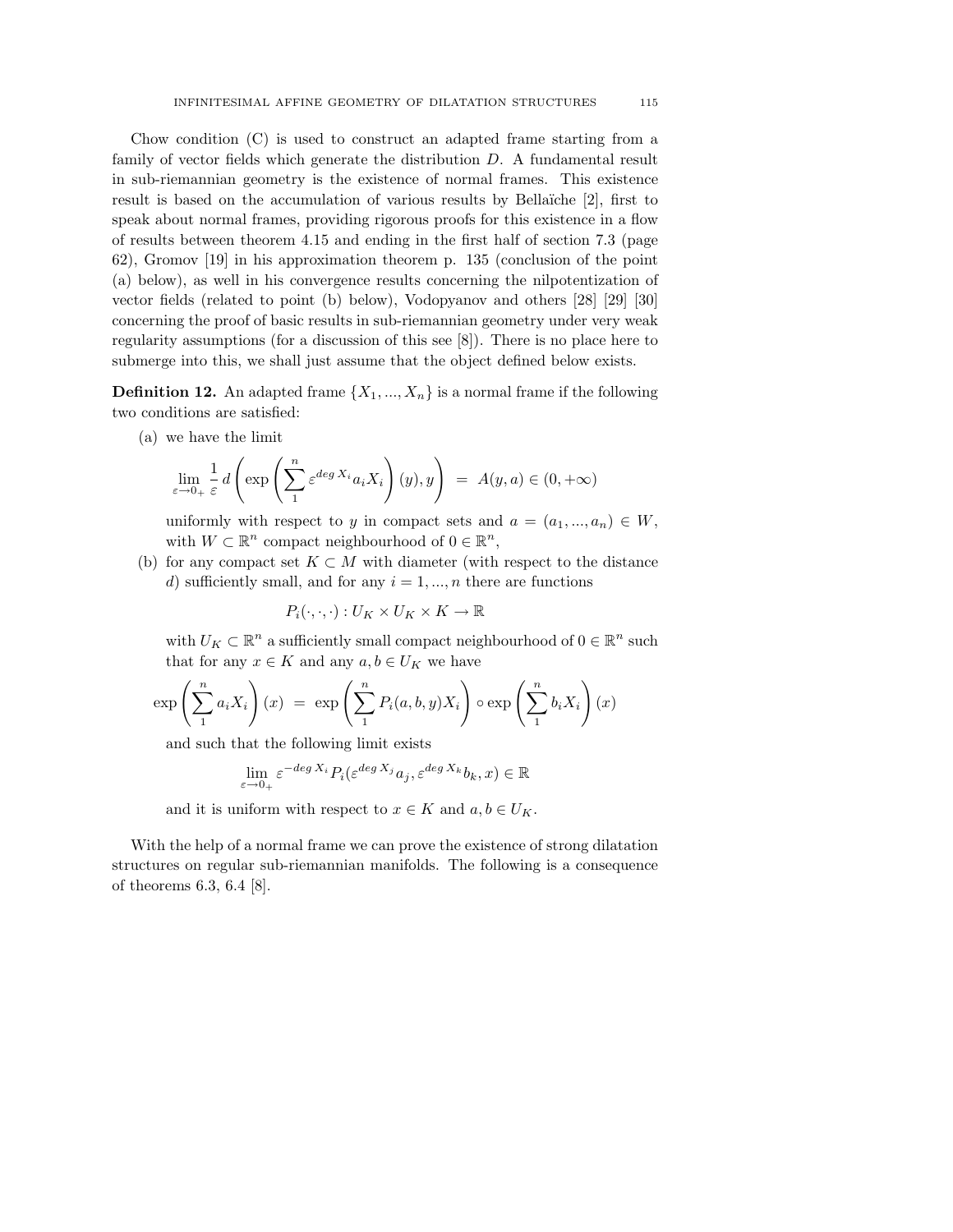**Theorem 5.3.** Let  $(M, D, g)$  be a regular sub-riemannian manifold,  $U \subset M$ an open set which admits a normal frame. Define for any  $x \in U$  and  $\varepsilon > 0$ (sufficiently small if necessary), the dilatation  $\delta_{\varepsilon}^{x}$  given by:

$$
\delta_{\varepsilon}^{x} \left( \exp \left( \sum_{i=1}^{n} a_{i} X_{i} \right) (x) \right) = \exp \left( \sum_{i=1}^{n} a_{i} \varepsilon^{deg X_{i}} X_{i} \right) (x)
$$

Then  $(U, d, \delta)$  is a strong dilatation structure.

### 6. Properties of dilatation structures

6.1. Tangent bundle. A reformulation of parts of theorems 6,7 [6] is the following.

**Theorem 6.1.** A dilatation structure  $(X, d, \delta)$  has the following properties.

(a) For all  $x \in X$ ,  $u, v \in X$  such that  $d(x, u) \leq 1$  and  $d(x, v) \leq 1$  and all  $\mu \in (0, A)$  we have:

$$
d^x(u,v) = \frac{1}{\mu} d^x(\delta^x_\mu u, \delta^x_\mu v) .
$$

We shall say that  $d^x$  has the cone property with respect to dilatations.

(b) The metric space  $(X, d)$  admits a metric tangent space at x, for any point  $x \in X$ . More precisely we have the following limit:

$$
\lim_{\varepsilon \to 0} \frac{1}{\varepsilon} \sup \left\{ \left| d(u, v) - d^x(u, v) \right| \ : d(x, u) \le \varepsilon \ , \ d(x, v) \le \varepsilon \right\} \ = \ 0 \ .
$$

For the next theorem (composite of results in theorems 8, 10 [6]) we need the previously introduced notion of a normed conical local group.

**Theorem 6.2.** Let  $(X, d, \delta)$  be a strong dilatation structure. Then for any  $x \in X$ the triple  $(U(x), \Sigma^x, \delta^x)$  is a normed local conical group, with the norm induced by the distance  $d^x$ .

The conical group  $(U(x), \Sigma^x, \delta^x)$  can be regarded as the tangent space of  $(X, d, \delta)$  at x. Further will be denoted by:  $T_x X = (U(x), \Sigma^x, \delta^x)$ .

The dilatation structure on this conical group has dilatations defined by

(6.1) 
$$
\bar{\delta}^{x,u}_{\varepsilon}y = \Sigma^{x}(u, \delta^{x}_{\varepsilon} \Delta^{x}(u, y)) .
$$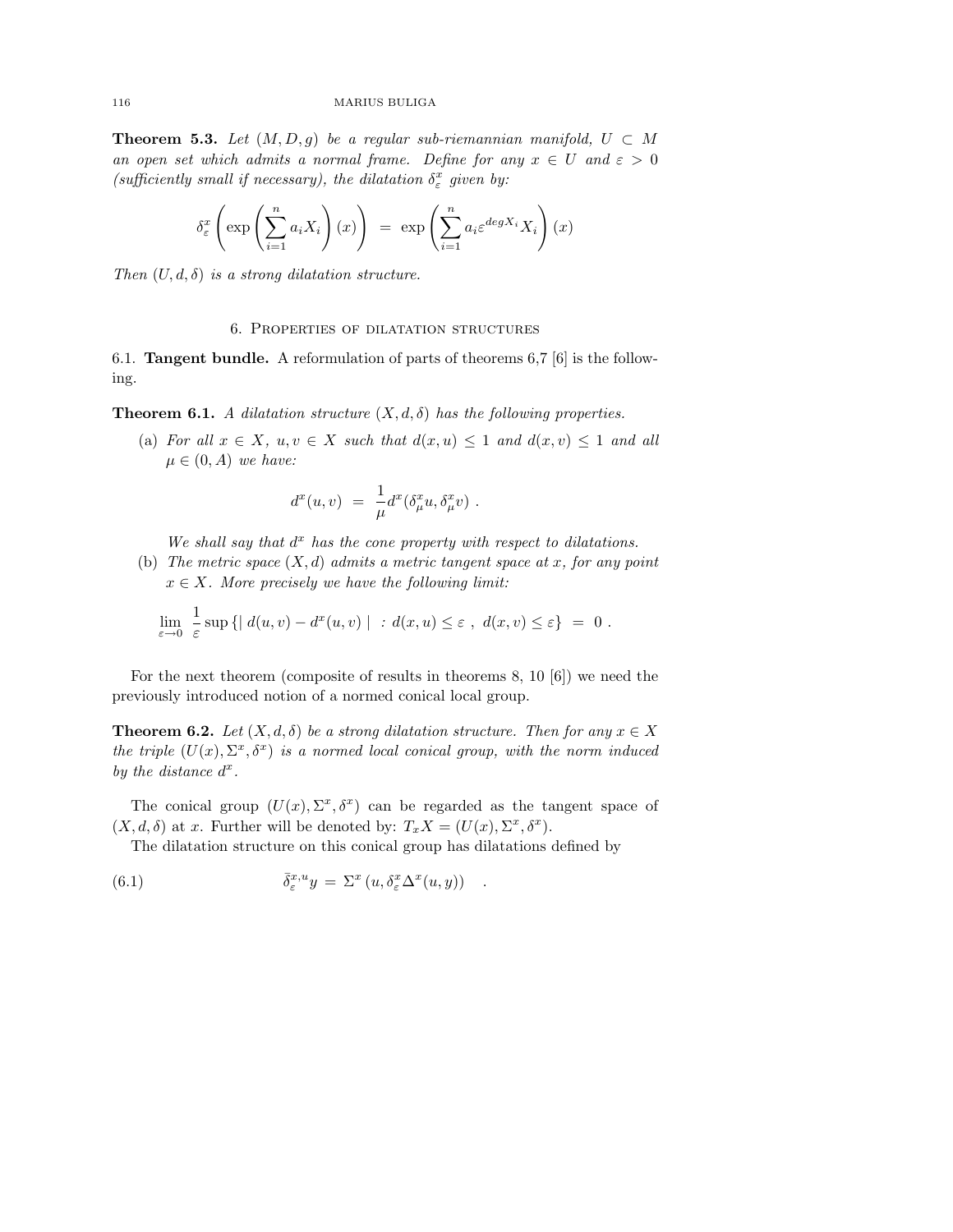6.2. Topological considerations. In this subsection we compare various topologies and uniformities related to a dilatation structure.

The axiom A3 implies that for any  $x \in X$  the function  $d^x$  is continuous, therefore open sets with respect to  $d^x$  are open with respect to d.

If  $(X, d)$  is separable and  $d^x$  is non degenerate then  $(U(x), d^x)$  is also separable and the topologies of d and  $d^x$  are the same. Therefore  $(U(x), d^x)$  is also locally compact (and a set is compact with respect to  $d^x$  if and only if it is compact with respect to  $d$ ).

If  $(X, d)$  is separable and  $d^x$  is non degenerate then the uniformities induced by d and  $d^x$  are the same. Indeed, let  $\{u_n : n \in \mathbb{N}\}\)$  be a dense set in  $U(x)$ , with  $x_0 = x$ . We can embed  $(U(x), (\delta^x, \varepsilon))$  (see definition 18) isometrically in the separable Banach space  $l^{\infty}$ , for any  $\varepsilon \in (0,1)$ , by the function

$$
\phi_{\varepsilon}(u) = \left(\frac{1}{\varepsilon}d(\delta_{\varepsilon}^x u, \delta_{\varepsilon}^x x_n) - \frac{1}{\varepsilon}d(\delta_{\varepsilon}^x x, \delta_{\varepsilon}^x x_n)\right)_n.
$$

A reformulation of point (a) in theorem 6.1 is that on compact sets  $\phi_{\varepsilon}$  uniformly converges to the isometric embedding of  $(U(x), d^x)$ 

$$
\phi(u) = (d^x(u,x_n) - d^x(x,x_n))_n
$$

.

Remark that the uniformity induced by  $(\delta, \varepsilon)$  is the same as the uniformity induced by d, and that it is the same induced from the uniformity on  $l^{\infty}$  by the embedding  $\phi_{\varepsilon}$ . We proved that the uniformities induced by d and  $d^x$  are the same.

From previous considerations we deduce the following characterization of tangent spaces associated to a dilatation structure.

Corollary 6.3. Let  $(X, d, \delta)$  be a strong dilatation structure with group  $\Gamma =$  $(0, +\infty)$ . Then for any  $x \in X$  the local group  $(U(x), \Sigma^x)$  is locally a simply connected Lie group whose Lie algebra admits a positive graduation (a homogeneous group).

PROOF. Use the facts:  $(U(x), \Sigma^x)$  is a locally compact group (from previous topological considerations) which admits  $\delta^x$  as a contractive automorphism group (from theorem 6.2). Apply then Siebert proposition 4.5 ( which is [27] proposition  $5.4$ ).

6.3. Differentiability with respect to dilatation structures. We briefly explain the notion of differentiability associated to dilatation structures (section 7.2 [6]). First we need the natural definition below.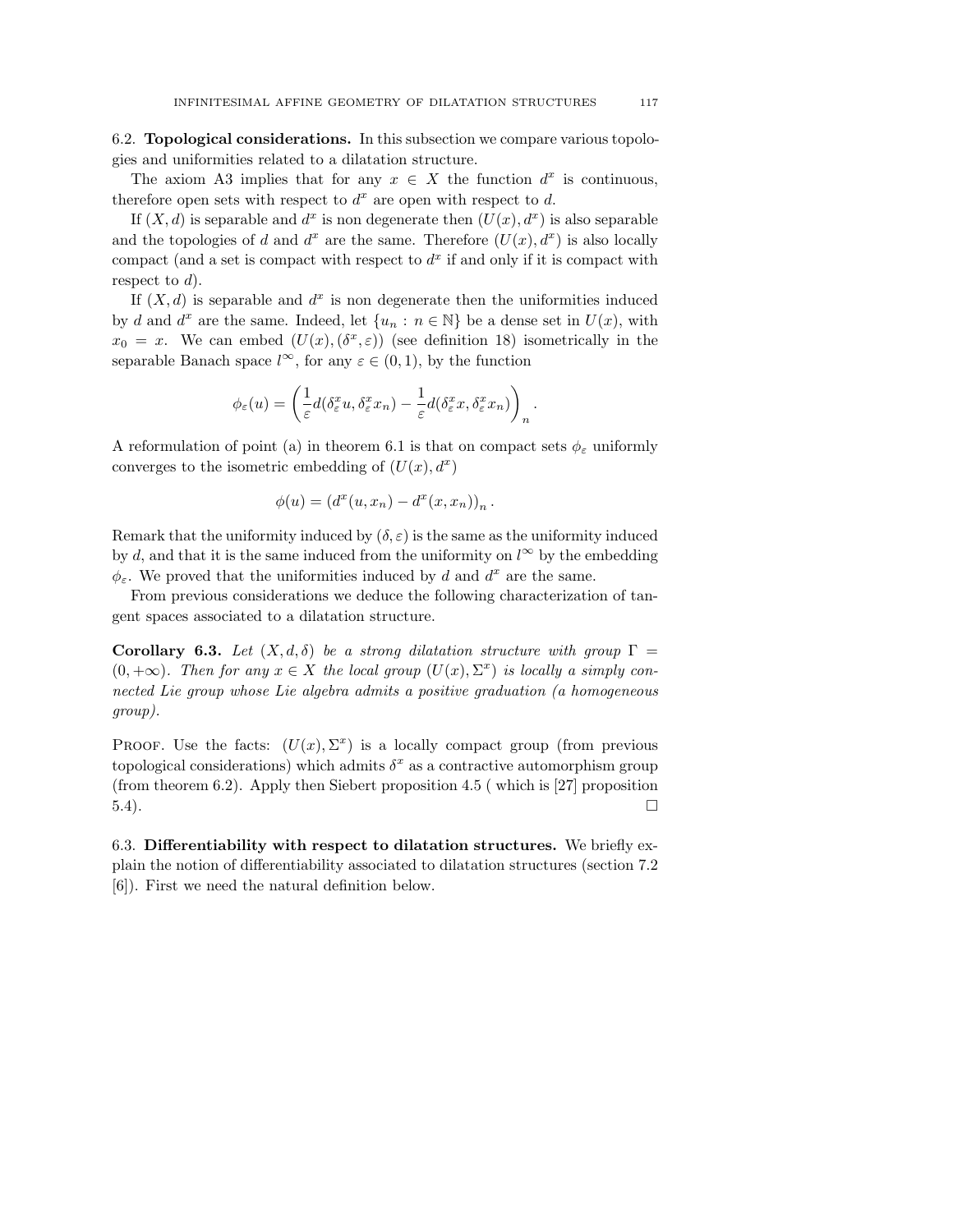**Definition 13.** Let  $(N, \delta)$  and  $(M, \overline{\delta})$  be two conical groups. A function  $f : N \to$ M is a conical group morphism if f is a group morphism and for any  $\varepsilon > 0$  and  $u \in N$  we have  $f(\delta_{\varepsilon} u) = \overline{\delta}_{\varepsilon} f(u)$ .

The definition of the derivative with respect to dilatations structures follows.

**Definition 14.** Let  $(X, d, \delta)$  and  $(Y, \overline{d}, \overline{\delta})$  be two strong dilatation structures and  $f: X \to Y$  be a continuous function. The function f is differentiable in x if there exists a conical group morphism  $Q^x: T_xX \to T_{f(x)}Y$ , defined on a neighbourhood of x with values in a neighbourhood of  $f(x)$  such that

(6.2) 
$$
\lim_{\varepsilon \to 0} \sup \left\{ \frac{1}{\varepsilon} \overline{d} \left( f \left( \delta^x_{\varepsilon} u \right), \overline{\delta}^{f(x)}_{\varepsilon} Q^x(u) \right) : d(x, u) \le \varepsilon \right\} = 0,
$$

The morphism  $Q^x$  is called the derivative of f at x and will be sometimes denoted by  $Df(x)$ .

The function  $f$  is uniformly differentiable if it is differentiable everywhere and the limit in  $(6.2)$  is uniform in x in compact sets.

7. Infinitesimal affine geometry of dilatation structures

### 7.1. Affine transformations.

**Definition 15.** Let  $(X, d, \delta)$  be a dilatation structure. A transformation  $A: X \to$  $X$  is affine if it is Lipschitz and it commutes with dilatations in the following sense: for any  $x \in X$ ,  $u \in U(x)$  and  $\varepsilon \in \Gamma$ ,  $\nu(\varepsilon) < 1$ , if  $A(u) \in U(A(x))$  then

$$
A\delta^x_{\varepsilon} = \delta^{A(x)}_{\varepsilon} A(u) .
$$

The local group of affine transformations, denoted by  $Aff(X, d, \delta)$  is formed by all invertible and bi-lipschitz affine transformations of X.

 $Aff(X, d, \delta)$  is indeed a local group. In order to see this we start from the remark that if A is Lipschitz then there exists  $C > 0$  such that for all  $x \in X$  and  $u \in B(x, C)$  we have  $A(u) \in U(A(x))$ . The inverse of  $A \in Aff(X, d, \delta)$  is then affine. Same considerations apply for the composition of two affine, bi-lipschitz and invertible transformations.

In the particular case of  $X$  finite dimensional real, normed vector space,  $d$  the distance given by the norm,  $\Gamma = (0, +\infty)$  and dilatations  $\delta^x_\varepsilon u = x + \varepsilon (u - x)$ , an affine transformation in the sense of definition 15 is an affine transformation of the vector space  $X$ .

**Proposition 7.1.** Let  $(X, d, \delta)$  be a dilatation structure and  $A: X \to X$  an affine transformation. Then: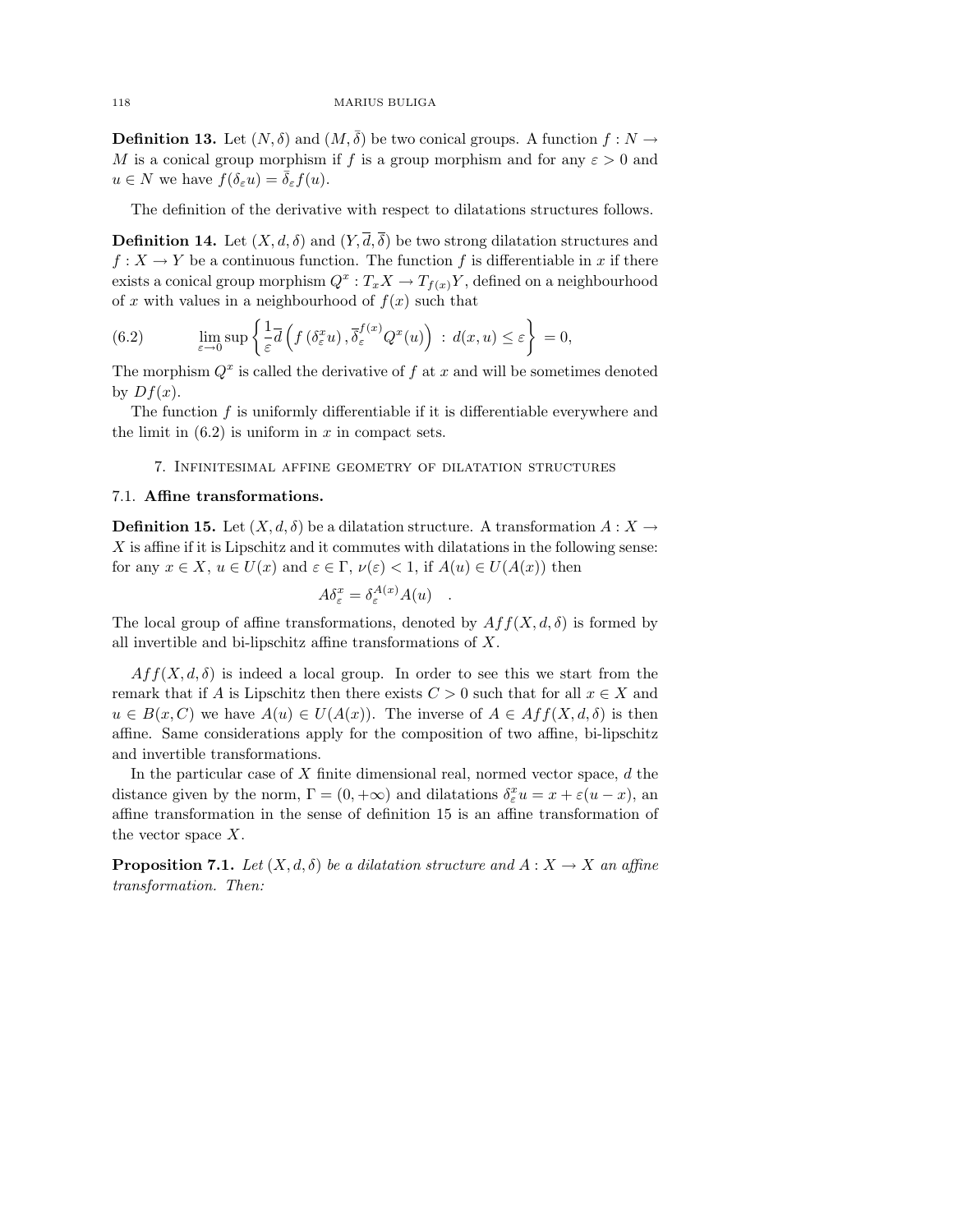(a) for all  $x \in X$ ,  $u, v \in U(x)$  sufficiently close to x, we have:

$$
A \Sigma_{\varepsilon}^{x}(u,v) = \Sigma_{\varepsilon}^{A(x)}(A(u), A(v)) .
$$

(b) for all  $x \in X$ ,  $u \in U(x)$  sufficiently close to x, we have:

$$
A\,inv^x(u) = inv^{A(x)}A(u) .
$$

**Proposition 7.2.** Let  $(X, d, \delta)$  be a strong dilatation structure and  $A: X \to X$ an affine transformation. Then A is uniformly differentiable and the derivative equals A.

The proofs are straightforward, just use the commutation with dilatations.

7.2. Infinitesimal linearity of dilatation structures. We begin by an explanation of the term "sufficiently closed", which will be used repeatedly in the following.

We work in a dilatation structure  $(X, d, \delta)$ . Let  $K \subset X$  be a compact, non empty set. Then there is a constant  $C(K) > 0$ , depending on the set K such that for any  $\varepsilon, \mu \in \Gamma$  with  $\nu(\varepsilon), \nu(\mu) \in (0,1]$  and any  $x, y, z \in K$  with  $d(x, y), d(x, z), d(y, z) \leq C(K)$  we have

$$
\delta^y_\mu z \in V_\varepsilon(x) \quad , \quad \delta^x_\varepsilon z \in V_\mu(\delta^x_\varepsilon y) \quad .
$$

Indeed, this is coming from the uniform (with respect to K) estimates:

$$
d(\delta_{\varepsilon}^{x} y, \delta_{\varepsilon}^{x} z) \leq \varepsilon d^{x}(y, z) + \varepsilon \mathcal{O}(\varepsilon) ,
$$
  

$$
d(x, \delta_{\mu}^{y} z) \leq d(x, y) + d(y, \delta_{\mu}^{y} z) \leq d(x, y) + \mu d^{y}(y, z) + \mu \mathcal{O}(\mu) .
$$

**Definition 16.** A property  $\mathcal{P}(x_1, x_2, x_3, ...)$  holds for  $x_1, x_2, x_3, ...$  sufficiently closed if for any compact, non empty set  $K \subset X$ , there is a positive constant  $C(K) > 0$  such that  $\mathcal{P}(x_1, x_2, x_3, ...)$  is true for any  $x_1, x_2, x_3, ... \in K$  with  $d(x_i, x_j) \leq C(K)$ .

For example, we may say that the expressions

$$
\delta^x_\varepsilon \delta^y_\mu z \quad , \quad \delta^{\delta^x_\varepsilon y}_\mu \delta^x_\varepsilon z
$$

are well defined for any  $x, y, z \in X$  sufficiently closed and for any  $\varepsilon, \mu \in \Gamma$  with  $\nu(\varepsilon), \nu(\mu) \in (0,1].$ 

**Definition 17.** A dilatation structure  $(X, d, \delta)$  is linear if for any  $\varepsilon, \mu \in \Gamma$  such that  $\nu(\varepsilon), \nu(\mu) \in (0, 1]$ , and for any  $x, y, z \in X$  sufficiently closed we have

$$
\delta^x_\varepsilon\,\delta^y_\mu z\ =\ \delta^{\delta^x_\varepsilon y}_\mu\delta^x_\varepsilon z\quad .
$$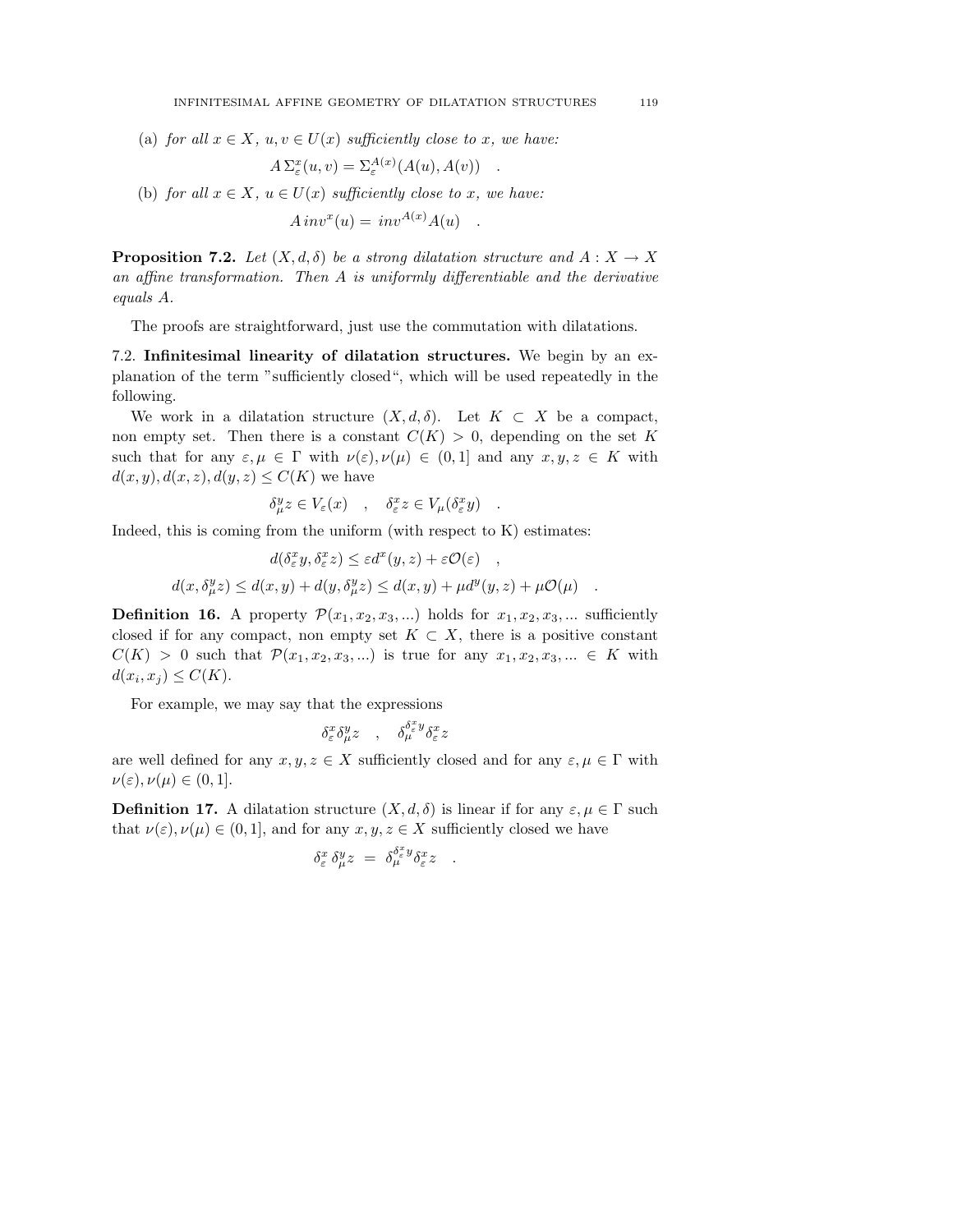This definition means simply that a linear dilatation structure is a dilatation structure with the property that dilatations are affine in the sense of definition 15.

Let us look to a dilatation structure in finer details. We do this by defining induced dilatation structures from a given one.

**Definition 18.** Let  $(X, \delta, d)$  be a dilatation structure and  $x \in X$  a point. In a neighbourhood  $U(x)$  of x, for any  $\mu \in (0,1)$  we define the distances:

$$
(\delta^x, \mu)(u, v) = \frac{1}{\mu} d(\delta^x_\mu u, \delta^x_\mu v).
$$

The next theorem shows that on a dilatation structure we almost have translations (the operators  $\Sigma_{\varepsilon}^x(u, \cdot)$ ), which are almost isometries (that is, not with respect to the distance d, but with respect to distances of type  $(\delta^x, \mu)$ . It is almost as if we were working with a normed conical group, only that we have to use families of distances and to make small shifts in the tangent space, as it is done at the end of the proof of theorem 7.3.

**Theorem 7.3.** Let  $(X, \delta, d)$  be a (strong) dilatation structure. For any  $u \in U(x)$ and v close to u let us define

$$
\hat{\delta}^{x,u}_{\mu,\varepsilon}v = \Sigma^x_\mu(u,\delta^{\delta^x_\mu u}_\varepsilon \Delta^x_\mu(u,v)) = \delta^x_{\mu^{-1}} \delta^{\delta^x_\mu u}_\varepsilon \delta^x_\mu v \quad .
$$

Then  $(U(x), (\delta^x, \mu), \hat{\delta}^x_\mu)$  is a (strong) dilatation structure.

The transformation  $\Sigma^x_\mu(u, \cdot)$  is an isometry from  $(\delta^{\delta^x_\mu u}, \mu)$  to  $(\delta^x, \mu)$ . Moreover, we have  $\Sigma_{\mu}^{x}(u, \delta_{\mu}^{x}u) = u.$ 

PROOF. We have to check the axioms. The first part of axiom A0 is an easy consequence of theorem 6.1 for  $(X, \delta, d)$ . The second part of A0, A1 and A2 are true based on simple computations.

The first interesting fact is related to axiom A3. Let us compute, for  $v, w \in$  $U(x),$ 

$$
\frac{1}{\varepsilon}(\delta^x,\mu)(\hat{\delta}^{x,u}_{\mu,\varepsilon}v,\hat{\delta}^{x,u}_{\mu\varepsilon}w) = \frac{1}{\varepsilon\mu}d(\delta^x_\mu\hat{\delta}^{x,u}_{\mu\varepsilon}v,\delta^{x}_{\mu}\hat{\delta}^{x,u}_{\mu\varepsilon}w) =
$$
\n
$$
= \frac{1}{\varepsilon\mu}d(\delta^{\delta^{\bar{x}}_{{\mu}}u}_{\varepsilon}\delta^x_{\mu}v,\delta^{\delta^x_{{\mu}}u}_{\varepsilon}\delta^x_{\mu}w) = \frac{1}{\varepsilon\mu}d(\delta^{\delta^{\bar{x}}_{{\mu}}u}_{\varepsilon}\Delta^x_{\mu}(u,v),\delta^{\delta^x_{{\mu}}u}_{\varepsilon\mu}\Delta^x_{\mu}(u,w)) =
$$
\n
$$
= (\delta^{\delta^x_{{\mu}}u},\varepsilon\mu)(\Delta^x_{\mu}(u,v),\Delta^x_{\mu}(u,w)).
$$

The axiom A3 is then a consequence of axiom A3 for  $(X, d, \delta)$  and we have

$$
\lim_{\varepsilon \to 0} \frac{1}{\varepsilon} (\delta^x, \mu) (\hat{\delta}^{x,u}_{\mu\varepsilon} v, \hat{\delta}^{x,u}_{\mu\varepsilon} w) = d^{\delta^x_\mu u} (\Delta^x_\mu(u, v), \Delta^x_\mu(u, w)).
$$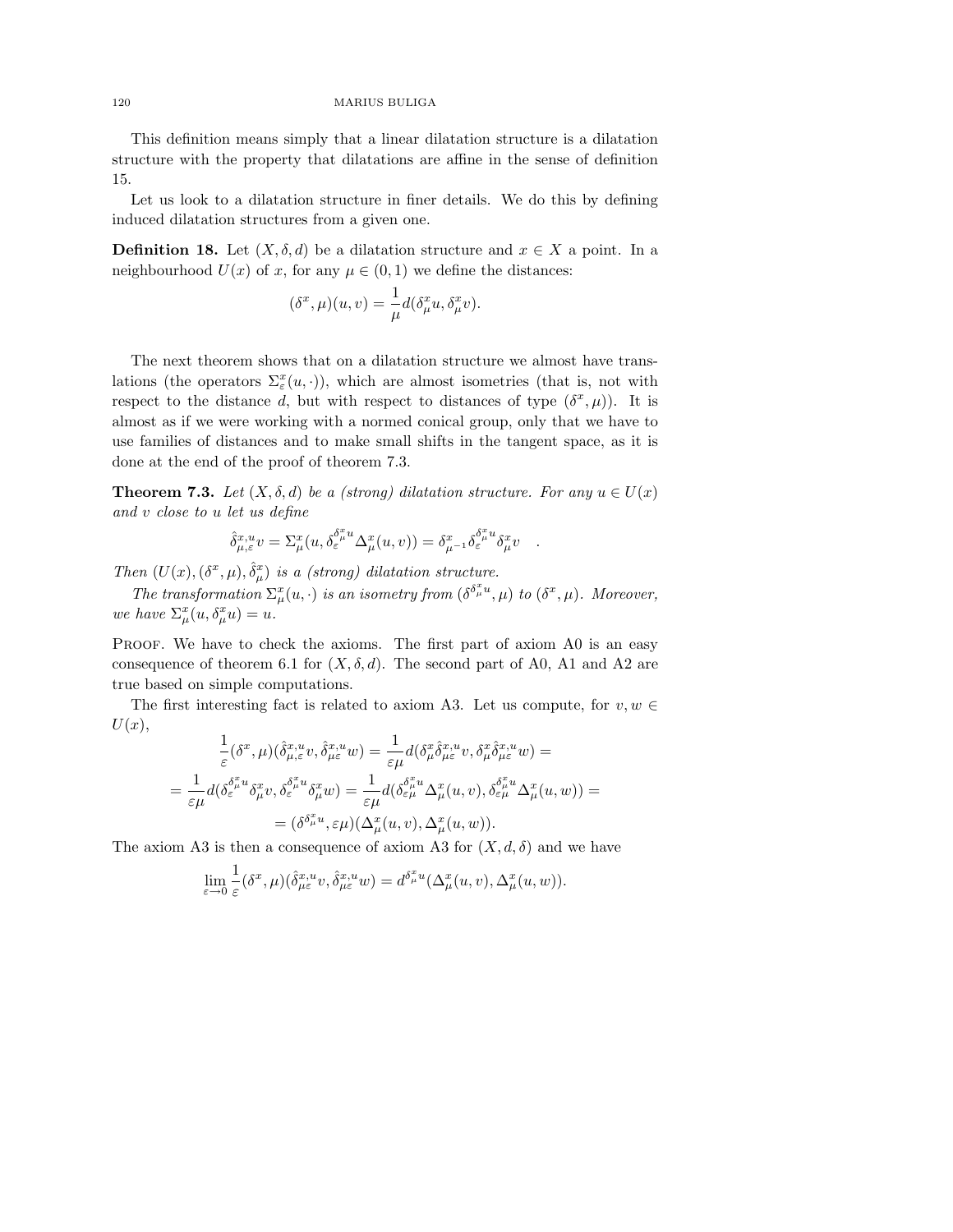The axiom A4 is also a straightforward consequence of A4 for  $(X, d, \delta)$ . The second part of the theorem is a simple computation.  $\square$ 

The induced dilatation structures  $(U(x), (\delta^x, \mu), \hat{\delta}^x_\mu)$  should converge in some sense to the dilatation structure on the tangent space at x, as  $\nu(\mu)$  converges to zero. Remark that for strong dilatation structures we have one easy convergence:

$$
\lim_{\mu\to 0}\hat{\delta}^{x,u}_{\mu,\varepsilon}v\,=\,\bar{\delta}^{x,u}_{\varepsilon}v\quad,\quad
$$

where  $\bar{\delta}^x$  are the dilatations in the tangent space at x, cf. (6.1). Indeed, this comes from:

$$
\hat{\delta}^{x,u}_{\mu,\varepsilon}v\ =\ \Sigma^x_\mu(u,\delta^{\delta^x_\mu u}_\varepsilon \Delta^x_\mu(u,v))
$$

so, when  $\nu(\mu)$  converges to 0 we get the mentioned limit.

The following proposition gives a more precise estimate: the order of approximation of the dilatations  $\hat{\delta}$  by dilatations  $\hat{\delta}^x_{\varepsilon}$ , in neighbourhoods of  $\delta^x_{\varepsilon} y$  of order  $\varepsilon$ , as  $\nu(\varepsilon)$  goes to zero.

**Proposition 7.4.** Let  $(X, d, \delta)$  be a dilatation structure. With the notations of theorem 7.3 we introduce

$$
\hat{\delta}^{x,u}_{\varepsilon}v = \hat{\delta}^{x,u}_{\varepsilon,\varepsilon}v = \delta^x_{\varepsilon^{-1}} \delta^{\delta^x_{\varepsilon}u}_{\varepsilon} \delta^x_{\varepsilon}v \quad .
$$

Then we have for any  $x, y, v$  sufficiently closed:

(7.1) 
$$
\lim_{\varepsilon \to 0} \frac{1}{\varepsilon} \left( \delta^x, \varepsilon \right) \left( \delta^{\delta^x \varepsilon \mathcal{Y}}_{\varepsilon} v, \, \hat{\delta}^{x, \delta^x \varepsilon \mathcal{Y}}_{\varepsilon} v \right) = 0 \quad .
$$

PROOF. We start by a computation:

$$
\frac{1}{\varepsilon} \left( \delta^x, \varepsilon \right) \left( \delta^{\delta^x \psi}_{\varepsilon} v, \ \hat{\delta}^{x, \delta^x \psi}_{\varepsilon} v \right) = \frac{1}{\varepsilon^2} d \left( \delta^x_{\varepsilon} \delta^{\delta^x \psi}_{\varepsilon} v, \ \delta^x_{\varepsilon} \hat{\delta}^{x, \delta^x \psi}_{\varepsilon} v \right) =
$$
\n
$$
= \frac{1}{\varepsilon^2} d \left( \delta^x_{\varepsilon} \Sigma^x_{\varepsilon} (y, v), \ \delta^x_{\varepsilon^2} \delta^x_{\varepsilon^{-2}} \delta^{\delta^x \psi}_{\varepsilon^2} \Delta^x_{\varepsilon} (\delta^x_{\varepsilon} y, v) \right) =
$$
\n
$$
= \frac{1}{\varepsilon^2} d \left( \delta^x_{\varepsilon^2} \Sigma^x_{\varepsilon} (y, v), \ \delta^x_{\varepsilon^2} \Sigma^x_{\varepsilon^2} (y, \Delta^x_{\varepsilon} (\delta^x y, v)) \right) .
$$

This last expression converges as  $\nu(\varepsilon)$  goes to 0 to

$$
d^x\left(\Sigma^x(y,v),\Sigma^x(y,\Delta^x(x,v))\right)=d^x\left(v,\Delta^x(x,v)\right)=0
$$

 $\Box$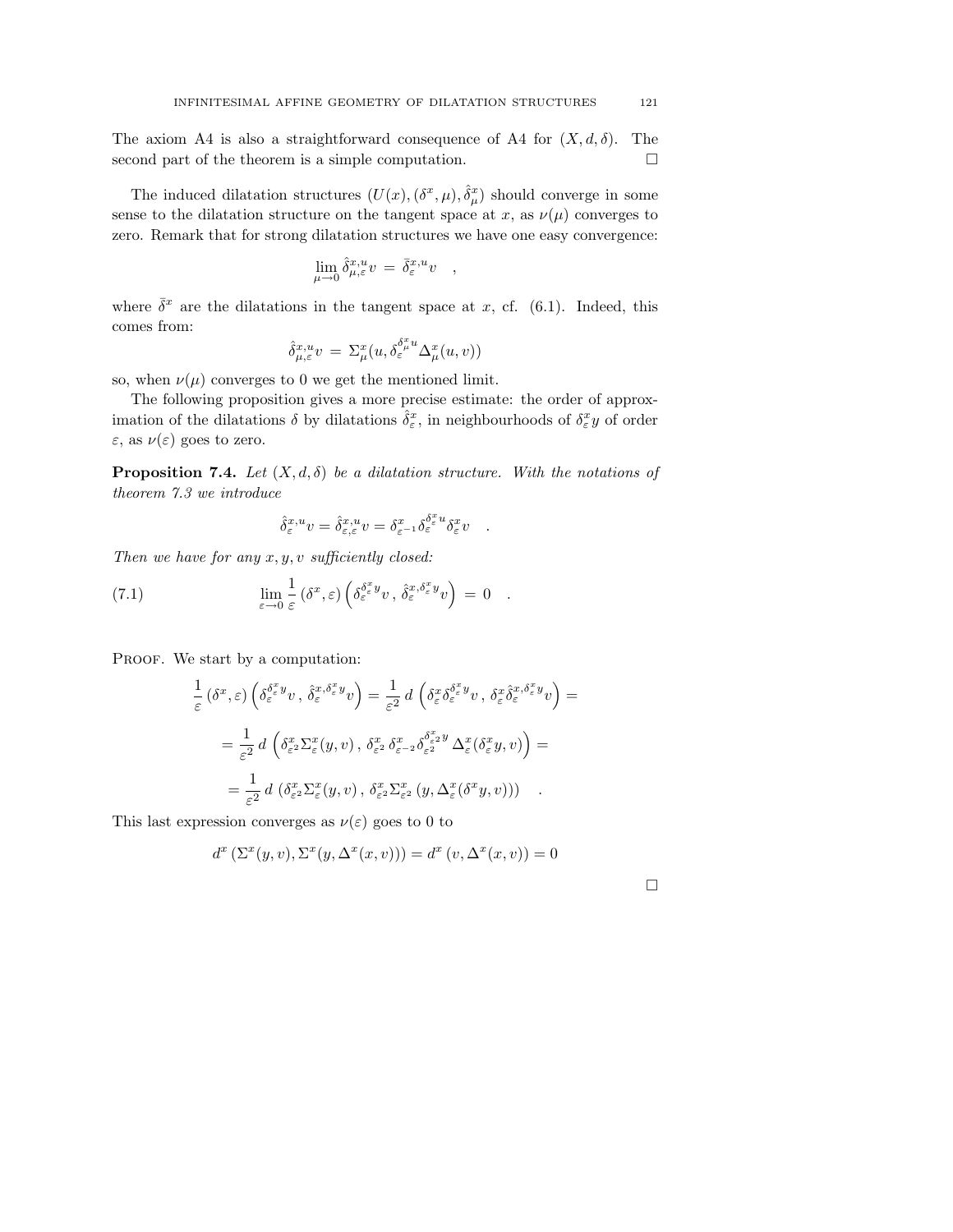The result from this proposition indicates that strong dilatation structures are infinitesimally linear. In order to make a precise statement we need a measure for nonlinearity of a dilatation structure, given in the next definition. Then we have to repeat the computations from the proof of proposition 7.4 in a slightly different setting, related to this measure of nonlinearity.

Definition 19. The following expression:

(7.2) 
$$
Lin(x, y, z; \varepsilon, \mu) = d\left(\delta^x_{\varepsilon} \, \delta^y_{\mu} z \, , \, \delta^{\delta^x_{\varepsilon} y}_{\mu} \delta^x_{\varepsilon} z\right)
$$

is a measure of lack of linearity, for a general dilatation structure.

The next theorem shows that indeed, infinitesimally any strong dilatation structure is linear.

**Theorem 7.5.** Let  $(X, d, \delta)$  be a strong dilatation structure. Then for any  $x, y, z \in X$  sufficiently close we have

(7.3) 
$$
\lim_{\varepsilon \to 0} \frac{1}{\varepsilon^2} Lin(x, \delta_{\varepsilon}^x y, z; \varepsilon, \varepsilon) = 0.
$$

PROOF. From the hypothesis of the theorem we have:

$$
\frac{1}{\varepsilon^2} \operatorname{Lin}(x, \delta_{\varepsilon}^x y, z; \varepsilon, \varepsilon) = \frac{1}{\varepsilon^2} d\left(\delta_{\varepsilon}^x \delta_{\varepsilon}^{\delta_{\varepsilon}^x y} z, \delta_{\varepsilon}^{\delta_{\varepsilon}^x y} \delta_{\varepsilon}^x z\right) =
$$
\n
$$
= \frac{1}{\varepsilon^2} d\left(\delta_{\varepsilon^2}^x \Sigma_{\varepsilon}^x (y, z), \delta_{\varepsilon^2}^x \delta_{\varepsilon^{-2}}^x \delta_{\varepsilon}^{\delta_{\varepsilon^2}^x y} \delta_{\varepsilon}^x z\right) =
$$
\n
$$
= \frac{1}{\varepsilon^2} d\left(\delta_{\varepsilon^2}^x \Sigma_{\varepsilon}^x (y, z), \delta_{\varepsilon^2}^x \Sigma_{\varepsilon^2}^x (y, \Delta_{\varepsilon}^x (\delta_{\varepsilon}^x y, z))\right) =
$$
\n
$$
= \mathcal{O}(\varepsilon^2) + d^x \left(\Sigma_{\varepsilon}^x (y, z), \Sigma_{\varepsilon^2}^x (y, \Delta_{\varepsilon}^x (\delta_{\varepsilon}^x y, z))\right) .
$$

The dilatation structure satisfies A4, therefore as  $\varepsilon$  goes to 0 we obtain:

$$
\lim_{\varepsilon \to 0} \frac{1}{\varepsilon^2} \operatorname{Lin}(x, \delta^x_{\varepsilon} y, z; \varepsilon, \varepsilon) = d^x \left( \Sigma^x(y, z), \Sigma^x(y, \Delta^x(x, z)) \right) =
$$
  
=  $d^x \left( \Sigma^x(y, z), \Sigma^x(y, z) \right) = 0$ .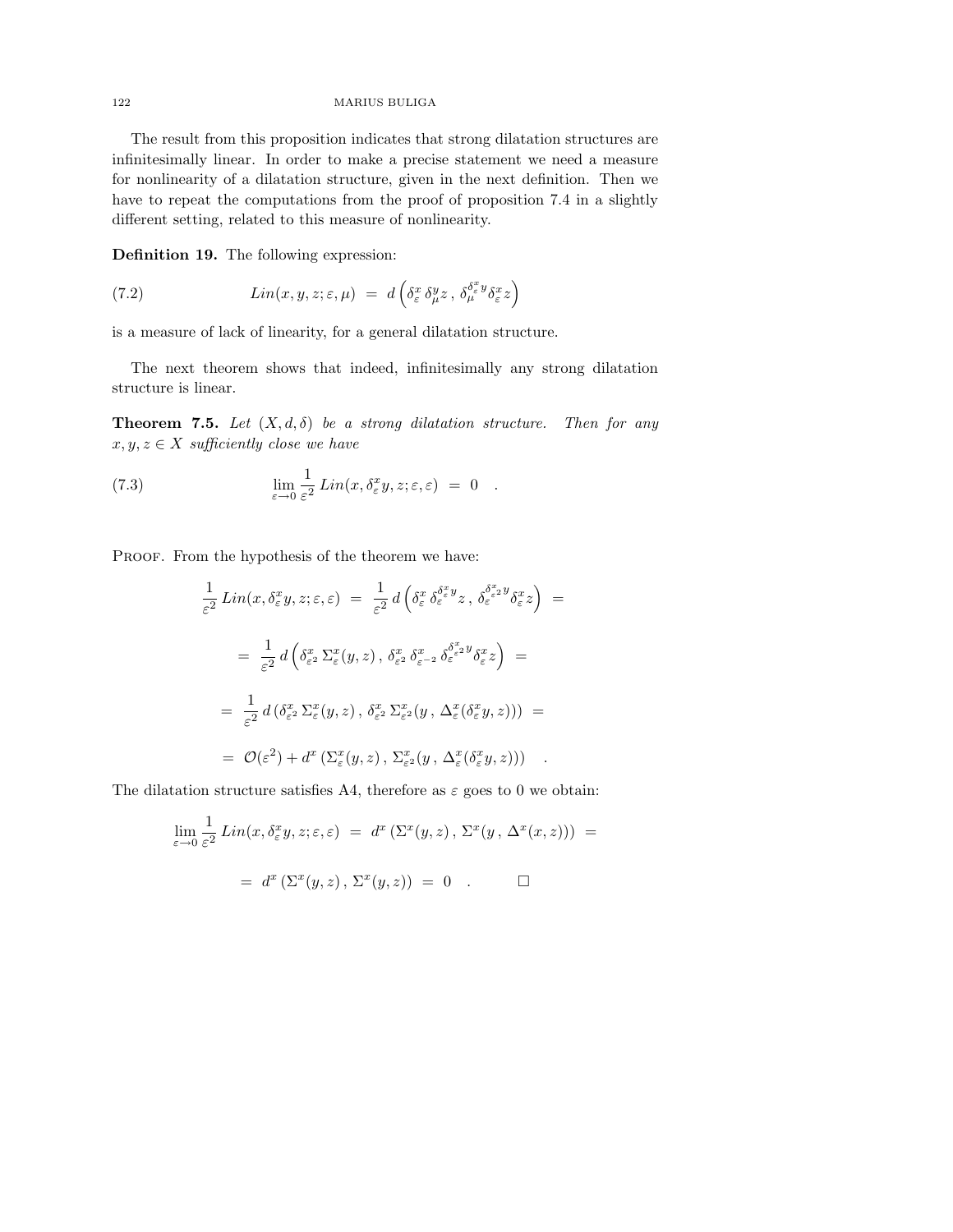7.3. Linear strong dilatation structures. Remark that for general dilatation structures the "translations"  $\Delta_{\varepsilon}^{x}(u, \cdot)$  are not affine. Nevertheless, they commute with dilatation in a known way: for any  $u, v$  sufficiently close to x and  $\mu \in \Gamma$ ,  $\nu(\mu) < 1$ , we have:

$$
\Delta^x_\varepsilon \left( \delta^x_\mu u, \delta^x_\mu v \right) = \delta^{\delta^x_{\varepsilon\mu} u}_{\mu} \Delta^x_{\varepsilon\mu}(u, v) \quad .
$$

This is important, because the transformations  $\Sigma_{\varepsilon}^{x}(u, \cdot)$  really behave as translations. The reason for which such transformations are not affine is that dilatations are generally not affine.

Linear dilatation structures are very particular dilatation structures. The next proposition gives a family of examples of linear dilatation structures.

**Proposition 7.6.** The dilatation structure associated to a normed conical group is linear.

PROOF. Indeed, for the dilatation structure associated to a normed conical group we have, with the notations from definition 17:

$$
\delta_{\mu}^{\delta_{\varepsilon}^{x} y} \delta_{\varepsilon}^{x} z = (x \delta_{\varepsilon}(x^{-1} y)) \delta_{\mu} (\delta_{\varepsilon}(y^{-1} x) x^{-1} x \delta_{\varepsilon}(x^{-1} z)) =
$$
\n
$$
= (x \delta_{\varepsilon}(x^{-1} y)) \delta_{\mu} (\delta_{\varepsilon}(y^{-1} x) \delta_{\varepsilon}(x^{-1} z)) = (x \delta_{\varepsilon}(x^{-1} y)) \delta_{\mu} (\delta_{\varepsilon}(y^{-1} z)) =
$$
\n
$$
= x (\delta_{\varepsilon}(x^{-1} y) \delta_{\varepsilon} \delta_{\mu}(y^{-1} z)) = x \delta_{\varepsilon}(x^{-1} y \delta_{\mu}(y^{-1} z)) = \delta_{\varepsilon}^{x} \delta_{\mu}^{y} z
$$

Therefore the dilatation structure is linear.  $\Box$ 

The affinity of translations  $\Sigma_\varepsilon^x$  is related to the linearity of the dilatation structure, as described in the theorem below, point (a). As a consequence, we prove at point (b) that a linear and strong dilatation structure comes from a conical group.

**Theorem 7.7.** Let  $(X, d, \delta)$  be a dilatation structure.

- (a) If the dilatation structure is linear then all transformations  $\Delta_{\varepsilon}^x(u,\cdot)$  are affine for any  $u \in X$ .
- (b) If the dilatation structure is strong (satisfies  $A_4$ ) then it is linear if and only if the dilatations come from the dilatation structure of a conical group, precisely for any  $x \in X$  there is an open neighbourhood  $D \subset X$ of x such that  $(\overline{D}, d^x, \delta)$  is the same dilatation structure as the dilatation structure of the tangent space of  $(X, d, \delta)$  at x.

PROOF. (a) If dilatations are affine, then let  $\varepsilon, \mu \in \Gamma$ ,  $\nu(\varepsilon), \nu(\mu) \leq 1$ , and  $x, y, u, v \in X$  such that the following computations make sense. We have:

$$
\Delta^x_\varepsilon(u,\delta^y_\mu v)=\delta^{\delta^x_\varepsilon u}_{\varepsilon^{-1}}\delta^x_\varepsilon\delta^y_\mu v\quad.
$$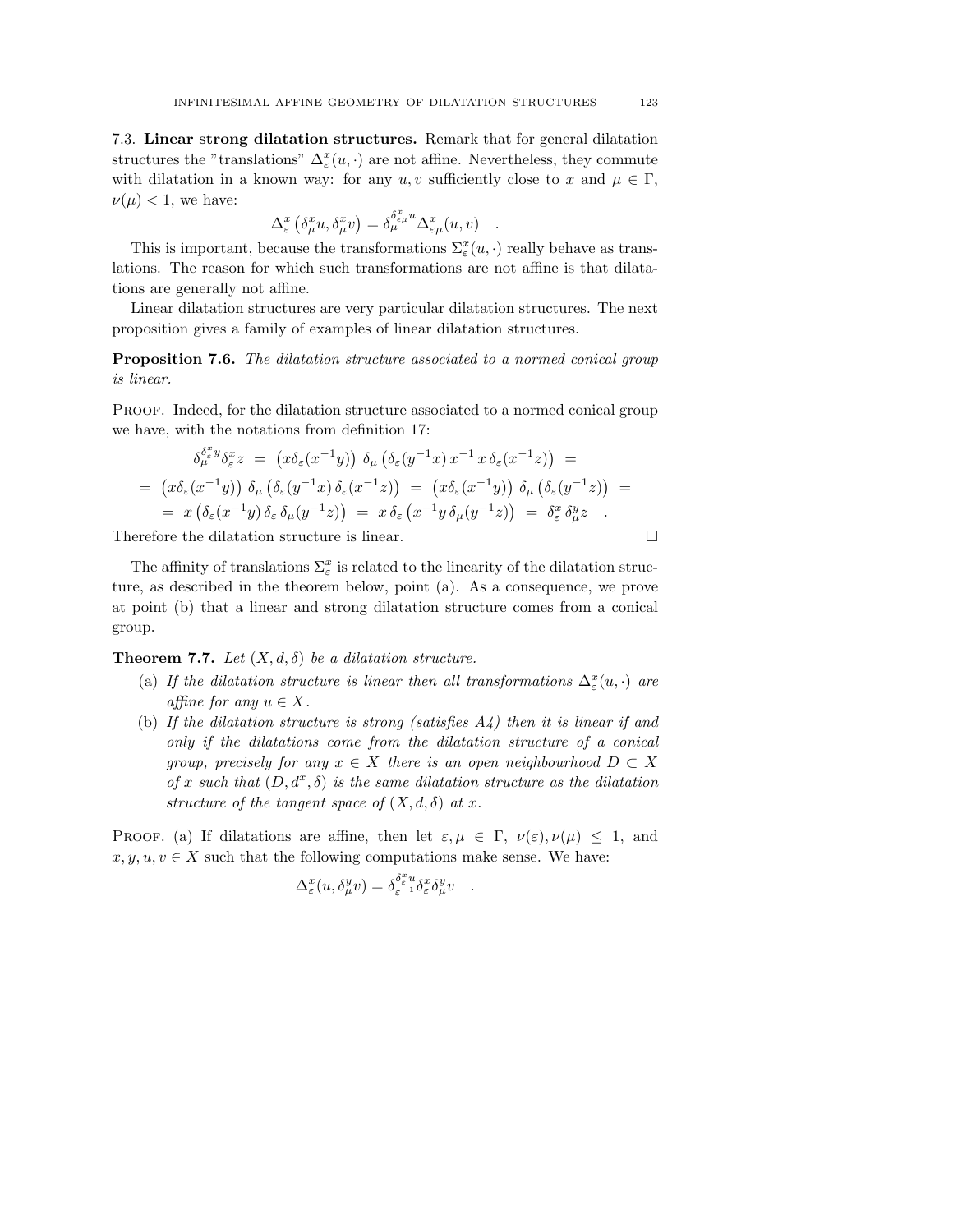Let  $A_{\varepsilon} = \delta_{\varepsilon^{-1}}^{\delta_{\varepsilon}^{x} u}$ . We compute:

$$
\delta_{\mu}^{\Delta_{\varepsilon}^{x}(u,y)} \Delta_{\varepsilon}^{x}(u,v) = \delta_{\mu}^{A_{\varepsilon}\delta_{\varepsilon}^{x}y} A_{\varepsilon}\delta_{\varepsilon}^{x}v \quad .
$$

We use twice the affinity of dilatations:

$$
\delta_{\mu}^{\Delta_{\varepsilon}^{x}(u,y)}\Delta_{\varepsilon}^{x}(u,v)=A_{\varepsilon}\delta_{\mu}^{\delta_{\varepsilon}^{x}y}\delta_{\varepsilon}^{x}v=\delta_{\varepsilon^{-1}}^{\delta_{\varepsilon}^{x}u}\delta_{\varepsilon}^{x}\delta_{\mu}^{y}v.
$$

We proved that:

$$
\Delta^x_{\varepsilon}(u, \delta^y_{\mu}v) = \delta^{\Delta^x_{\varepsilon}(u,y)}_{\mu} \Delta^x_{\varepsilon}(u, v) ,
$$

which is the conclusion of the part (a).

(b) Suppose that the dilatation structure is strong. If dilatations are affine, then by point (a) the transformations  $\Delta_{\varepsilon}^x(u, \cdot)$  are affine as well for any  $u \in X$ . Then, with notations made before, for  $y = u$  we get

$$
\Delta^x_{\varepsilon}(u, \delta^u_\mu v) = \delta^{\delta^x_{\varepsilon} u}_{\mu} \Delta^x_{\varepsilon}(u, v) \quad ,
$$

which implies

$$
\delta^u_\mu v = \Sigma^x_\varepsilon(u, \delta^x_\mu \Delta^x_\varepsilon(u, v)) \quad .
$$

We pass to the limit with  $\varepsilon \to 0$  and we obtain:

$$
\delta^u_\mu v = \Sigma^x(u, \delta^x_\mu \Delta^x(u, v)) \quad .
$$

We recognize at the right hand side the dilatations associated to the conical group  $T_xX$ .

By proposition 7.6 the opposite implication is straightforward, because the dilatation structure of any conical group is linear.

# 8. Noncommutative affine geometry

We propose here to call "noncommutative affine geometry" the generalization of affine geometry described in theorem 2.2, but without the restriction  $\Gamma = (0, +\infty)$ . For short, noncommutative affine geometry in the sense explained further is the study of the properties of linear strong dilatation structures. Equally, by theorem 7.7, it is the study of normed conical groups.

As a motivation for this name, in the proposition below we give a relation, true for linear dilatation structures, with an interesting interpretation. We shall explain what this relation means in the most trivial case: the dilatation structure associated to a real normed affine space. In this case, for any points  $x, u, v$ , let us denote  $w = \sum_{\varepsilon}^x (u, v)$ . Then w equals (approximatively, due to the parameter  $\varepsilon$ ) the sum  $u +_x v$ . Denote also  $w' = \Delta^u_{\varepsilon}(x, v)$ ; then w' is (approximatively) equal to the difference between  $v$  and  $x$  based at  $u$ . In our space (a classical affine space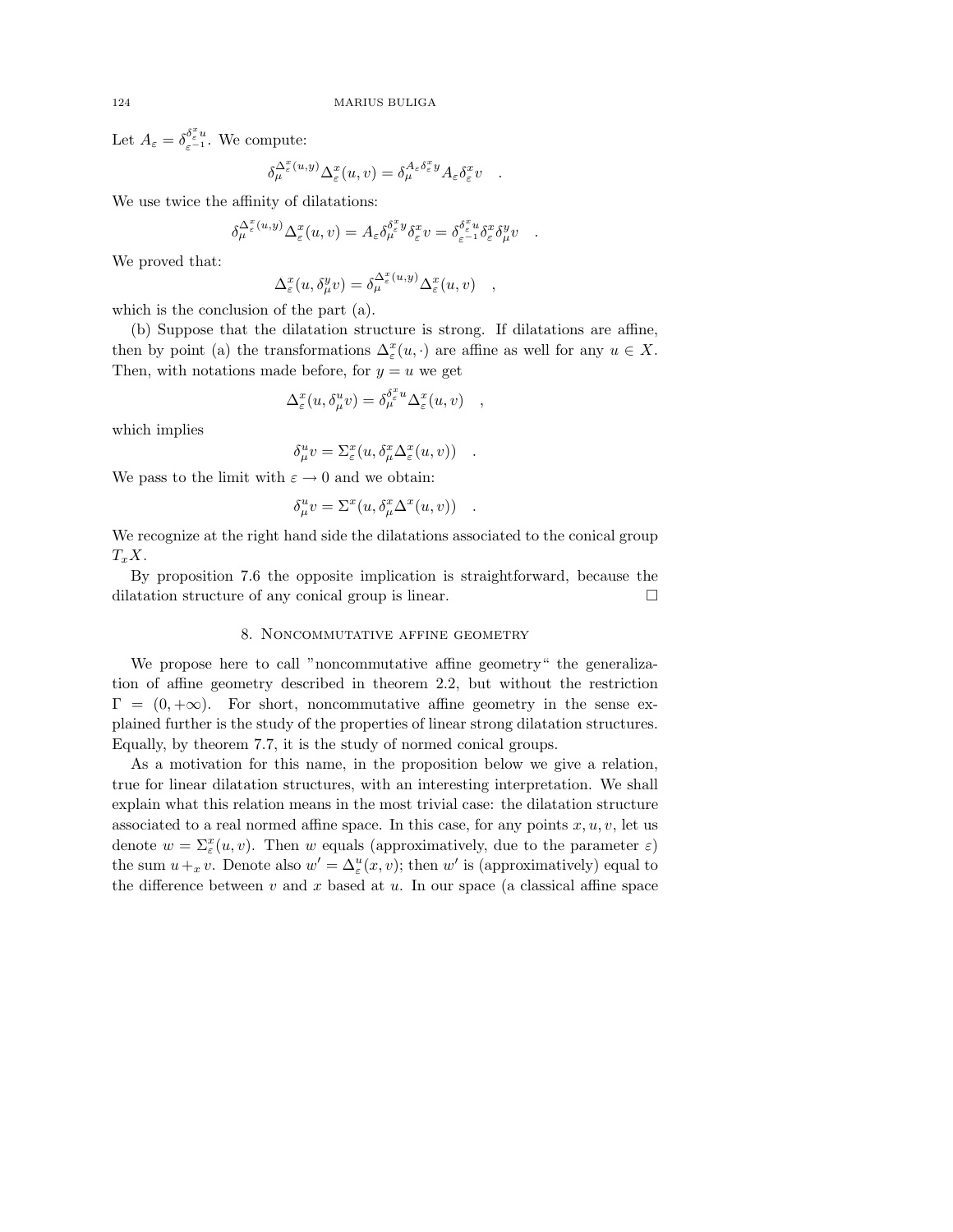over a vector space) we have  $w = w'$ . The next proposition shows that the same is true for any linear dilatation structure.

**Proposition 8.1.** For a linear dilatation structure  $(X, \delta, d)$ , for any  $x, u, v \in X$ sufficiently closed and for any  $\varepsilon \in \Gamma$ ,  $\nu(\varepsilon) \leq 1$ , we have:

$$
\Sigma^x_\varepsilon(u,v) \ = \ \Delta^u_\varepsilon(x,v) \quad .
$$

Proof. We have the following string of equalities, by using twice the linearity of the dilatation structure:

$$
\Sigma_{\varepsilon}^{x}(u,v) = \delta_{\varepsilon^{-1}}^{x} \delta_{\varepsilon}^{\delta_{\varepsilon}^{x}} v = \delta_{\varepsilon}^{u} \delta_{\varepsilon^{-1}}^{x} v =
$$

$$
= \delta_{\varepsilon^{-1}}^{\delta_{\varepsilon}^{u}} \delta_{\varepsilon}^{u} v = \Delta_{\varepsilon}^{u}(x,v) .
$$

The proof is done.  $\Box$ 

8.1. Inverse semigroups and Menelaos theorem. Here we prove that for strong dilatation structures linearity is equivalent to a generalization of the statement from corollary 2.5. The result is new for Carnot groups and the proof seems to be new even for vector spaces.

**Definition 20.** A semigroup S is an inverse semigroup if for any  $x \in S$  there is an unique element  $x^{-1} \in S$  such that  $x x^{-1} x = x$  and  $x^{-1} x x^{-1} = x^{-1}$ .

An important example of an inverse semigroup is  $I(X)$ , the class of all bijective maps  $\phi: dom \phi \to im \phi$ , with  $dom \phi$ ,  $im \phi \subset X$ . The semigroup operation is the composition of functions in the largest domain where this makes sense.

By the Vagner-Preston representation theorem [23] every inverse semigroup is isomorphic to a subsemigroup of  $I(X)$ , for some set X.

**Definition 21.** A dilatation structure  $(X, d, \delta)$  has the Menelaos property if for any two sufficiently closed  $x, y \in X$  and for any  $\varepsilon, \mu \in \Gamma$  with  $\nu(\varepsilon), \nu(\mu) \in (0, 1)$ we have

$$
\delta^x_{\varepsilon} \, \delta^y_{\mu} \,\, = \,\, \delta^w_{\varepsilon \mu} \quad , \quad \,
$$

where  $w \in X$  is the fixed point of the contraction  $\delta^x_{\varepsilon} \delta^y_{\mu}$  (thus depending on  $x, y$ and  $\varepsilon, \mu$ ).

**Theorem 8.2.** A linear dilatation structure has the Menelaos property.

PROOF. Let  $x, y \in X$  be sufficiently closed and  $\varepsilon, \mu \in \Gamma$  with  $\nu(\varepsilon), \nu(\mu) \in (0, 1)$ . We shall define two sequences  $x_n, y_n \in X$ ,  $n \in \mathbb{N}$ .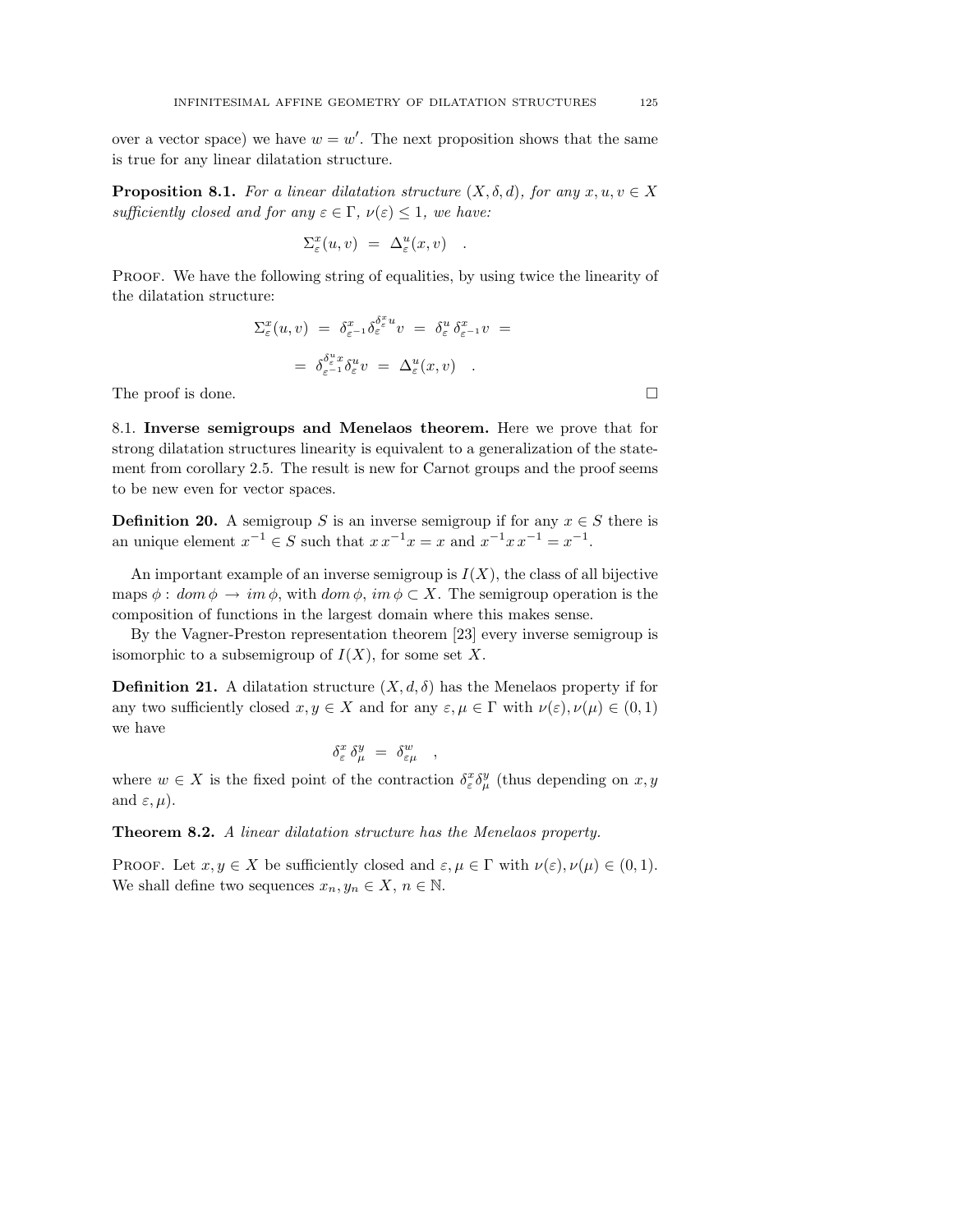We begin with  $x_0 = x$ ,  $y_0 = y$ . Suppose further that  $x_n, y_n$  were defined and that they are sufficiently closed. Then we use twice the linearity of the dilatation structure:

$$
\delta_\varepsilon^{x_n}\, \delta_\mu^{y_n}\ =\ \delta_\mu^{\delta_\varepsilon^{x_n} y_n}\, \delta_\varepsilon^{x_n}\ =\ \delta_\varepsilon^{\delta_\mu^{\delta_\varepsilon^{x_n} y_n} x_n}\, \delta_\mu^{\delta_\varepsilon^{x_n} y_n}\quad .
$$

We shall define then by induction

(8.1) 
$$
x_{n+1} = \delta_{\mu}^{\delta_{\varepsilon}^{x_n} y_n} x_n , \quad y_{n+1} = \delta_{\varepsilon}^{x_n} y_n .
$$

Provided that we prove by induction that  $x_n, y_n$  are sufficiently closed, we arrive at the conclusion that for any  $n \in \mathbb{N}$ 

(8.2) 
$$
\delta_{\varepsilon}^{x_n} \delta_{\mu}^{y_n} = \delta_{\varepsilon}^x \delta_{\mu}^y .
$$

The points  $x_0, y_0$  are sufficiently closed by hypothesis. Suppose now that  $x_n, y_n$ are sufficiently closed. Due to the linearity of the dilatation structure, we can write the first part of  $(8.1)$  as:

$$
x_{n+1} = \delta_{\varepsilon}^{x_n} \, \delta_{\mu}^{y_n} x_n \quad .
$$

Then we can estimate the distance between  $x_{n+1}, y_{n+1}$  like this:

$$
d(x_{n+1}, y_{n+1}) = d(\delta_{\varepsilon}^{x_n} \delta_{\mu}^{y_n} x_n, \delta_{\varepsilon}^{x_n} y_n) = \nu(\varepsilon) d(\delta_{\mu}^{y_n} x_n, y_n) = \nu(\varepsilon \mu) d(x_n, y_n) .
$$

From  $\nu(\varepsilon\mu)$  < 1 it follows that  $x_{n+1}, y_{n+1}$  are sufficiently closed. By induction we deduce that for all  $n \in \mathbb{N}$  the points  $x_n, y_n$  are sufficiently closed. We also find out that

$$
\lim_{n \to \infty} d(x_n, y_n) = 0.
$$

From relation  $(8.2)$  we deduce that the first part of  $(8.1)$  can be written as:

$$
x_{n+1} = \delta_{\varepsilon}^{x_n} \, \delta_{\mu}^{y_n} x_n \ = \ \delta_{\varepsilon}^{x} \, \delta_{\mu}^{y} x_n \quad .
$$

The transformation  $\delta^x_{\varepsilon} \delta^y_{\mu}$  is a contraction of coefficient  $\nu(\varepsilon \mu) < 1$ , therefore we easily get:

$$
\lim_{n \to \infty} x_n = w \quad ,
$$

where w is the unique fixed point of the contraction  $\delta^x_{\varepsilon} \delta^y_{\mu}$ .

We put together (8.3) and (8.4) and we get the limit:

$$
\lim_{n \to \infty} y_n = w
$$

Using relations (8.4), (8.5), we pass to the limit with  $n \to \infty$  in relation (8.2):

$$
\delta^x_\varepsilon \, \delta^y_\mu \ = \ \lim_{n \to \infty} \delta^{x_n}_\varepsilon \, \delta^{y_n}_\mu \ = \ \delta^{w}_\varepsilon \, \delta^w_\mu \ = \ \delta^w_{\varepsilon\mu} \quad .
$$

The proof is done.  $\Box$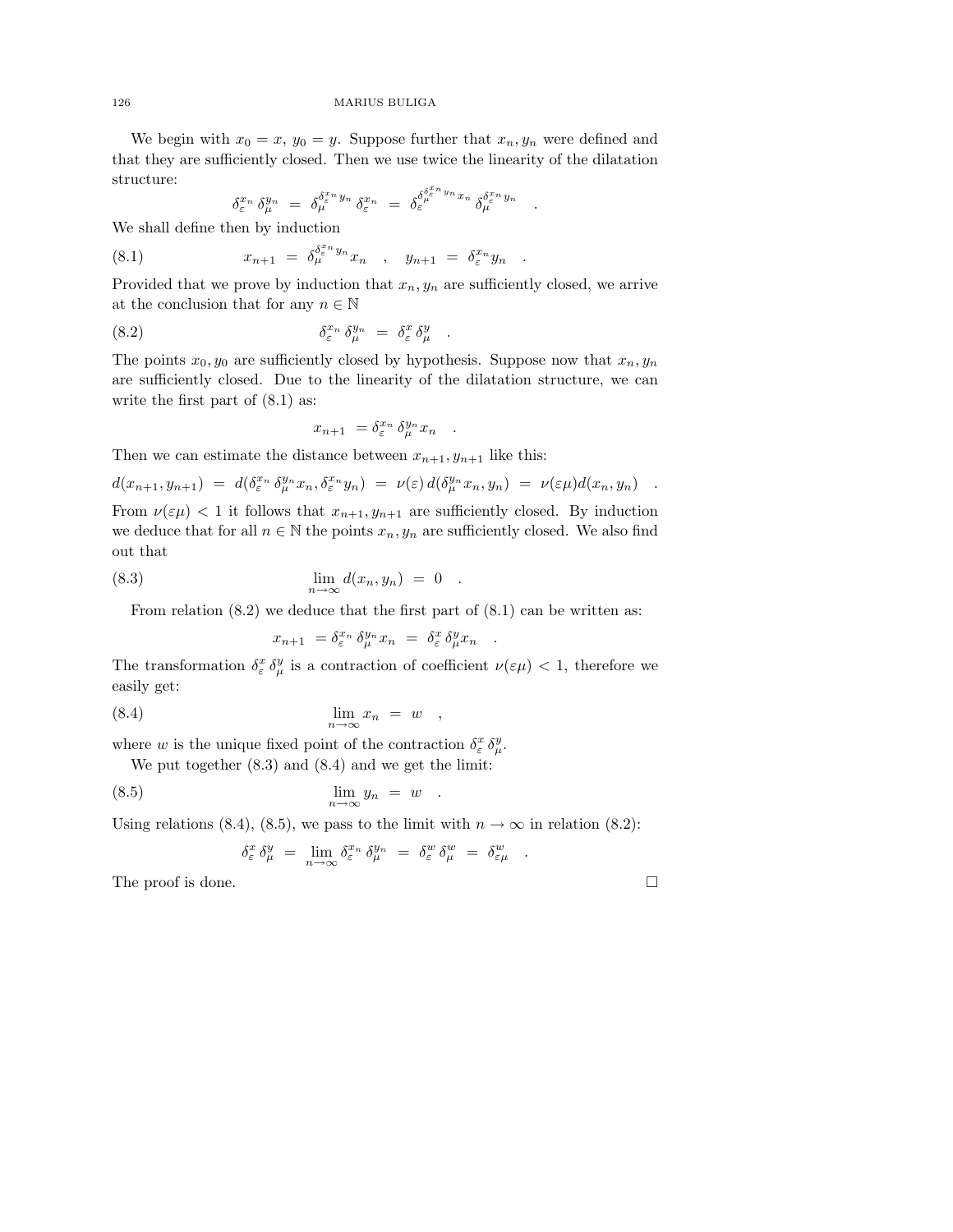Corollary 8.3. Let  $(X, d, \delta)$  be a strong linear dilatation structure, with group  $\Gamma$  and the morphism  $\nu$  injective. Then any element of the inverse subsemigroup of  $I(X)$  generated by dilatations is locally a dilatation  $\delta_{\varepsilon}^x$  or a left translation  $\Sigma^x(y, \cdot).$ 

PROOF. Let  $(X, d, \delta)$  be a strong linear dilatation structure. From the linearity and theorem 8.2 we deduce that we have to care only about the results of compositions of two dilatations which are isometries.

The dilatation structure is strong, therefore by theorem 7.7 the dilatation structure is locally coming from a conical group.

Let us compute a composition of dilatations  $\delta^x_{\epsilon} \delta^y_{\mu}$ , with  $\nu(\epsilon \mu) = 1$ . Because the morphism  $\nu$  is injective, it follows that  $\mu = \varepsilon^{-1}$ . In a conical group we can make the following computation (here  $\delta_{\varepsilon} = \delta_{\varepsilon}^{e}$  with e the neutral element of the conical group):

$$
\delta^x_\varepsilon \delta^y_{\varepsilon^{-1}} z = x \delta_\varepsilon \left( x^{-1} y \delta_{\varepsilon^{-1}} \left( y^{-1} z \right) \right) = x \delta_\varepsilon \left( x^{-1} y \right) y^{-1} z \quad .
$$

Therefore the composition of dilatations  $\delta^x_{\varepsilon} \delta^y_{\mu}$ , with  $\varepsilon \mu = 1$ , is a left translation.

Another easy computation shows that composition of left translations with dilatations are dilatations. The proof end by remarking that all the statements are local.  $\Box$ 

A counterexample. The Corollary 8.3 is not true without the injectivity assumption on  $\nu$ . Indeed, consider the Carnot group  $N = \mathbb{C} \times \mathbb{R}$  with the elements denoted by  $X \in N$ ,  $X = (x, x')$ , with  $x \in \mathbb{C}$ ,  $x' \in \mathbb{R}$ , and operation

$$
XY = (x, x')(y, y') = (x + y, x' + y' + \frac{1}{2}Im x\bar{y})
$$

We take  $\Gamma = \mathbb{C}^*$  and morphism  $\nu : \Gamma \to (0, +\infty), \nu(\varepsilon) = |\varepsilon|$ . Dilatations are defined as: for any  $\varepsilon \in \mathbb{C}^*$  and  $X = (x, x') \in N$ :

$$
\delta_{\varepsilon} X = (\varepsilon x, |\varepsilon|^2 x')
$$

These dilatations induce the field of dilatations  $\delta_{\varepsilon}^{X} Y = X \delta_{\varepsilon} (X^{-1} Y)$ .

The morphism  $\nu$  is not injective. Let now  $\varepsilon, \mu \in \mathbb{C}^*$  with  $\varepsilon \mu = -1$  and  $\varepsilon \in (0,1)$ . An elementary (but a bit long) computation shows that for  $X = (0,0)$ and  $Y = (y, y')$  with  $y \neq 0, y' \neq 0$ , the composition of dilatations  $\delta_{\varepsilon}^{X} \delta_{\mu}^{Y}$  is not a left translation in the group  $N$ , nor a dilatation.

Further we shall suppose that the morphism  $\nu$  is always injective, if not explicitly stated otherwise. Therefore we shall consider  $\Gamma \subset (0, +\infty)$  as a subgroup.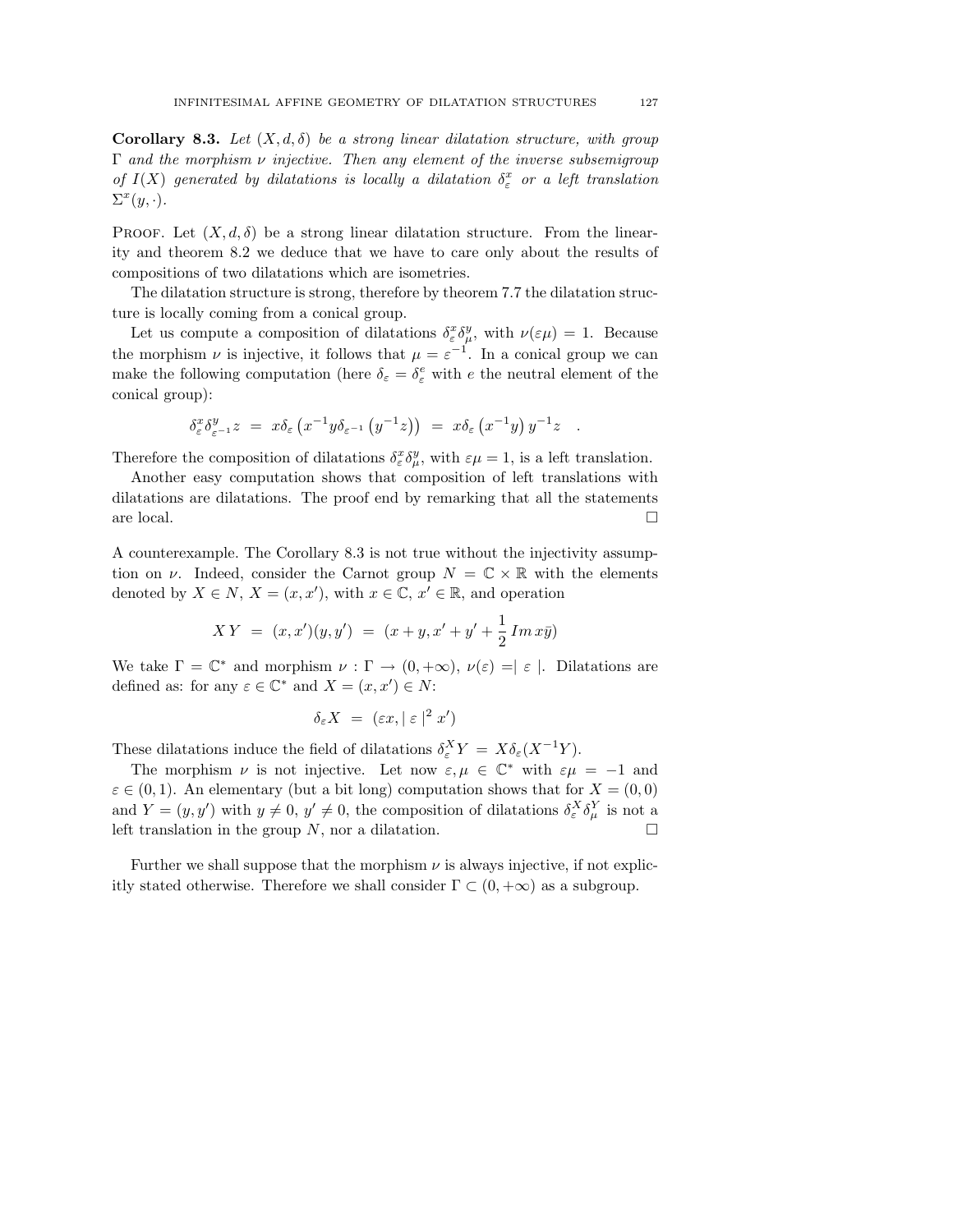8.2. On the barycentric condition. The barycentric condition is (Af3): for any  $\varepsilon \in (0,1)$   $\delta^x_{\varepsilon} y = \delta^y_{1-\varepsilon} x$ . In particular, the condition (Af3) tells that the transformation  $y \mapsto \delta_{\varepsilon}^y x$  is also a dilatation. Is this true for linear dilatation structures? Theorem 2.2 indicates that (Af3) is true if and only if this is a dilatation structure of a normed real affine space.

**Proposition 8.4.** Let  $X$  be a normed conical group with neutral element  $e$ , dilatations  $\delta$  and distance d induced by the homogeneous norm  $\|\cdot\|$ , and  $\varepsilon \in (0,1) \cap \Gamma$ . Then the function

$$
h_{\varepsilon}:X\to X\quad,\quad h_{\varepsilon}(x)=x\delta_{\varepsilon}(x^{-1})=\delta_{\varepsilon}^{x}\,e
$$

is invertible and the inverse  $g_{\varepsilon}$  has the expression

$$
g_{\varepsilon}(y) = \prod_{k=0}^{\infty} \delta_{\varepsilon^k}(y) = \lim_{N \to \infty} \prod_{k=0}^N \delta_{\varepsilon^k}(y)
$$

Remark. As the choice of the neutral element is not important, the previous proposition says that for any  $\varepsilon \in (0,1)$  and any fixed  $y \in X$  the function  $x \mapsto \delta^x_{\varepsilon} y$ is invertible.

PROOF. Let  $\varepsilon \in (0,1)$  be fixed. For any natural number N we define  $g_N : X \to X$ by

$$
g_N(y) \ = \ \prod_{k=0}^N \delta_{\varepsilon^k}(y)
$$

For fixed  $y \in X$   $(g_N(y))_N$  is a Cauchy sequence. Indeed, for any  $N \in \mathbb{N}$  we have:

$$
d(g_N(y), g_{N+1}(y)) = ||\delta_{\varepsilon^{N+1}}(y)||
$$

thus for any  $N, M \in \mathbb{N}, M \geq 1$  we have

$$
d(g_N(y), g_{N+M}(y)) \leq \left(\sum_{k=N+1}^{M} \varepsilon^k\right) \|y\| \leq \frac{\varepsilon^{N+1}}{1-\varepsilon} \|y\|
$$

Let then  $g_{\varepsilon}(y) = \lim_{N \to \infty} g_N(y)$ . We prove that  $g_{\varepsilon}$  is the inverse of  $h_{\varepsilon}$ . We have, for any natural number  $N$  and  $y \in X$ 

$$
y \,\delta_\varepsilon g_N(y) \;=\; g_{N+1}(y)
$$

By passing to the limit with N we get that  $h_{\varepsilon} \circ g_{\varepsilon}(y) = y$  for any  $y \in X$ .

Let us now compute

$$
g_N \circ h_{\varepsilon}(x) = \prod_{k=0}^N \delta_{\varepsilon^k}(x \delta_{\varepsilon}(x^{-1})) = \prod_{k=0}^N \delta_{\varepsilon^k}(x) \delta_{\varepsilon^{k+1}}(x^{-1}) =
$$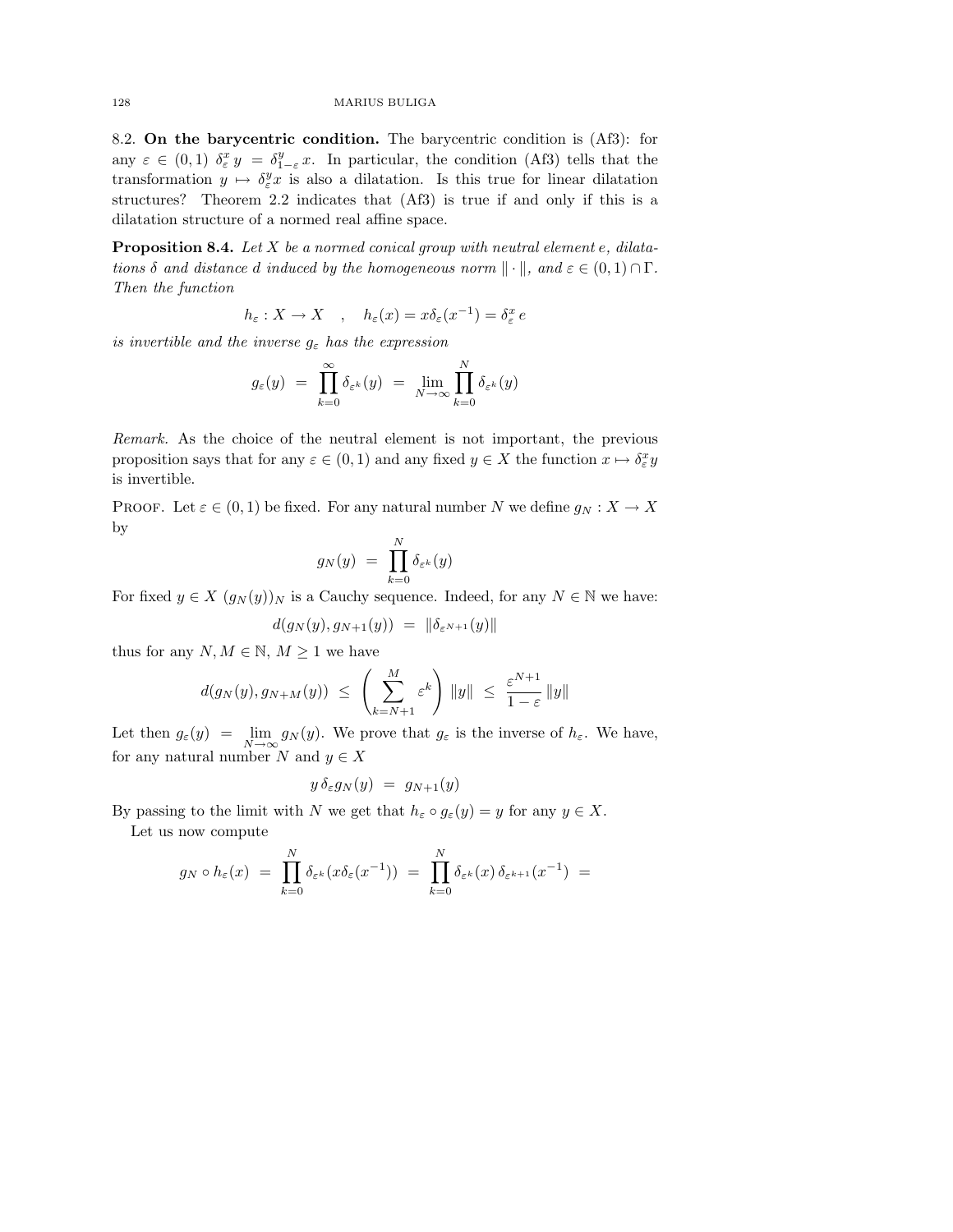$$
= x \, \delta_{\varepsilon^{N+1}}(x^{-1})
$$

therefore as N goes to infinity we get  $g_{\varepsilon} \circ h_{\varepsilon}(x) = x$ .

For any  $\varepsilon \in (0,1)$  the functions  $h_{\varepsilon}, g_{\varepsilon}$  are homogeneous, that is

$$
h_{\varepsilon}(\delta_{\mu}x) = \delta_{\mu}h_{\varepsilon}(x) , \quad g_{\varepsilon}(\delta_{\mu}y) = \delta_{\mu}g_{\varepsilon}(y)
$$

for any  $\mu > 0$  and  $x, y \in X$ .

In the presence of the barycentric condition we get the following:

Corollary 8.5. Let  $(X, d, \delta)$  be a strong dilatation structure with group  $\Gamma \subset$  $(0, +\infty)$ , which satisfies the barycentric condition (Af3). Then for any  $u, v \in X$ and  $\varepsilon \in (0,1) \cap \Gamma$  the points inv<sup>u</sup>(v), u and  $\delta_{\varepsilon}^u$  are collinear in the sense:

$$
d(inv^{u}(v),u) + d(u, \delta_{\varepsilon}^{u}v) = d(inv^{u}(v), \delta_{\varepsilon}^{u}v)
$$

Proof. There is no restriction to work with the group operation with neutral element e and denote  $\delta_{\varepsilon} := \delta_{\varepsilon}^e$ . With the notation from the proof of the proposition 8.4, we use the expression of the function  $g_{\varepsilon}$ , we apply the homogeneous norm  $\|\cdot\|$  and we obtain:

$$
\|g_{\varepsilon}(y)\| \ \leq \ \left(\sum_{k=0}^{\infty} \varepsilon^k\right) \|x\| \ = \ \frac{1}{1-\varepsilon} \, \|y\|
$$

with equality if and only if e, y and  $y\delta_{\varepsilon}y$  are collinear in the sense  $d(e, y)$  +  $d(y, y\delta_{\varepsilon}y) = d(e, y\delta_{\varepsilon}y)$ . The barycentric condition can be written as:  $h_{\varepsilon}(x) =$ δ<sub>1−ε</sub> $(x)$ . We have therefore:

$$
||x|| = ||g_{\varepsilon} \circ h_{\varepsilon}(x)|| \le \frac{1}{1-\varepsilon} ||h_{\varepsilon}(x)|| = \frac{1-\varepsilon}{1-\varepsilon} ||x|| = ||x||
$$

therefore e, x and  $x\delta_\varepsilon x$  are on a geodesic. This is true also for the choice:  $e =$  $inv<sup>u</sup>(v)$ ,  $x = u$ , which gives the conclusion.

We can actually say more in the case  $\Gamma = (0, +\infty)$ .

**Proposition 8.6.** Let  $(X, d, \delta)$  be a strong dilatation structure with group  $\Gamma$  =  $(0, +\infty)$ , which satisfies the barycentric condition (Af3). Then for any  $x \in X$  the group operation  $\Sigma^x$  is abelian and moreover the graduation of X, as a homogeneous group with respect to the operation  $\Sigma^x$  has only one level.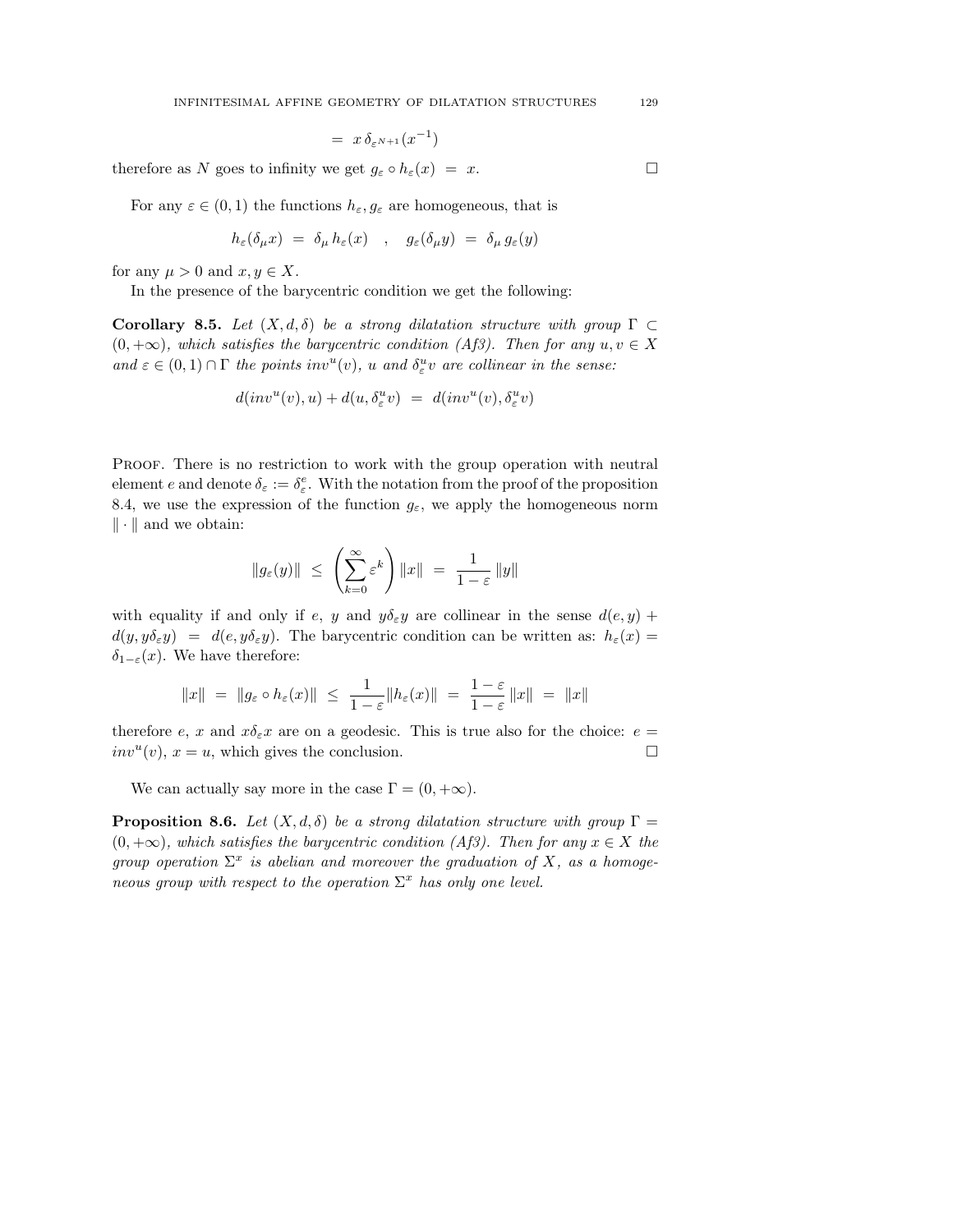PROOF. Let us denote the neutral element by e instead of x and denote  $\delta_{\epsilon}$  :=  $\delta_{\varepsilon}^e$ . According to corollary 6.3 X is a Lie homogeneous group. The barycentric condition implies: for any  $x \in X$  and  $\varepsilon \in (0,1)$  we have  $\delta_{1-\varepsilon}y = y\delta_{\varepsilon}y^{-1}$ , which implies:

$$
\delta_{1-\varepsilon}(y)\,\,\delta_\varepsilon(y)\,\,=\,\,y
$$

for any y and for any  $\varepsilon \in (0,1)$ . This fact implies that  $\{\delta_\mu y : \mu \in (0, +\infty)\}\$ is a one parameter semigroup. Moreover, let  $f_y : \mathbb{R} \to X$ , defined by: if  $\varepsilon > 0$  then  $f_y(\varepsilon) = \delta_{\varepsilon} y$ , else  $f_y(\varepsilon) = \delta_{\varepsilon} y^{-1}$ . Then  $f_y$  is a group morphism from R to X, with  $f_y(1) = y$ . Therefore  $f_y(\varepsilon) = \exp(\varepsilon y) = \varepsilon y$ . According to definition 2 the group  $X$  is identified with its Lie algebra and any element  $y$  has a decomposition  $y = y_1 + y_2 + \dots + y_m$  and  $\delta_{\varepsilon} y = \sum_{n=1}^{\infty}$  $j=1$  $\varepsilon^{j} y_{j}$ . We proved that  $m = 1$ , otherwise said that the graduation of the group has only one level, that is the group is abelian.  $\square$ 

8.3. The ratio of three collinear points. In this section we prove that the noncommutative affine geometry is a geometry in the sense of the Erlangen program, because it can be described as the geometry of collinear triples (see definition 22). Collinear triples generalize the basic ratio invariant of classical affine geometry.

Indeed, theorem 8.2 provides us with a mean to introduce a version of the ratio of three collinear points in a strong linear dilatation structure. We define here collinear triples, the ratio function and the ratio norm.

**Definition 22.** Let  $(X, d, \delta)$  be a strong linear dilatation structure. Denote by  $x^{\alpha} = (x, \alpha)$ , for any  $x \in X$  and  $\alpha \in (0, +\infty)$ . An ordered set  $(x^{\alpha}, y^{\beta}, z^{\gamma}) \in$  $(X \times (0, +\infty))^3$  is a collinear triple if:

- (a)  $\alpha\beta\gamma=1$  and all three numbers are different from 1,
- (b) we have  $\delta^x_\alpha \, \delta^y_\beta \, \delta^z_\gamma = id$ .

The ratio norm  $r(x^{\alpha}, y^{\beta}, z^{\gamma})$  of the collinear triple  $(x^{\alpha}, y^{\beta}, z^{\gamma})$  is given by the expression:

$$
r(x^{\alpha}, y^{\beta}, z^{\gamma}) = \frac{\alpha}{1 - \alpha \beta} .
$$

Let  $(x^{\alpha}, y^{\beta}, z^{\gamma})$  be a collinear triple. Then we have:  $\delta^x_{\alpha} \delta^y_{\beta} = \delta^z_{\alpha\beta}$  with  $\alpha, \beta, \alpha\beta$ not equal to 1. By theorem 8.2 the point z is uniquely determined by  $(x^{\alpha}, y^{\beta})$ , therefore we can express it as a function  $z = w(x, y, \alpha, \beta)$ . The function w is called the ratio function.

In the next proposition we obtain a formula for  $w(x, y, \alpha, \beta)$ . Alternatively this can be seen as another proof of theorem 8.2.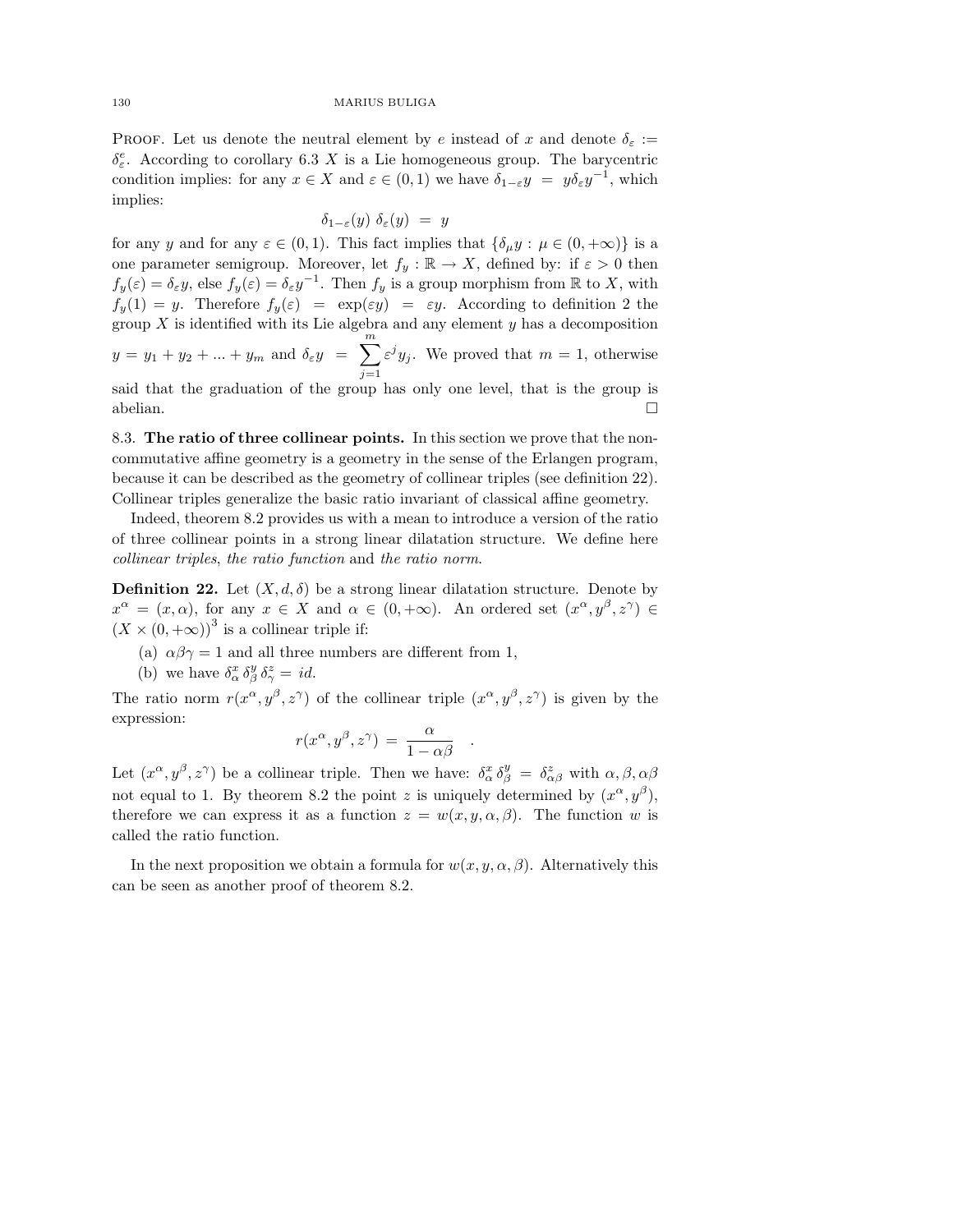**Proposition 8.7.** In the hypothesis of proposition 8.4, for any  $\varepsilon, \mu \in (0, 1)$  and  $x, y \in X$  we have:

$$
w(x, y, \varepsilon, \mu) = g_{\varepsilon\mu} (h_{\varepsilon}(x) h_{\mu}(\delta_{\varepsilon} y))
$$

PROOF. Any  $z \in X$  with the property that for any  $u \in X$  we have  $\delta_{\varepsilon}^x \delta_{\mu}^y(u) =$  $\delta^z_{\epsilon\mu}(u)$  satisfies the equation:

(8.6) 
$$
x \delta_{\varepsilon} (x^{-1} y \delta_{\mu} (y^{-1})) = z \delta_{\varepsilon \mu} (z^{-1})
$$

This equation can be put as:

$$
h_{\varepsilon}(x)\,\delta_{\varepsilon}\,(h_{\mu}(y))\ =\ h_{\varepsilon\mu}(z)
$$

From proposition 8.4 we obtain that indeed exists and it is unique  $z \in X$  solution of this equation. We use further homogeneity of  $h_{\mu}$  and we get:

$$
z = w(x, y, \varepsilon, \mu) = g_{\varepsilon\mu} (h_{\varepsilon}(x) h_{\mu}(\delta_{\varepsilon} y)) \quad \Box
$$

Remark that if  $(x^{\alpha}, y^{\beta}, z^{\gamma})$  is a collinear triple then any circular permutation of the triple is also a collinear triple. We can not deduce from here a collinearity notion for the triple of *points*  $\{x, y, z\}$ . Indeed, as the following example shows, even if  $(x^{\alpha}, y^{\beta}, z^{\gamma})$  is a collinear triple, it may happen that here are no numbers  $\alpha', \beta', \gamma'$  such that  $(y^{\beta'}, x^{\alpha'}, z^{\gamma'})$  is a collinear triple.

Collinear triples in the Heisenberg group. The Heisenberg group  $H(n) = \mathbb{R}^{2n+1}$ is a 2-step Carnot group. For the points of  $X \in H(n)$  we use the notation  $X = (x, \bar{x})$ , with  $x \in \mathbb{R}^{2n}$  and  $\bar{x} \in \mathbb{R}$ . The group operation is :

$$
XY = (x, \bar{x})(y, \bar{y}) = (x + y, \bar{x} + \bar{y} + \frac{1}{2}\omega(x, y))
$$

where  $\omega$  is the standard symplectic form on  $\mathbb{R}^{2n}$ . We shall identify the Lie algebra with the Lie group. The bracket is

$$
[(x,\bar{x}),(y,\bar{y})]=(0,\omega(x,y)) .
$$

The Heisenberg algebra is generated by

$$
V = \mathbb{R}^{2n} \times \{0\}
$$

and we have the relations  $V + [V, V] = H(n), \{0\} \times \mathbb{R} = [V, V] = Z(H(n)).$ 

The dilatations on  $H(n)$  are

$$
\delta_{\varepsilon}(x,\bar{x}) = (\varepsilon x, \varepsilon^2 \bar{x}) \quad .
$$

For  $X = (x, \bar{x}), Y = (y, \bar{y}) \in H(n)$  and  $\varepsilon, \mu \in (0, +\infty), \varepsilon\mu \neq 1$ , we compute  $Z = (z, \bar{z}) = w(\tilde{x}, \tilde{y}, \varepsilon, \mu)$  with the help of equation (8.6). This equation writes:

$$
((1-\varepsilon)x,(1-\varepsilon^2)\bar{x})\left(\varepsilon(1-\mu)y,\varepsilon^2(1-\mu^2)\bar{y}\right) = ((1-\varepsilon\mu)z,(1-\varepsilon^2\mu^2)\bar{z})
$$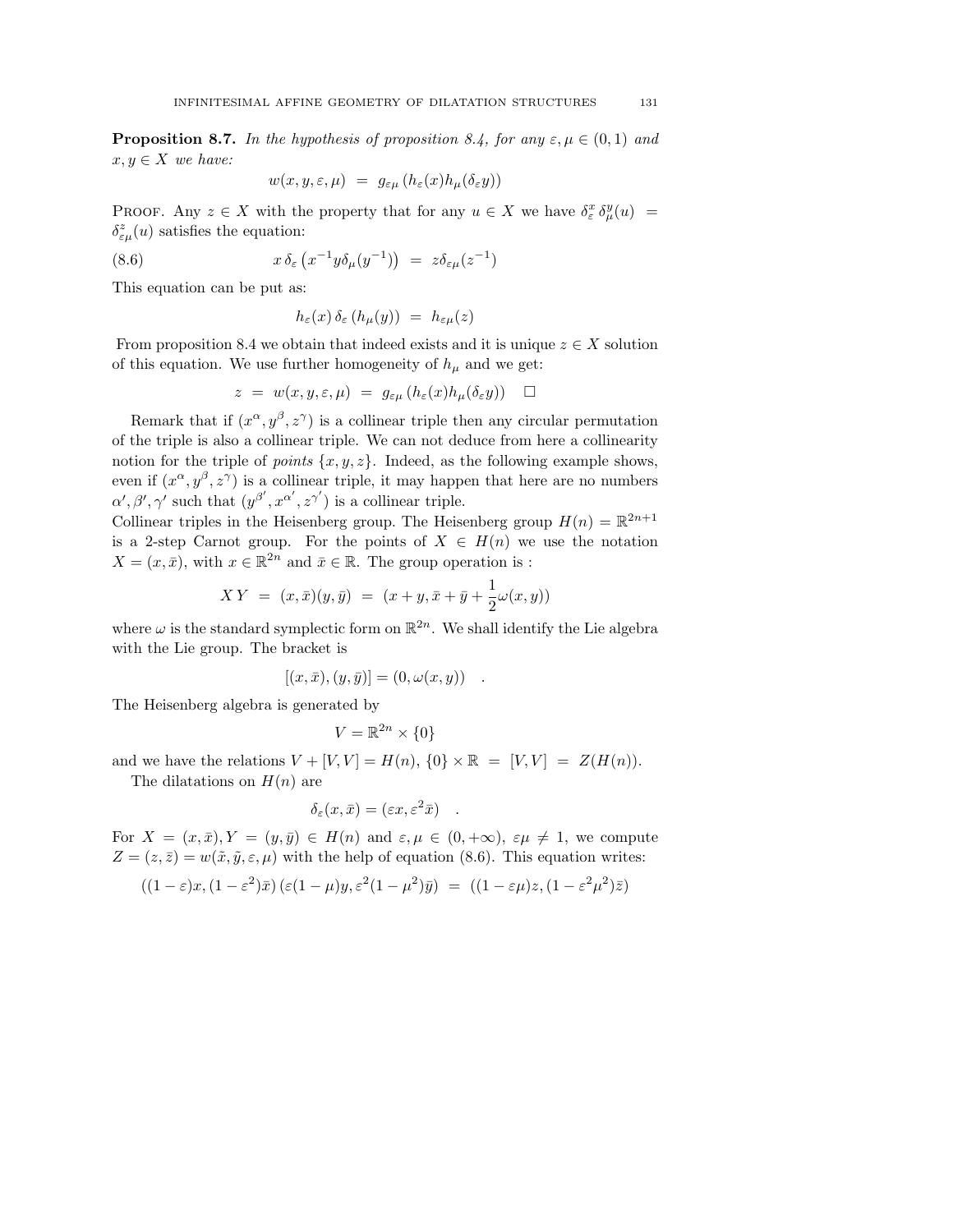After using the expression of the group operation we obtain:

$$
Z = \left(\frac{1-\varepsilon}{1-\varepsilon\mu}x + \frac{\varepsilon(1-\mu)}{1-\varepsilon\mu}y, \frac{1-\varepsilon^2}{1-\varepsilon^2\mu^2}\bar{x} + \frac{\varepsilon^2(1-\mu^2)}{1-\varepsilon^2\mu^2}\bar{y} + \frac{\varepsilon(1-\varepsilon)(1-\mu)}{2(1-\varepsilon^2\mu^2)}\omega(x,y)\right)
$$

Suppose now that  $(X^{\alpha}, Y^{\beta}, Z^{\gamma})$  and  $(Y^{\beta'}, X^{\alpha'}, Z^{\gamma'})$  are collinear triples such that  $X = (x, 0), Y = (y, 0)$  and  $\omega(x, y) \neq 0$ . From the computation of the ratio function, we get that there exist numbers  $k, k' \neq 0$  such that:

$$
z = kx + (1 - k)y = (1 - k')x + k'y ,
$$
  

$$
\bar{z} = \frac{k(1 - k)}{2} \omega(x, y) = \frac{k'(1 - k')}{2} \omega(y, x) .
$$

From the equalities concerning z we get that  $k' = 1 - k$ . This lead us to contradiction in the equalities concerning  $\bar{z}$ . Therefore, in this case, if  $(X^{\alpha}, Y^{\beta}, Z^{\gamma})$  is a collinear triple then there are no  $\alpha', \beta', \gamma'$  such that  $(Y^{\beta'}, X^{\alpha'}, Z^{\gamma'})$  is a collinear triple.  $\Box$ 

In a general linear dilatation structure the relation (2.5) does not hold. Nevertheless, there is some content of this relation which survives in the general context.

**Proposition 8.8.** For x, y sufficiently closed and for  $\varepsilon, \mu \in \Gamma$  with  $\nu(\varepsilon), \nu(\mu) \in$  $(0, 1)$ , we have the distance estimates:

(8.7) 
$$
d(x, w(x, y, \varepsilon, \mu)) \leq \frac{\nu(\varepsilon)}{1 - \nu(\varepsilon \mu)} d(x, \delta_{\mu}^{y} x)
$$

(8.8) 
$$
d(y, w(x, y, \varepsilon, \mu)) \leq \frac{1}{1 - \nu(\varepsilon \mu)} d(y, \delta_{\varepsilon}^x y)
$$

PROOF. Further we shall use the notations from the proof of theorem 8.2, in particular  $w = w(x, y, \varepsilon, \mu)$ . We define by induction four sequences of points (the first two sequences are defined as in relation  $(8.1)$ :

$$
x_{n+1} = \delta_{\mu}^{\delta_{\varepsilon}^{x_n} y_n} x_n , \quad y_{n+1} = \delta_{\varepsilon}^{x_n} y_n
$$
  

$$
x'_{n+1} = \delta_{\mu}^{\delta_{\varepsilon}^{y'_n} x'_n} x_n , \quad y'_{n+1} = \delta_{\varepsilon}^{x'_{n+1}} y'_n
$$

with initial conditions  $x_0 = x, y_0 = y, x'_0 = x, y'_0 = \delta^x_{\varepsilon} y$ . The first two sequences are like in the proof of theorem 8.2, while for the third and fourth sequences we have the relations  $x'_n = x_n$ ,  $y'_n = y_{n+1}$ . These last sequences come from the fact that they appear if we repeat the proof of theorem 8.2 starting from the relation:

$$
\delta_\mu^{\delta_\varepsilon^x y} \delta_\varepsilon^x \ = \ \delta_{\varepsilon \mu}^w \quad .
$$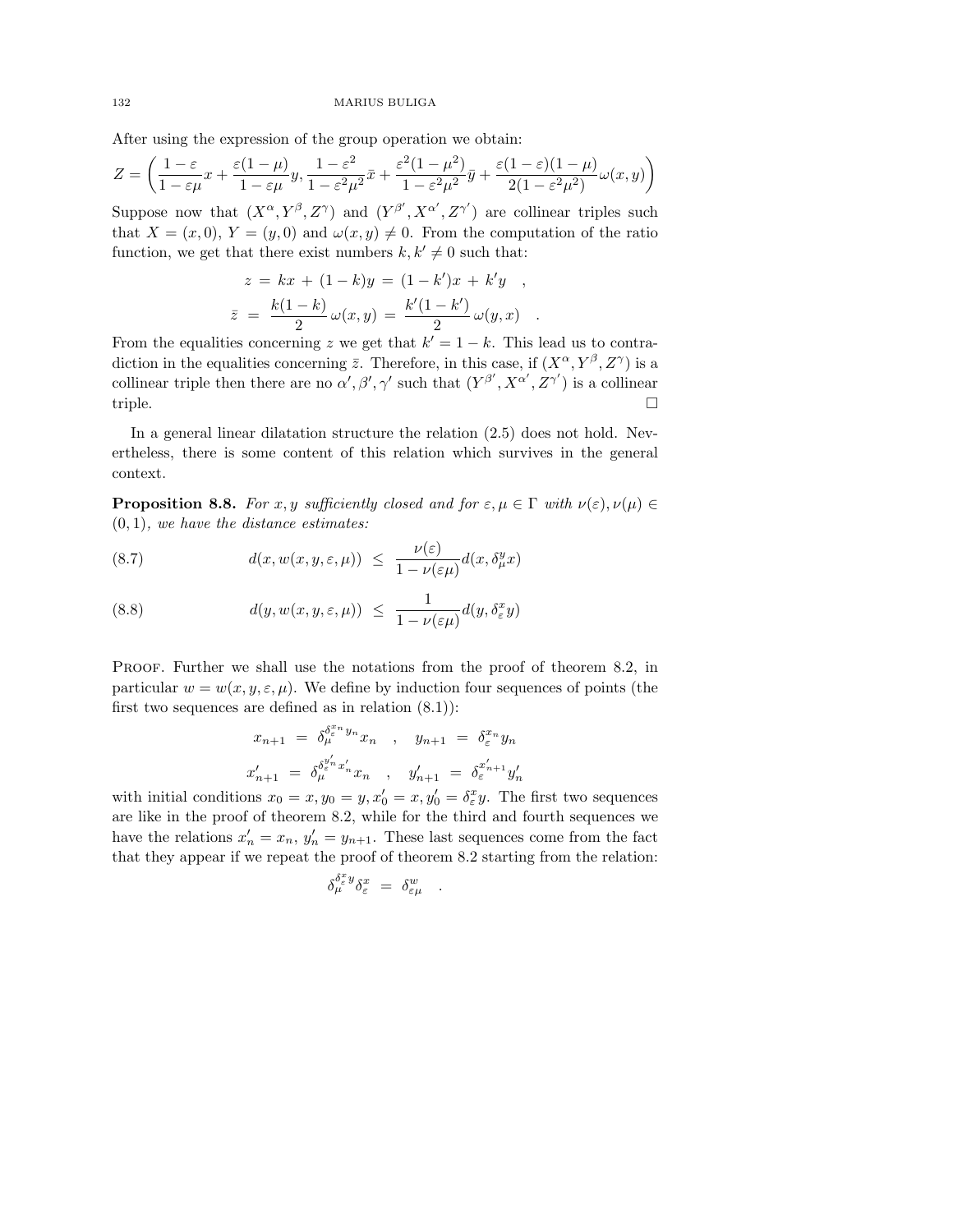We know that all these four sequences converge to w as n goes to  $\infty$ . Moreover, we know from the proof of theorem 8.2 that for all  $n \in \mathbb{N}$  we have

$$
d(x_n, x_{n+1}) = d(x, \delta^x_{\varepsilon} \delta^y_{\mu} x) \nu(\varepsilon \mu)^n
$$

There is an equivalent relation in terms of the sequence  $y'_n$ , which is the following:

$$
d(y_n',y_{n+1}')\ =\ d(\delta_{\varepsilon}^xy,\delta_{\mu}^{\delta_{\varepsilon}^xy}\delta_{\varepsilon}^x\delta_{\varepsilon}^xy)\nu({\varepsilon} \mu)^n
$$

This relation becomes: for any  $n \in \mathbb{N}, n \geq 1$ 

$$
d(y_n, y_{n+1}) = d(y, \delta_{\varepsilon}^x y) \nu(\varepsilon \mu)^{n+1}
$$

For the first distance estimate we write:

$$
d(x, w) \leq \sum_{n=0}^{\infty} d(x_n, x_{n+1}) = d(x, \delta_{\varepsilon}^x \delta_{\mu}^y x) \left( \sum_{n=0}^{\infty} \nu(\varepsilon \mu)^n \right) = \frac{\nu(\varepsilon)}{1 - \nu(\varepsilon \mu)} d(x, \delta_{\mu}^y x)
$$

For the second distance estimate we write:

$$
d(y, w) \leq d(y, y_1) + \sum_{n=1}^{\infty} d(y_n, y_{n+1}) = d(y, y_1) + \frac{\nu(\varepsilon \mu)}{1 - \nu(\varepsilon \mu)} d(y, \delta_{\varepsilon}^x y) =
$$
  
=  $d(y, \delta_{\varepsilon}^x y) \left( 1 + \frac{\nu(\varepsilon \mu)}{1 - \nu(\varepsilon \mu)} \right) = \frac{1}{1 - \nu(\varepsilon \mu)} d(y, \delta_{\varepsilon}^x y)$   
and the proof is done.

For a collinear triple  $(x^{\alpha}, y^{\beta}, z^{\gamma})$  in a general linear dilatation structure we cannot say that  $x, y, z$  lie on the same geodesic. This is false, as shown by easy examples in the Heisenberg group, the simplest noncommutative Carnot group.

Nevertheless, theorem 8.2 allows to speak about collinearity in the sense of definition 22.

Affine geometry is the study of relations which are invariant with respect to the group of affine transformations. An invertible transformation is affine if and only if it preserves the ratio of any three collinear points. We are thus arriving to the following definition.

**Definition 23.** Let  $(X, d, \delta)$  be a linear dilatation structure. A geometrically affine transformation  $T : X \to X$  is a Lipschitz invertible transformation such that for any collinear triple  $(x^{\alpha}, y^{\beta}, z^{\gamma})$  the triple  $((Tx)^{\alpha}, (Ty)^{\beta}, (Tz)^{\gamma})$  is collinear.

The group of geometric affine transformations defines a geometry in the sense of Erlangen program. The main invariants of such a geometry are collinear triples. There is no obvious connection between collinearity and geodesics of the space, as in classical affine geometry. (It is worthy to notice that in fact, there might be no geodesics in the metric space  $(X, d)$  of the linear dilatation structure  $(X, d, \delta)$ .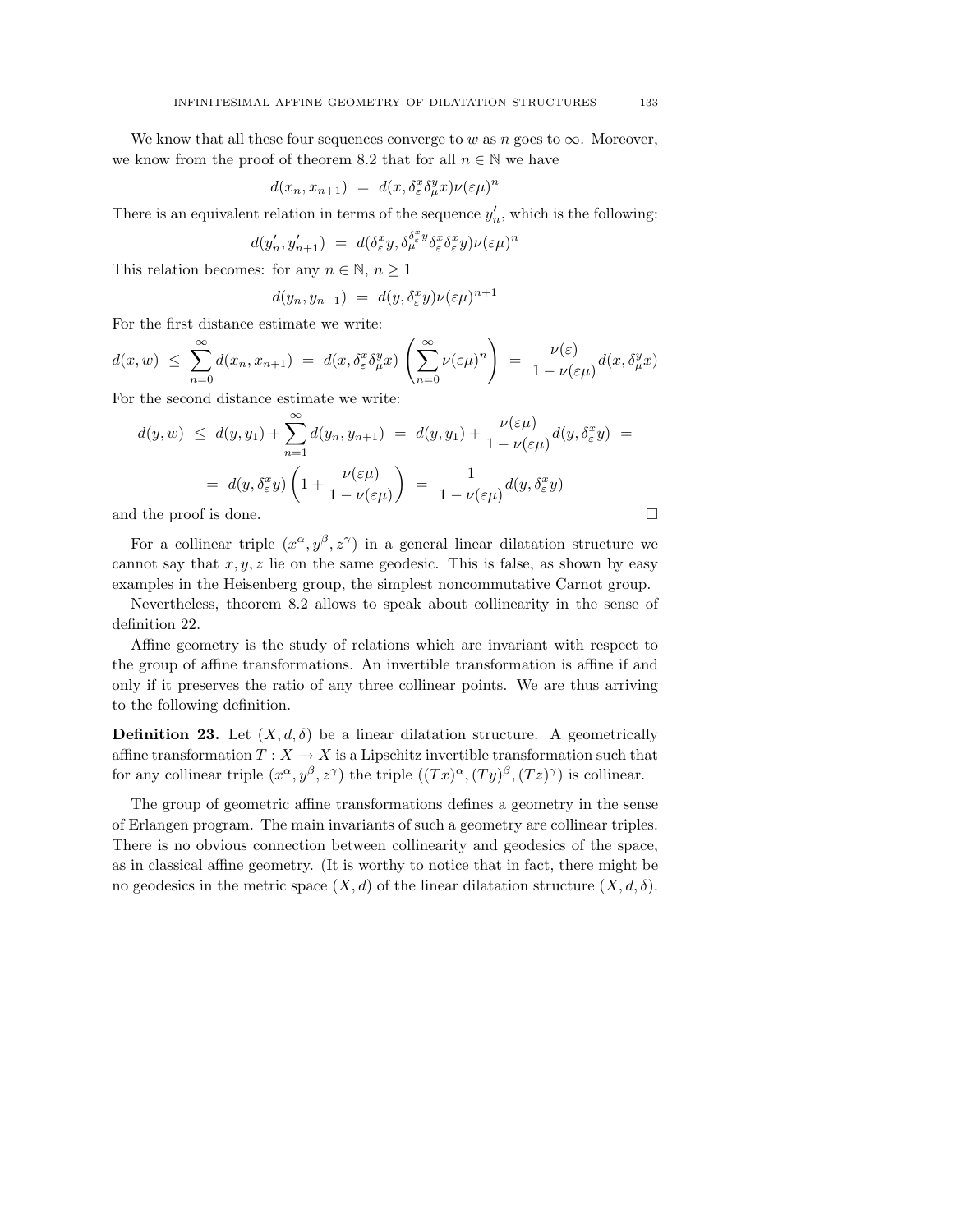For example, there are linear dilatation structures defined over the boundary of the dyadic tree [7], which is homeomorphic with the middle thirds Cantor set.)

The first result for such a geometry is the following.

**Theorem 8.9.** Let  $(X, d, \delta)$  be a strong linear dilatation structure. Any Lipschitz, invertible, transformation  $T : (X, d) \to (X, d)$  is affine in the sense of definition 15 if and only if it is geometrically affine in the sense of definition 23.

PROOF. The first implication, namely  $T$  affine in the sense of definition 15 implies  $T$  affine in the sense of definition 23, is straightforward: by hypothesis on  $T$ , for any collinear triple  $(x^{\alpha}, y^{\beta}, z^{\gamma})$  we have the relation

$$
T \,\delta^x_\alpha \,\delta^y_\beta \,\delta^z_\gamma \,T^{-1} \,=\, \delta^{Tx}_\alpha \,\delta^{Ty}_\beta \,\delta^{Tz}_\gamma
$$

Therefore, if  $(x^{\alpha}, y^{\beta}, z^{\gamma})$  is a collinear triple then the triple  $((Tx)^{\alpha}, (Ty)^{\beta}, (Tz)^{\gamma})$ is collinear.

In order to show the inverse implication we use the linearity of the dilatation structure. Let  $x, y \in X$  and  $\varepsilon, \eta \in \Gamma$ . Then

$$
\delta^x_\varepsilon\,\delta^y_\eta\delta^x_{\varepsilon^{-1}}\ =\ \delta^{\delta^x_\varepsilon y}_\eta
$$

This identity leads us to the description of  $\delta_{\varepsilon}^x y$  in terms of the ratio function. Indeed, we have:

$$
\delta^x_\varepsilon y = w(w(x, y, \varepsilon, \eta), \varepsilon \eta, \varepsilon^{-1})
$$

If the transformation  $T$  is geometrically affine then we easily find that it is affine in the sense of definition 15:

$$
T(\delta_{\varepsilon}^x y) = w(w(Tx,Ty,\varepsilon,\eta), \varepsilon \eta, \varepsilon^{-1}) = \delta_{\varepsilon}^{Tx} Ty
$$

 $\Box$ 

As a conclusion for this section, theorem 8.9 shows that in a linear dilatation structure we may take dilatations as the basic affine invariants. It is surprising that in such a geometry there is no obvious notion of a line, due to the fact that not any permutation of a collinear triple is again a collinear triple.

#### **REFERENCES**

- [1] E. Artin, Geometric algebra. Interscience Publishers, Inc., New York-London, (1957), Chapter II, section 2.
- [2] A. Bellaïche, The tangent space in sub-Riemannian geometry, in: Sub-Riemannian Geometry, A. Bellaïche, J.-J. Risler eds., Progress in Mathematics, 144, Birkhäuser, (1996), 4-78
- [3] W. Bertram, H. Glöckner, K.-H. Neeb, Differential calculus over general base fields and rings, Expo. Math., 22 (2004) 213-282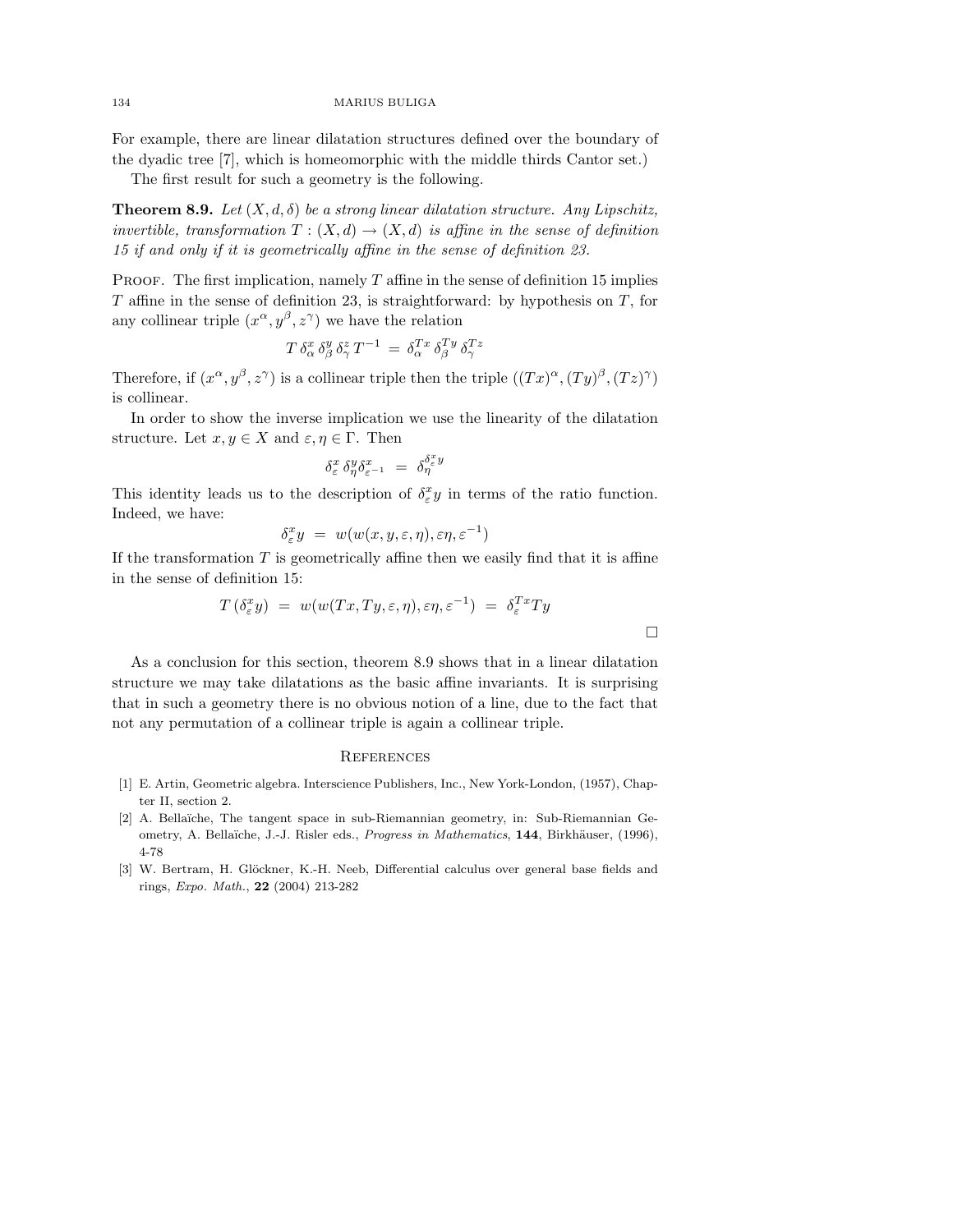- [4] W. Bertram, Generalized projective geometries: From linear algebra via affine algebra to projective algebra, Linear Algebra and its Applications 378 (2004) 109-134
- [5] M. Buliga, Tangent bundles to sub-Riemannian groups, (2003), available as e-print http://xxx.arxiv.org/abs/math.MG/0307342
- [6] M. Buliga, Dilatation structures I. Fundamentals, J. Gen. Lie Theory Appl., 1 (2007) 2 65-95
- [7] M. Buliga, Self-similar dilatation structures and automata, (2007), submitted, available as e-print http://arxiv.org/abs/0709.2224
- [8] M. Buliga, Dilatation structures in sub-riemannian geometry, (2007), to appear, available as e-print http://arxiv.org/abs/0708.4298
- [9] M. Buliga, Dilatation structures with the Radon-Nikodym property, (2007), available as e-print http://arxiv.org/abs/0706.3644
- [10] J. Cheeger, Differentiability of Lipschitz functions on metric measure spaces, Geom. Funct. Anal., 9 (1999), no. 3, 428-517.
- [11] W.L. Chow, Über Systeme von linearen partiellen Differentialgleichungen erster Ordnung, Math. Ann., 117 (1939), 98-105.
- [12] G. David, S. Semmes, Fractured fractals and broken dreams. Self-similar geometry through metric and measure. Oxford Lecture Series in Mathematics and its Applications, 7. The Clarendon Press, Oxford University Press, New York, (1997)
- [13] G. David, S. Semmes,, Analysis of and on uniformly rectifiable sets. Mathematical Surveys and Monographs, 38. American Mathematical Society, Providence, RI, (1993)
- [14] G.B. Folland, E.M. Stein, Hardy spaces on homogeneous groups, Mathematical notes, 28, Princeton - N.J.: Princeton University Press; Tokyo: University of Tokyo Press, (1982)
- [15] H. Glöckner, Contractible Lie groups over local fields, (2007), available as e-print http://arxiv.org/abs/0704.3737
- [16] H. Glöckner, G.A. Willis, Classification of the simple factors appearing in composition series of totally disconnected contraction groups, (2006), available as e-print http://arxiv.org/abs/math/0604062
- [17] M. Gromov, Metric structures for Riemannian and non-Riemannian spaces, Progress in Math., 152, Birchäuser (1999)
- [18] M. Gromov, Groups of polynomial growth and expanding maps. Inst. Hautes Etudes Sci. ´ Publ. Math. No. 53, 53-73, (1981)
- [19] M. Gromov, Carnot-Carathéodory spaces seen from within, in the book: Sub-Riemannian Geometry, A. Bellaïche, J.-J. Risler eds., Progress in Mathematics, 144, Birkhäuser (1996) 79-323.
- [20] W. Hazod, Remarks on [semi-]stable probabilities. In: Probability measures on groups VII. Proceedings, Oberwolfach 1983, p. 182-203. Lecture Notes in Math. 1064, Springer (1984)
- [21] J. Heinonen, Nonsmooth calculus, Bull. A.M.S. 44 (2007), 163–232
- [22] L. Hörmander, Hypoelliptic second order differential equations, Acta Math., 119 1967 147-171
- [23] J.M. Howie, An introduction to semigroup theory. L.M.S. Monographs, No. 7. Academic Press [Harcourt Brace Jovanovich, Publishers], London-New York, (1976), sec. V.1.10
- [24] G.A. Margulis, G.D. Mostow, The differential of a quasi-conformal mapping of a Carnot-Carathéodory space, Geom. Funct. Analysis 8 (1995) 2 402-433.